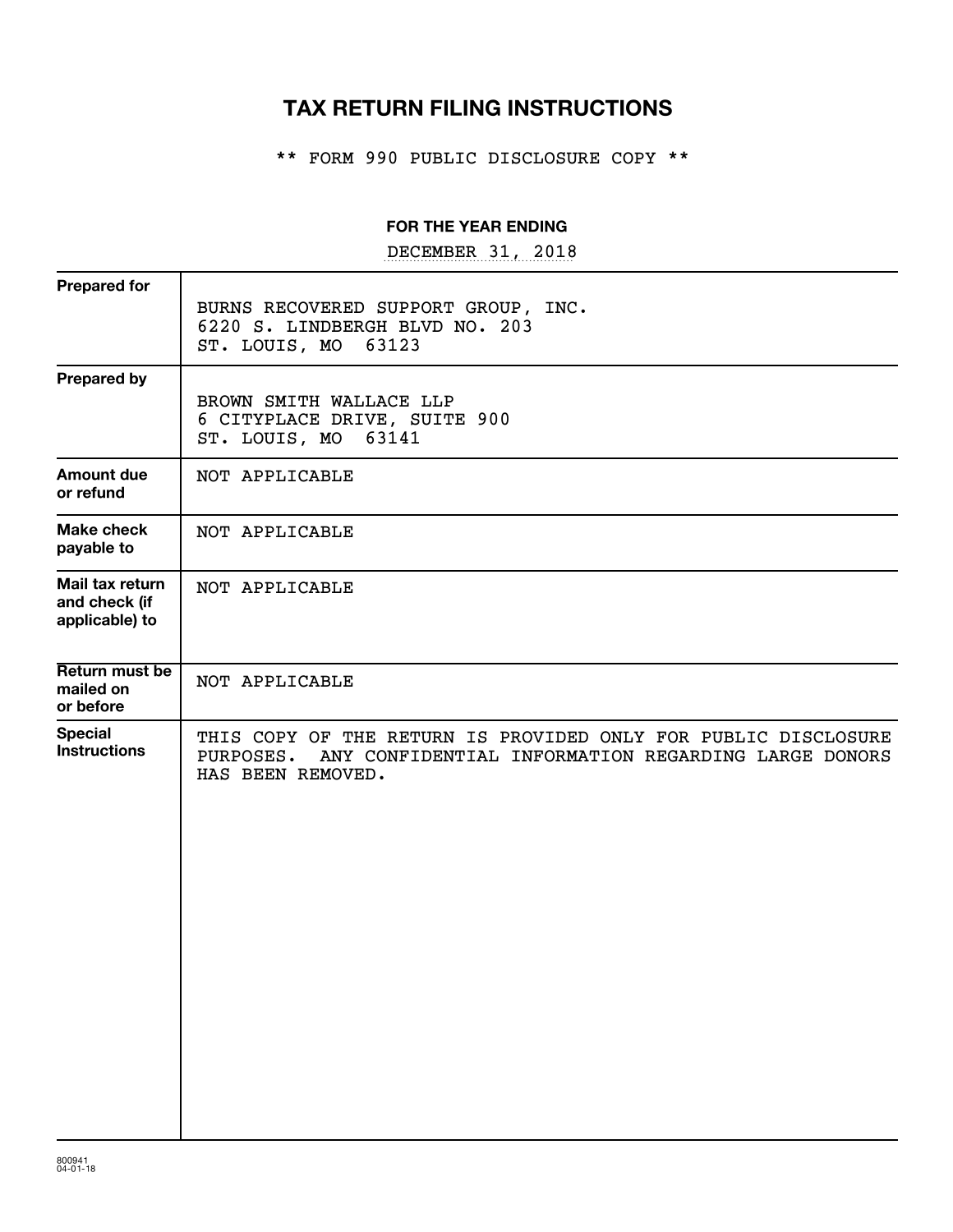## \*\* PUBLIC DISCLOSURE COPY \*\*

**990** Return of Organization Exempt From Income Tax **Punce 1845-004 Puncer section 501(c), 527, or 4947(a)(1)** of the Internal Revenue Code (except private foundations) **2018** 

▶ Do not enter social security numbers on this form as it may be made public. <br>● Go to www.irs.gov/Form990 for instructions and the latest information. **Department in the latest** information. **| Go to www.irs.gov/Form990 for instructions and the latest information. Inspection**



Department of the Treasury Internal Revenue Service

|                         |                                  | A For the 2018 calendar year, or tax year beginning                                                                                                                        | and ending |                                                     |                                            |
|-------------------------|----------------------------------|----------------------------------------------------------------------------------------------------------------------------------------------------------------------------|------------|-----------------------------------------------------|--------------------------------------------|
|                         | <b>B</b> Check if<br>applicable: | <b>C</b> Name of organization                                                                                                                                              |            | D Employer identification number                    |                                            |
|                         | Address<br>change                | BURNS RECOVERED SUPPORT GROUP, INC.                                                                                                                                        |            |                                                     |                                            |
|                         | Name<br>change                   | Doing business as                                                                                                                                                          | 43-1412215 |                                                     |                                            |
|                         | Initial<br>return                | Number and street (or P.O. box if mail is not delivered to street address)                                                                                                 | Room/suite | E Telephone number                                  |                                            |
|                         | Final<br> return/                | 6220 S. LINDBERGH BLVD                                                                                                                                                     | 203        | 314.939.1550                                        |                                            |
|                         | termin-<br>ated                  | City or town, state or province, country, and ZIP or foreign postal code                                                                                                   |            | G Gross receipts \$                                 | 501,408.                                   |
|                         | Amended<br>return                | ST. LOUIS, MO 63123                                                                                                                                                        |            | $H(a)$ is this a group return                       |                                            |
|                         | Applica-<br>tion                 | F Name and address of principal officer: BRYAN SANGER                                                                                                                      |            | for subordinates?                                   |                                            |
|                         | pending                          | SAME AS C ABOVE                                                                                                                                                            |            | $H(b)$ Are all subordinates included? $\Box$ Yes    | l No                                       |
|                         |                                  | Tax-exempt status: $X \mid 501(c)(3)$<br>$\sqrt{\bullet}$ (insert no.)<br>$4947(a)(1)$ or<br>$501(c)$ (                                                                    | 527        |                                                     | If "No," attach a list. (see instructions) |
|                         |                                  | J Website: WWW.BRSG.ORG                                                                                                                                                    |            | $H(c)$ Group exemption number $\blacktriangleright$ |                                            |
|                         |                                  | Other $\blacktriangleright$<br><b>K</b> Form of organization: $\boxed{x}$ Corporation<br>Trust<br>Association                                                              |            | L Year of formation: 1983                           | M State of legal domicile: MO              |
|                         | Part I                           | <b>Summary</b>                                                                                                                                                             |            |                                                     |                                            |
|                         | 1                                | Briefly describe the organization's mission or most significant activities: HELP EVERY BURN SURVIVOR LIVE                                                                  |            |                                                     |                                            |
|                         |                                  | LIFE TO THE FULLEST WITHOUT LIMITATIONS, FEAR, OR INSECURITY.                                                                                                              |            |                                                     |                                            |
| Governance              | 2                                | Check this box $\blacktriangleright$ $\Box$ if the organization discontinued its operations or disposed of more than 25% of its net assets.                                |            |                                                     |                                            |
|                         | з                                |                                                                                                                                                                            |            | 3                                                   | 14                                         |
|                         | 4                                |                                                                                                                                                                            |            | $\overline{\mathbf{4}}$                             | 14                                         |
|                         | 5                                |                                                                                                                                                                            |            | $\overline{5}$                                      | $\overline{3}$                             |
| <b>Activities &amp;</b> | 6                                |                                                                                                                                                                            | 6          | 100                                                 |                                            |
|                         |                                  |                                                                                                                                                                            |            | <b>7a</b>                                           | 0.                                         |
|                         |                                  |                                                                                                                                                                            |            | 7b                                                  | 0.                                         |
|                         |                                  |                                                                                                                                                                            |            | <b>Prior Year</b>                                   | <b>Current Year</b>                        |
|                         | 8                                |                                                                                                                                                                            |            | 349,647.<br>0.                                      | 304,380.                                   |
| Revenue                 | 9                                | Program service revenue (Part VIII, line 2g)                                                                                                                               |            | 24,040.                                             | 0.<br>39,095.                              |
|                         | 10                               |                                                                                                                                                                            |            | 2,978.                                              | 5,657.                                     |
|                         | 11                               | Other revenue (Part VIII, column (A), lines 5, 6d, 8c, 9c, 10c, and 11e)                                                                                                   |            | 376,665.                                            | 349, 132.                                  |
|                         | 12                               | Total revenue - add lines 8 through 11 (must equal Part VIII, column (A), line 12)<br>Grants and similar amounts paid (Part IX, column (A), lines 1-3)                     |            | 5,258                                               | 12,989.                                    |
|                         | 13<br>14                         |                                                                                                                                                                            |            | 0.                                                  | 0.                                         |
|                         | 15                               | Salaries, other compensation, employee benefits (Part IX, column (A), lines 5-10)                                                                                          |            | 195,073.                                            | 175,849.                                   |
| Expenses                |                                  |                                                                                                                                                                            |            | $\mathbf{0}$ .                                      | 0.                                         |
|                         |                                  | <b>b</b> Total fundraising expenses (Part IX, column (D), line 25)<br>$\begin{array}{c} \hline \end{array}$                                                                | 21,277.    |                                                     |                                            |
|                         |                                  |                                                                                                                                                                            |            | 184,418.                                            | 210,308.                                   |
|                         |                                  | 18 Total expenses. Add lines 13-17 (must equal Part IX, column (A), line 25)                                                                                               |            | 384,749.                                            | 399,146.                                   |
|                         | 19                               |                                                                                                                                                                            |            | $-8,084.$                                           | $-50,014.$                                 |
|                         |                                  |                                                                                                                                                                            |            | <b>Beginning of Current Year</b>                    | <b>End of Year</b>                         |
| Net Assets or           | 20                               | Total assets (Part X, line 16)                                                                                                                                             |            | 1,082,106.                                          | 951.197.                                   |
|                         | 21                               | Total liabilities (Part X, line 26)                                                                                                                                        |            | 20,396.                                             | 18,632.                                    |
|                         | 22                               |                                                                                                                                                                            |            | 1,061,710                                           | 932,565.                                   |
|                         | <b>Part II</b>                   | <b>Signature Block</b>                                                                                                                                                     |            |                                                     |                                            |
|                         |                                  | Under penalties of perjury, I declare that I have examined this return, including accompanying schedules and statements, and to the best of my knowledge and belief, it is |            |                                                     |                                            |
|                         |                                  | true, correct, and complete. Declaration of preparer (other than officer) is based on all information of which preparer has any knowledge.                                 |            |                                                     |                                            |
|                         |                                  |                                                                                                                                                                            |            |                                                     |                                            |
| Sign                    |                                  | Signature of officer                                                                                                                                                       |            | Date                                                |                                            |

| Sign     | Signature of officer                                                              |                          | Date                   |                |  |  |  |  |  |
|----------|-----------------------------------------------------------------------------------|--------------------------|------------------------|----------------|--|--|--|--|--|
| Here     | BRYAN SANGER, PRESIDENT                                                           |                          |                        |                |  |  |  |  |  |
|          | Type or print name and title                                                      |                          |                        |                |  |  |  |  |  |
|          | Print/Type preparer's name                                                        | Preparer's signature     | Date<br>Check          | <b>PTIN</b>    |  |  |  |  |  |
| Paid     | <b>JENNIFER M. VACHA</b>                                                          | EFILED: SEE FORM 8879-EO | self-employed          | P01251998      |  |  |  |  |  |
| Preparer | BROWN SMITH WALLACE LLP<br>l Firm's name<br><b>CONTRACTOR</b>                     |                          | Firm's $EIN$           | 43-1001367     |  |  |  |  |  |
| Use Only | 6 CITYPLACE DRIVE, SUITE 900<br>Firm's address                                    |                          |                        |                |  |  |  |  |  |
|          | ST. LOUIS, MO 63141                                                               |                          | Phone no. 314.983.1200 |                |  |  |  |  |  |
|          | May the IRS discuss this return with the preparer shown above? (see instructions) |                          |                        | x<br>Yes<br>No |  |  |  |  |  |
|          |                                                                                   |                          |                        | $\mathbf{A}$   |  |  |  |  |  |

832001 12-31-18 **For Paperwork Reduction Act Notice, see the separate instructions.** LHA Form (2018)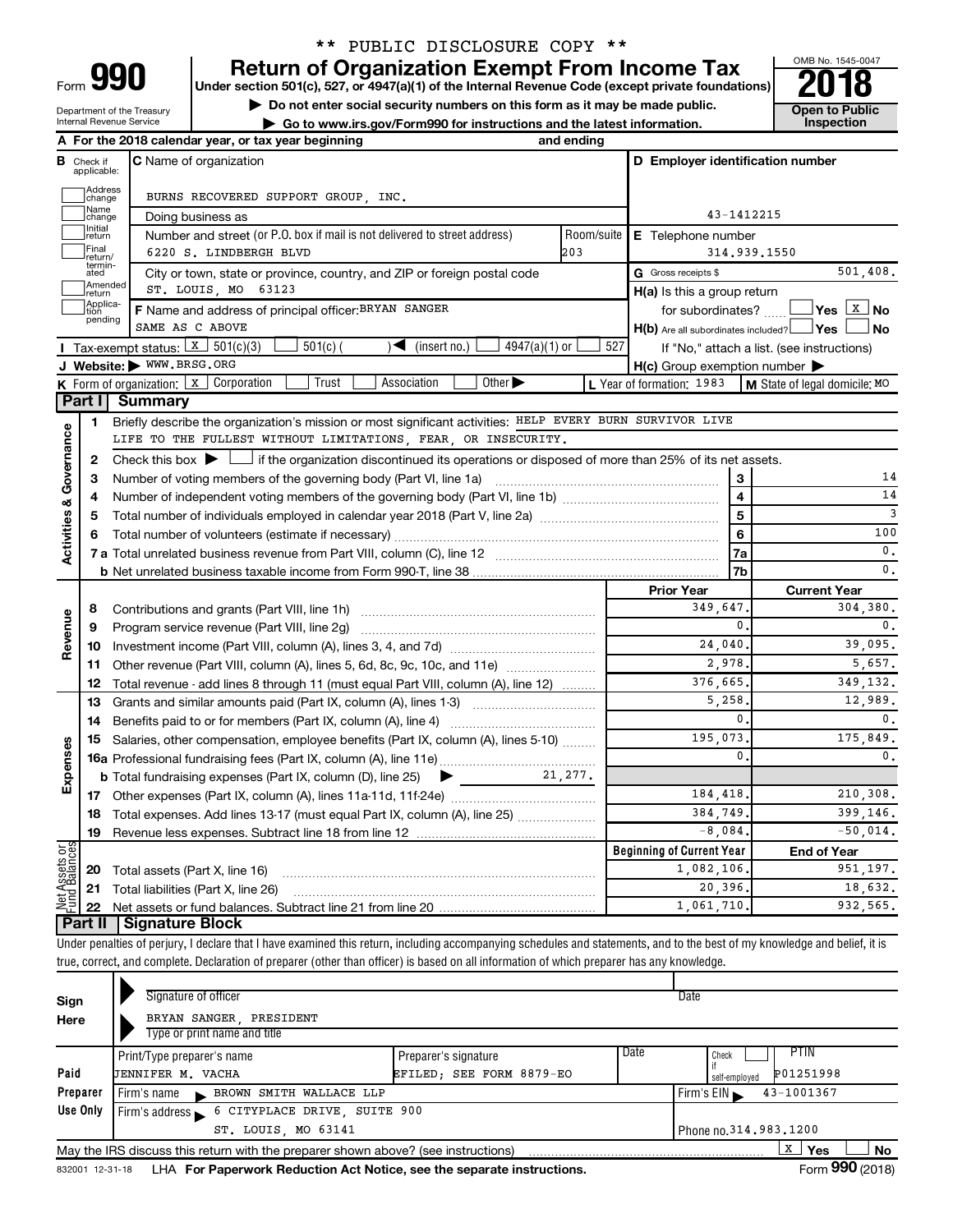|  | Form 8879-EO |
|--|--------------|
|  |              |

Department of the Treasury

### **IRS e-file Signature Authorization** for an Exempt Organization

OMB No. 1545-1878

|  |  |  |  |  |     |  | ompt organization. |  |  |  |  |
|--|--|--|--|--|-----|--|--------------------|--|--|--|--|
|  |  |  |  |  | --- |  |                    |  |  |  |  |

For calendar year 2018, or fiscal year beginning , 2018, and ending Do not send to the IRS. Keep for your records.

Go to www.irs.gov/Form8879EO for the latest information.

2018

**Employer identification number** 

43-1412215

20

Internal Revenue Service Name of exempt organization

BURNS RECOVERED SUPPORT GROUP INC.

Name and title of officer

BRYAN SANGER

PRESIDENT

Part I Type of Return and Return Information (Whole Dollars Only)

Check the box for the return for which you are using this Form 8879-EO and enter the applicable amount, if any, from the return. If you check the box on line 1a, 2a, 3a, 4a, or 5a, below, and the amount on that line for the return being filed with this form was blank, then leave line 1b, 2b, 3b, 4b, or 5b, whichever is applicable, blank (do not enter -0-). But, if you entered -0- on the return, then enter -0- on the applicable line below. Do not complete more than one line in Part L

| 1a Form 990 check here $\blacktriangleright$ $\begin{array}{c} x \\ x \end{array}$                                     |     | 349.132. |
|------------------------------------------------------------------------------------------------------------------------|-----|----------|
| 2a Form 990-EZ check here $\blacktriangleright$                                                                        | -2b |          |
| 3a Form 1120-POL check here '                                                                                          | -3b |          |
| 4a Form 990-PF check here $\blacktriangleright$<br>b Tax based on investment income (Form 990-PF, Part VI, line 5)  4b |     |          |
| 5a Form 8868 check here $\blacktriangleright$                                                                          | 5b  |          |
|                                                                                                                        |     |          |

#### Part II **Declaration and Signature Authorization of Officer**

Under penalties of perjury, I declare that I am an officer of the above organization and that I have examined a copy of the organization's 2018 electronic return and accompanying schedules and statements and to the best of my knowledge and belief, they are true, correct, and complete. I further declare that the amount in Part I above is the amount shown on the copy of the organization's electronic return. I consent to allow my intermediate service provider, transmitter, or electronic return originator (ERO) to send the organization's return to the IRS and to receive from the IRS (a) an acknowledgement of receipt or reason for rejection of the transmission, (b) the reason for any delay in processing the return or refund, and (c) the date of any refund. If applicable, I authorize the U.S. Treasury and its designated Financial Agent to initiate an electronic funds withdrawal (direct debit) entry to the financial institution account indicated in the tax preparation software for payment of the organization's federal taxes owed on this return, and the financial institution to debit the entry to this account. To revoke a payment, I must contact the U.S. Treasury Financial Agent at 1-888-353-4537 no later than 2 business days prior to the payment (settlement) date. I also authorize the financial institutions involved in the processing of the electronic payment of taxes to receive confidential information necessary to answer inquiries and resolve issues related to the payment. I have selected a personal identification number (PIN) as my signature for the organization's electronic retum and, if applicable, the organization's consent to electronic funds withdrawal.

#### Officer's PIN: check one box only

| X<br>authorize BROWN SMITH WALLACE LLP                                                                                                                                                                                                                                                                                                                                           | to enter my PIN | 12215                                             |
|----------------------------------------------------------------------------------------------------------------------------------------------------------------------------------------------------------------------------------------------------------------------------------------------------------------------------------------------------------------------------------|-----------------|---------------------------------------------------|
| ERO firm name                                                                                                                                                                                                                                                                                                                                                                    |                 | Enter five numbers, but<br>do not enter all zeros |
| as my signature on the organization's tax year 2018 electronically filed return. If I have indicated within this return that a copy of the return<br>is being filed with a state agency(ies) regulating charities as part of the IRS Fed/State program, I also authorize the aforementioned ERO to<br>enter my PIN on the return's disclosure consent screen.                    |                 |                                                   |
| As an officer of the organization, I will enter my PIN as my signature on the organization's tax year 2018 electronically filed return. If I have<br>indicated within this return that a copy of the return is being filed with a state agency(ies) regulating charities as part of the IRS Fed/State<br>program, I will enter my PIN on the return's disclosure consent screen. |                 |                                                   |
| Date $\blacktriangleright$<br>Officer's signature                                                                                                                                                                                                                                                                                                                                |                 |                                                   |
| <b>Part III</b><br><b>Certification and Authentication</b>                                                                                                                                                                                                                                                                                                                       |                 |                                                   |
| <b>ERO's EFIN/PIN.</b> Enter your six-digit electronic filing identification                                                                                                                                                                                                                                                                                                     |                 |                                                   |
| 43387801367<br>number (EFIN) followed by your five-digit self-selected PIN.<br>Do not enter all zeros                                                                                                                                                                                                                                                                            |                 |                                                   |
| I certify that the above numeric entry is my PIN, which is my signature on the 2018 electronically filed return for the organization indicated above. I<br>confirm that I am submitting this return in accordance with the requirements of Pub. 4163, Modernized e-File (MeF) Information for Authorized IRS<br>e-file Providers for Business Returns.                           |                 |                                                   |
| ERO's signature $\blacktriangleright$<br>Date $\blacktriangleright$                                                                                                                                                                                                                                                                                                              | 11/12/19        |                                                   |
| ERO Must Retain This Form - See Instructions<br>Do Not Submit This Form to the IRS Unless Requested To Do So                                                                                                                                                                                                                                                                     |                 |                                                   |
| $1.11A$ . Provided and the decision of the first state $\mathbf{r} = \mathbf{r} + \mathbf{r} + \mathbf{r}$                                                                                                                                                                                                                                                                       |                 | $\sim$                                            |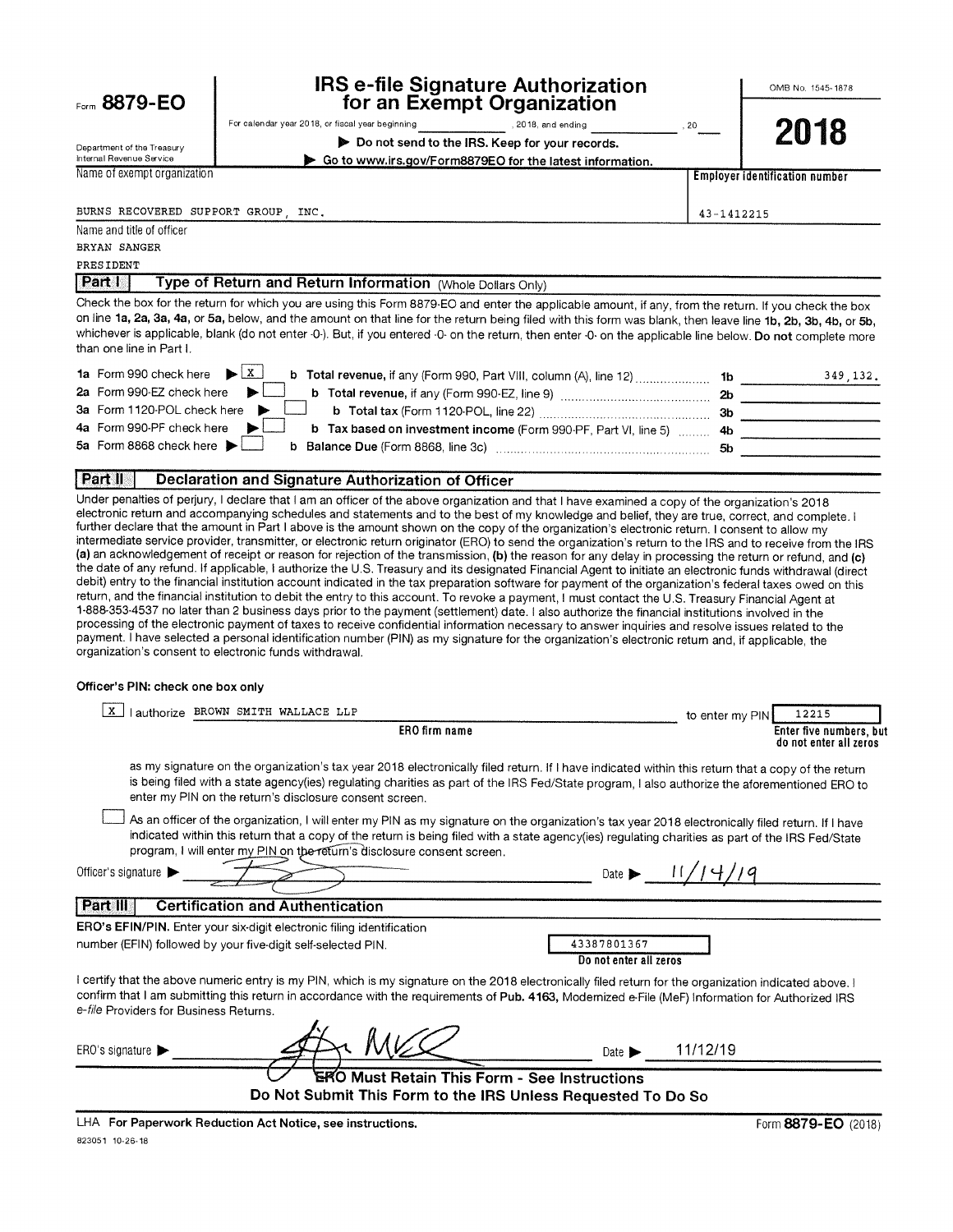|                | BURNS RECOVERED SUPPORT GROUP, INC.<br>Form 990 (2018)                                                                                       | 43-1412215 | Page 2                                |
|----------------|----------------------------------------------------------------------------------------------------------------------------------------------|------------|---------------------------------------|
|                | <b>Part III   Statement of Program Service Accomplishments</b>                                                                               |            |                                       |
|                |                                                                                                                                              |            | X                                     |
| 1              | Briefly describe the organization's mission:                                                                                                 |            |                                       |
|                | BURNS RECOVERED SUPPORT GROUP'S MISSION IS TO ASSIST BURN SURVIVORS IN                                                                       |            |                                       |
|                | THEIR RECOVERY SUPPORT MEDICAL FACILITIES IN MISSOURI IN THE CARE OF                                                                         |            |                                       |
|                | BURNS, AND EDUCATE THE PUBLIC IN BURN AWARENESS AND PREVENTION.                                                                              |            |                                       |
|                |                                                                                                                                              |            |                                       |
| $\overline{2}$ | Did the organization undertake any significant program services during the year which were not listed on the                                 |            |                                       |
|                | prior Form 990 or 990-EZ?                                                                                                                    |            | $\Box$ Yes $\boxed{\text{x}}$ No      |
|                | If "Yes," describe these new services on Schedule O.                                                                                         |            |                                       |
| 3              | Did the organization cease conducting, or make significant changes in how it conducts, any program services?                                 |            | $\bigcap$ Yes $\boxed{\mathbf{X}}$ No |
|                | If "Yes," describe these changes on Schedule O.                                                                                              |            |                                       |
| 4              | Describe the organization's program service accomplishments for each of its three largest program services, as measured by expenses.         |            |                                       |
|                | Section 501(c)(3) and 501(c)(4) organizations are required to report the amount of grants and allocations to others, the total expenses, and |            |                                       |
|                | revenue, if any, for each program service reported.                                                                                          |            |                                       |
| 4a             | 167, 299. including grants of \$<br>(Code: ) (Expenses \$<br>) (Revenue \$                                                                   |            |                                       |
|                | MIDWEST CHILDREN'S BURN CAMP (MCBC)- SUMMER CAMP IS A WEEK-LONG                                                                              |            |                                       |
|                | RESIDENTIAL CAMP FOR BURN INJURED CHILDREN AGES 6 TO 17. CHILDREN ENJOY                                                                      |            |                                       |
|                | ZIP LINING KAYAKING WATER TUBING AND MORE. MOST IMPORTANTLY THEY                                                                             |            |                                       |
|                | LEARN WHO THEY ARE ON THE INSIDE IS MORE IMPORTANT THAN THE SCARS THEY                                                                       |            |                                       |
|                | SEE ON THE OUTSIDE. IN 2018, 59 CAMPERS ATTENDED.                                                                                            |            |                                       |
|                |                                                                                                                                              |            |                                       |
|                |                                                                                                                                              |            |                                       |
|                |                                                                                                                                              |            |                                       |
|                |                                                                                                                                              |            |                                       |
|                |                                                                                                                                              |            |                                       |
|                |                                                                                                                                              |            |                                       |
|                |                                                                                                                                              |            |                                       |
| 4b             | $(\textsf{Expenses}\,\$ \qquad \qquad 108\,,580\,. \quad$ including grants of \$<br>) (Revenue \$<br>(Code:                                  |            |                                       |
|                | PREVENTION AND EDUCATION - BURNS RECOVERED SUPPORT GROUP'S (BRSG)                                                                            |            |                                       |
|                | EDUCATION AND OUTREACH PROGRAMMING INCLUES ASSISTANCE IN SEVERAL KEY                                                                         |            |                                       |
|                | AREAS INCLUDING:                                                                                                                             |            |                                       |
|                |                                                                                                                                              |            |                                       |
|                | YOUTH FIRE SETTER PREVENTION PROGRAM IS DESIGNED FOR CHILDREN WHO                                                                            |            |                                       |
|                | DISPLAY A RISK FOR FIRE-SETTING AND/OR FIRE-PLAY. UPON REFERRAL, THE                                                                         |            |                                       |
|                | CHILD AND THEIR GUARDIANS PARTICIPATE IN A RISK ASSESSMENT TO IDENTIFY                                                                       |            |                                       |
|                | THE CHILD'S LEVEL OF FIRE-SETTING BEHAVIOR. A CUSTOMIZED EDUCATIONAL                                                                         |            |                                       |
|                | PROGRAM IS CREATED TO PREVENT FURTHER EXPERIMENTATION WITH FIRE. IN                                                                          |            |                                       |
|                | 2018, 14 SESSIONS WERE HELD AND 11 CHILDREN COMPLETED THE PROGRAM.                                                                           |            |                                       |
|                | TOTAL ATTENDANCE INCLUDED 54 CHILDREN, PARENTS, AND PROFESSIONALS. (SEE                                                                      |            |                                       |
|                | SCHEDULE 0)                                                                                                                                  |            |                                       |
| 4с             | $(14, 513, 11)$ (Expenses \$ $14, 513, 111$<br>12,989.) (Revenue \$<br>(Code:                                                                |            |                                       |
|                | FINANCIAL ASSISTANCE - BRSG PROVIDES ASSISTANCE TO FAMILY MEMBERS WHO                                                                        |            |                                       |
|                | NEED HOUSING WHILE A LOVED ONE IS HOSPITALIZED FOR HIS OR HER BURN                                                                           |            |                                       |
|                | INJURIES AS WELL AS PROVIDES FINANCIAL ASSISTANCE TO BURN SURVIVORS TO                                                                       |            |                                       |
|                | PURCHASE NECESSARY AND COSTLY COMPRESSION GARMENTS. BRSG ALSO PROVIDES                                                                       |            |                                       |
|                | SCHOLARSHIP PROGRAMS TO BURN SURVIVORS ATTENDING COLLEGE.<br>THREE                                                                           |            |                                       |
|                | INDIVIDUALS FROM TWO STATES RECEIVED SCHOLARSHIPS.                                                                                           |            |                                       |
|                |                                                                                                                                              |            |                                       |
|                |                                                                                                                                              |            |                                       |
|                |                                                                                                                                              |            |                                       |
|                |                                                                                                                                              |            |                                       |
|                |                                                                                                                                              |            |                                       |
|                |                                                                                                                                              |            |                                       |
|                | <b>4d</b> Other program services (Describe in Schedule O.)                                                                                   |            |                                       |
|                | (Expenses \$<br>(Revenue \$<br>including grants of \$                                                                                        |            |                                       |
|                | 290,392.<br><b>4e</b> Total program service expenses $\blacktriangleright$                                                                   |            |                                       |
|                |                                                                                                                                              |            | Form 990 (2018)                       |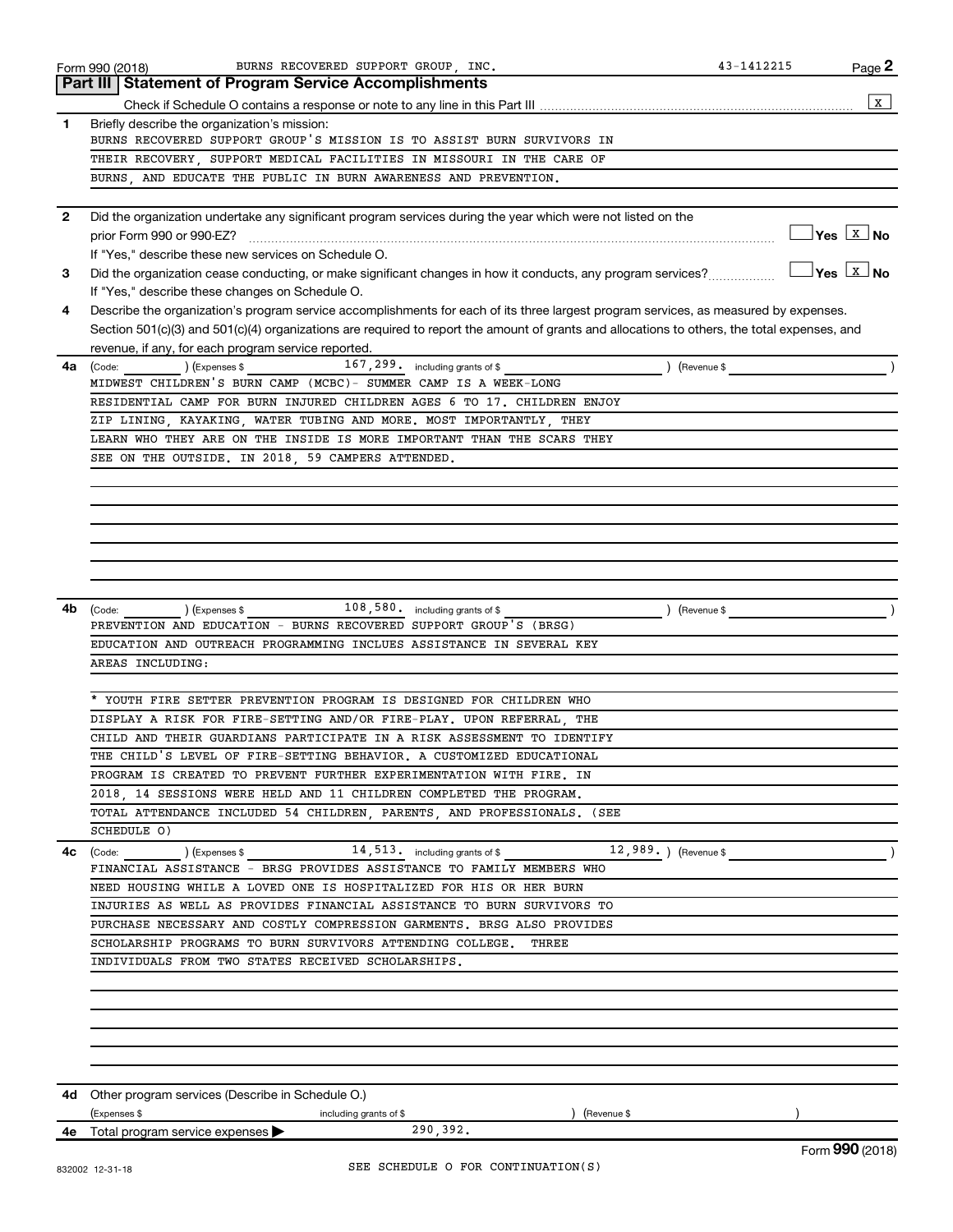|     | BURNS RECOVERED SUPPORT GROUP, INC.<br>43-1412215<br>Form 990 (2018)                                                                                                    |                 |     | Page 3 |
|-----|-------------------------------------------------------------------------------------------------------------------------------------------------------------------------|-----------------|-----|--------|
|     | <b>Part IV   Checklist of Required Schedules</b>                                                                                                                        |                 |     |        |
|     |                                                                                                                                                                         |                 | Yes | No     |
| 1   | Is the organization described in section 501(c)(3) or 4947(a)(1) (other than a private foundation)?                                                                     |                 |     |        |
|     |                                                                                                                                                                         | 1               | х   |        |
| 2   |                                                                                                                                                                         | $\mathbf{2}$    | x   |        |
| 3   | Did the organization engage in direct or indirect political campaign activities on behalf of or in opposition to candidates for                                         |                 |     |        |
|     |                                                                                                                                                                         | 3               |     | x      |
| 4   | Section 501(c)(3) organizations. Did the organization engage in lobbying activities, or have a section 501(h) election in effect                                        |                 |     |        |
|     |                                                                                                                                                                         | 4               |     | х      |
| 5   | Is the organization a section 501(c)(4), 501(c)(5), or 501(c)(6) organization that receives membership dues, assessments, or                                            |                 |     |        |
|     |                                                                                                                                                                         | 5               |     | х      |
| 6   | Did the organization maintain any donor advised funds or any similar funds or accounts for which donors have the right to                                               |                 |     |        |
|     | provide advice on the distribution or investment of amounts in such funds or accounts? If "Yes," complete Schedule D, Part I                                            | 6               |     | х      |
| 7   | Did the organization receive or hold a conservation easement, including easements to preserve open space,                                                               |                 |     |        |
|     |                                                                                                                                                                         | $\overline{7}$  |     | x      |
| 8   | Did the organization maintain collections of works of art, historical treasures, or other similar assets? If "Yes," complete                                            |                 |     |        |
|     | Schedule D, Part III <b>Marting Communities</b> Contract and Technical Communities Contract and Technical Communities                                                   | 8               |     | x      |
| 9   | Did the organization report an amount in Part X, line 21, for escrow or custodial account liability, serve as a custodian for                                           |                 |     |        |
|     | amounts not listed in Part X; or provide credit counseling, debt management, credit repair, or debt negotiation services?                                               |                 |     | х      |
|     | If "Yes," complete Schedule D, Part IV<br>Did the organization, directly or through a related organization, hold assets in temporarily restricted endowments, permanent | 9               |     |        |
| 10  |                                                                                                                                                                         | 10              |     | х      |
| 11  | If the organization's answer to any of the following questions is "Yes," then complete Schedule D, Parts VI, VII, VIII, IX, or X                                        |                 |     |        |
|     | as applicable.                                                                                                                                                          |                 |     |        |
|     | a Did the organization report an amount for land, buildings, and equipment in Part X, line 10? If "Yes," complete Schedule D,                                           |                 |     |        |
|     | Part VI                                                                                                                                                                 | 11a             | х   |        |
|     | <b>b</b> Did the organization report an amount for investments - other securities in Part X, line 12 that is 5% or more of its total                                    |                 |     |        |
|     |                                                                                                                                                                         | 11 <sub>b</sub> |     | х      |
|     | c Did the organization report an amount for investments - program related in Part X, line 13 that is 5% or more of its total                                            |                 |     |        |
|     |                                                                                                                                                                         | 11c             |     | х      |
|     | d Did the organization report an amount for other assets in Part X, line 15 that is 5% or more of its total assets reported in                                          |                 |     |        |
|     |                                                                                                                                                                         | 11d             |     | х      |
|     |                                                                                                                                                                         | <b>11e</b>      |     | х      |
| f   | Did the organization's separate or consolidated financial statements for the tax year include a footnote that addresses                                                 |                 |     |        |
|     | the organization's liability for uncertain tax positions under FIN 48 (ASC 740)? If "Yes," complete Schedule D, Part X                                                  | 11f             | х   |        |
|     | 12a Did the organization obtain separate, independent audited financial statements for the tax year? If "Yes," complete                                                 |                 |     |        |
|     | Schedule D, Parts XI and XII                                                                                                                                            | 12a             | x   |        |
|     | <b>b</b> Was the organization included in consolidated, independent audited financial statements for the tax year?                                                      |                 |     |        |
|     | If "Yes," and if the organization answered "No" to line 12a, then completing Schedule D, Parts XI and XII is optional                                                   | <b>12b</b>      |     | х      |
| 13  |                                                                                                                                                                         | 13              |     | x      |
| 14a |                                                                                                                                                                         | 14a             |     | х      |
| b   | Did the organization have aggregate revenues or expenses of more than \$10,000 from grantmaking, fundraising, business,                                                 |                 |     |        |
|     | investment, and program service activities outside the United States, or aggregate foreign investments valued at \$100,000                                              | 14b             |     | х      |
| 15  | Did the organization report on Part IX, column (A), line 3, more than \$5,000 of grants or other assistance to or for any                                               |                 |     |        |
|     |                                                                                                                                                                         | 15              |     | х      |
| 16  | Did the organization report on Part IX, column (A), line 3, more than \$5,000 of aggregate grants or other assistance to                                                |                 |     |        |
|     |                                                                                                                                                                         | 16              |     | х      |
| 17  | Did the organization report a total of more than \$15,000 of expenses for professional fundraising services on Part IX,                                                 |                 |     |        |
|     |                                                                                                                                                                         | 17              |     | x      |
| 18  | Did the organization report more than \$15,000 total of fundraising event gross income and contributions on Part VIII, lines                                            |                 |     |        |
|     |                                                                                                                                                                         | 18              | х   |        |
| 19  | Did the organization report more than \$15,000 of gross income from gaming activities on Part VIII, line 9a? If "Yes,"                                                  |                 |     |        |
|     |                                                                                                                                                                         | 19              |     | х      |
| 20a | Did the organization operate one or more hospital facilities? If "Yes," complete Schedule H                                                                             | 20a             |     | х      |
| b   |                                                                                                                                                                         | 20 <sub>b</sub> |     |        |
| 21  | Did the organization report more than \$5,000 of grants or other assistance to any domestic organization or                                                             |                 |     |        |
|     | domestic government on Part IX, column (A), line 1? If "Yes," complete Schedule I, Parts I and II                                                                       | 21              |     | X      |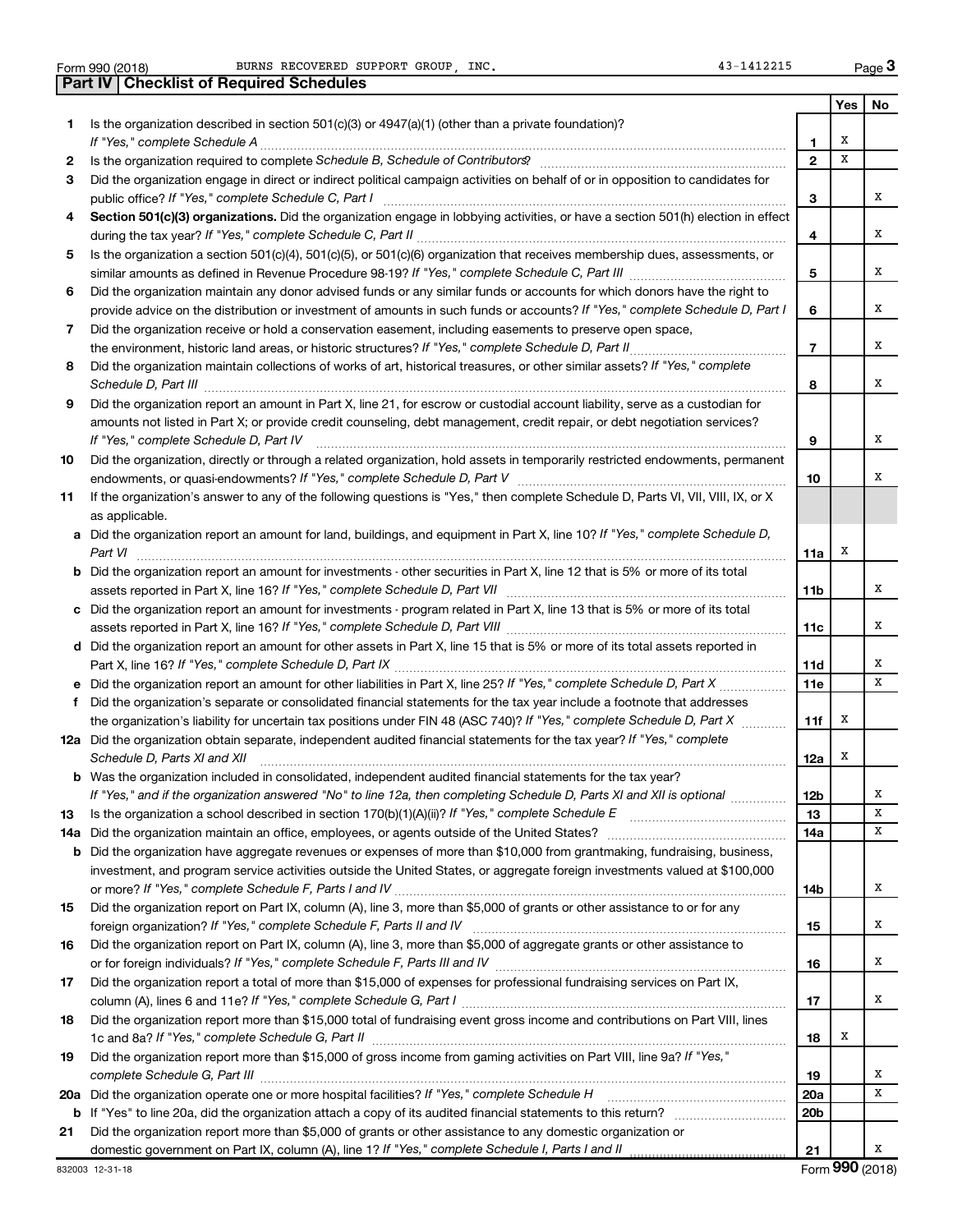|  | Form 990 (2018) |  |
|--|-----------------|--|
|  |                 |  |

**Yes No 22** Did the organization report more than \$5,000 of grants or other assistance to or for domestic individuals on **23 24 a** Did the organization have a tax-exempt bond issue with an outstanding principal amount of more than \$100,000 as of the **25 a Section 501(c)(3), 501(c)(4), and 501(c)(29) organizations.**  Did the organization engage in an excess benefit **26 27 28** Was the organization a party to a business transaction with one of the following parties (see Schedule L, Part IV **29 30 31 32 33 34** Was the organization related to any tax-exempt or taxable entity? If "Yes," complete Schedule R, Part II, III, or IV, and **35 a** Did the organization have a controlled entity within the meaning of section 512(b)(13)? **36 37 38 22 23 24a 24b 24c 24d 25a 25b 26 27 28a 28b 28c 29 30 31 32 33 34 35a 35b 36 37 38 b** Did the organization invest any proceeds of tax-exempt bonds beyond a temporary period exception? *www.communimi* **c** Did the organization maintain an escrow account other than a refunding escrow at any time during the year to defease **d** Did the organization act as an "on behalf of" issuer for bonds outstanding at any time during the year? ~~~~~~~~~~~ **b** Is the organization aware that it engaged in an excess benefit transaction with a disqualified person in a prior year, and **a** *If "Yes," complete Schedule L, Part IV* A current or former officer, director, trustee, or key employee? ~~~~~~~~~~~ **b** A family member of a current or former officer, director, trustee, or key employee? If "Yes," complete Schedule L, Part IV ...... **c** An entity of which a current or former officer, director, trustee, or key employee (or a family member thereof) was an officer, **b** If "Yes" to line 35a, did the organization receive any payment from or engage in any transaction with a controlled entity Section 501(c)(3) organizations. Did the organization make any transfers to an exempt non-charitable related organization? **Note.**  All Form 990 filers are required to complete Schedule O **Yes No** *(continued)* **Part IV Checklist of Required Schedules** Part IX, column (A), line 2? If "Yes," complete Schedule I, Parts I and III [11] [12] [12] [12] [12] [12] [12] [ and former officers, directors, trustees, key employees, and highest compensated employees? If "Yes," complete *Schedule J* ~~~~~~~~~~~~~~~~~~~~~~~~~~~~~~~~~~~~~~~~~~~~~~~~~~~~~~~~ last day of the year, that was issued after December 31, 2002? If "Yes," answer lines 24b through 24d and complete *Schedule K. If "No," go to line 25a* ~~~~~~~~~~~~~~~~~~~~~~~~~~~~~~~~~~~~~~~~~~~~~ transaction with a disqualified person during the year? If "Yes," complete Schedule L, Part I \_\_\_\_\_\_\_\_\_\_\_\_\_\_\_\_\_\_\_\_\_\_\_\_\_ that the transaction has not been reported on any of the organization's prior Forms 990 or 990-EZ? If "Yes," complete *Schedule L, Part I* former officers, directors, trustees, key employees, highest compensated employees, or disqualified persons? If "Yes," *complete Schedule L, Part II* ~~~~~~~~~~~~~~~~~~~~~~~~~~~~~~~~~~~~~~~~~~~~~~~ *If "Yes," complete Schedule L, Part III* of any of these persons? ~~~~~~~~~~~~~~~~~~~~~~~~~~~~~~ *If "Yes," complete Schedule L, Part IV* director, trustee, or direct or indirect owner? ~~~~~~~~~~~~~~~~~~~~~ *If "Yes," complete Schedule M* Did the organization receive more than \$25,000 in non-cash contributions? ~~~~~~~~~ *If "Yes," complete Schedule M* contributions? ~~~~~~~~~~~~~~~~~~~~~~~~~~~~~~~~~~~~~~~ *If "Yes," complete Schedule N, Part I* ~~~~~~~~~~~~~~~~~~~~~~~~~~~~~~~~~~~~~~~~~~~ Did the organization sell, exchange, dispose of, or transfer more than 25% of its net assets?*If "Yes," complete Schedule N, Part II* ~~~~~~~~~~~~~~~~~~~~~~~~~~~~~~~~~~~~~~~~~~~~~~~~~~~~ *If "Yes," complete Schedule R, Part I* sections 301.7701-2 and 301.7701-3? ~~~~~~~~~~~~~~~~~~~~~~~~ *Part V, line 1 If "Yes," complete Schedule R, Part V, line 2* within the meaning of section 512(b)(13)? ~~~~~~~~~~~~~~~~~~~ *If "Yes," complete Schedule R, Part V, line 2* and that is treated as a partnership for federal income tax purposes? If "Yes," complete Schedule R, Part VI medi Did the organization answer "Yes" to Part VII, Section A, line 3, 4, or 5 about compensation of the organization's current any tax-exempt bonds? ~~~~~~~~~~~~~~~~~~~~~~~~~~~~~~~~~~~~~~~~~~~~~~~~~~ ~~~~~~~~~~~~~~~~~~~~~~~~~~~~~~~~~~~~~~~~~~~~~~~~~~~~ Did the organization report any amount on Part X, line 5, 6, or 22 for receivables from or payables to any current or Did the organization provide a grant or other assistance to an officer, director, trustee, key employee, substantial contributor or employee thereof, a grant selection committee member, or to a 35% controlled entity or family member instructions for applicable filing thresholds, conditions, and exceptions): Did the organization receive contributions of art, historical treasures, or other similar assets, or qualified conservation Did the organization liquidate, terminate, or dissolve and cease operations? Did the organization own 100% of an entity disregarded as separate from the organization under Regulations ~~~~~~~~~~~~~~~~~~~~~~~~~~~~~~~~~~~~~~~~~~~~~~~~~~~~~~~ ~~~~~~~~~~~~~~~~~~ ~~~~~~~~~~~~~~~~~~~~~~~~~~~~~~~~~~~~~~~~ Did the organization conduct more than 5% of its activities through an entity that is not a related organization Did the organization complete Schedule O and provide explanations in Schedule O for Part VI, lines 11b and 19? Check if Schedule O contains a response or note to any line in this Part V **Part V Statements Regarding Other IRS Filings and Tax Compliance**  $\Box$ X X X X X X X X X X X X X X X X X X X X

| 1a Enter the number reported in Box 3 of Form 1096. Enter -0- if not applicable                                      | 1a |  |    |  |  |
|----------------------------------------------------------------------------------------------------------------------|----|--|----|--|--|
| <b>b</b> Enter the number of Forms W-2G included in line 1a. Enter -0- if not applicable                             | 1b |  |    |  |  |
| c Did the organization comply with backup withholding rules for reportable payments to vendors and reportable gaming |    |  |    |  |  |
| (gambling) winnings to prize winners?                                                                                |    |  | 1c |  |  |

**4**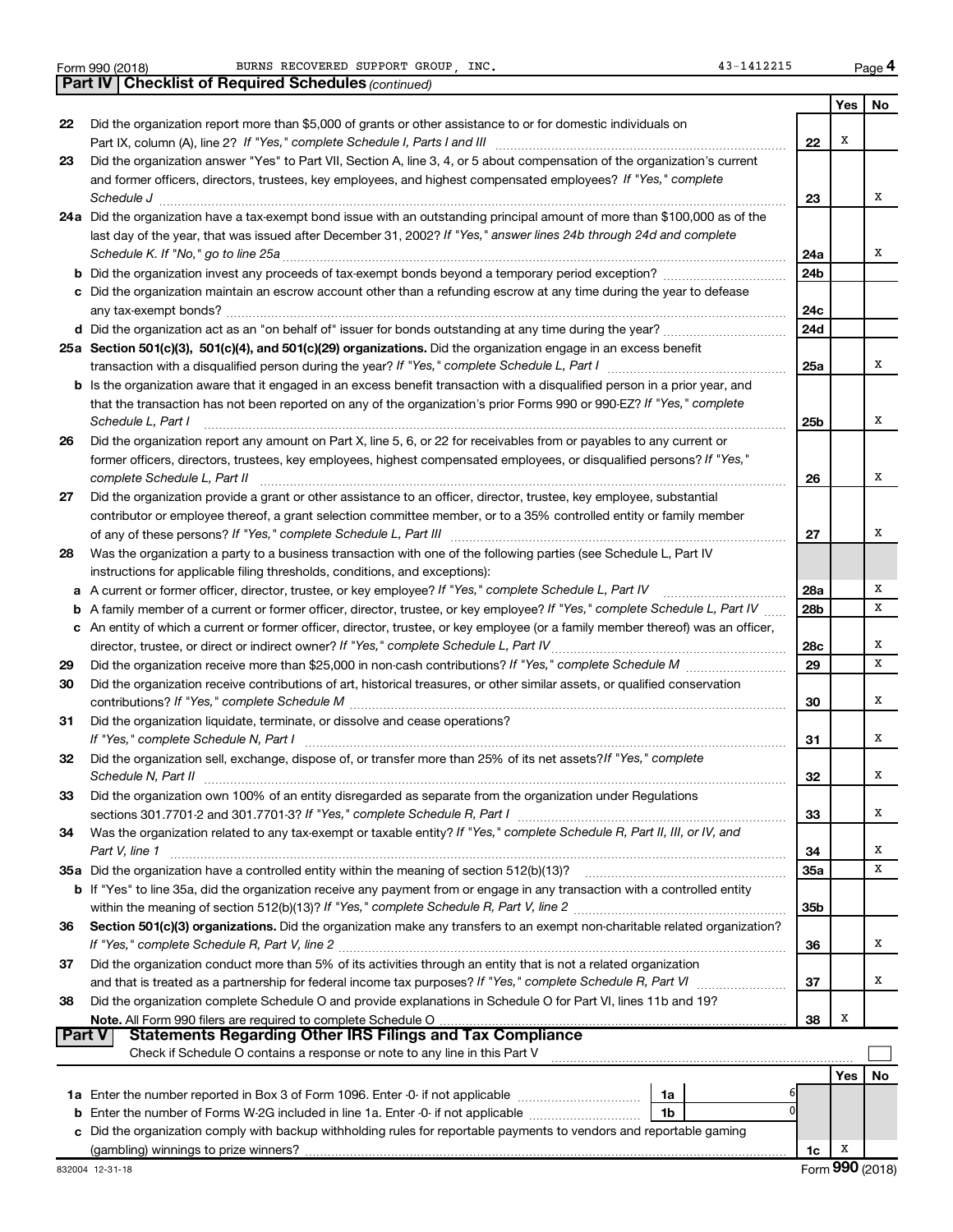|               | BURNS RECOVERED SUPPORT GROUP, INC.<br>43-1412215<br>Form 990 (2018)                                                                            |                |     | Page 5 |  |  |  |  |
|---------------|-------------------------------------------------------------------------------------------------------------------------------------------------|----------------|-----|--------|--|--|--|--|
| <b>Part V</b> | Statements Regarding Other IRS Filings and Tax Compliance (continued)                                                                           |                |     |        |  |  |  |  |
|               |                                                                                                                                                 |                | Yes | No     |  |  |  |  |
|               | 2a Enter the number of employees reported on Form W-3, Transmittal of Wage and Tax Statements,                                                  |                |     |        |  |  |  |  |
|               | filed for the calendar year ending with or within the year covered by this return <i>manumumumum</i><br>2a                                      |                |     |        |  |  |  |  |
|               |                                                                                                                                                 | 2 <sub>b</sub> | X   |        |  |  |  |  |
|               |                                                                                                                                                 |                |     |        |  |  |  |  |
|               | 3a Did the organization have unrelated business gross income of \$1,000 or more during the year?                                                | За             |     | x      |  |  |  |  |
|               |                                                                                                                                                 | 3 <sub>b</sub> |     |        |  |  |  |  |
|               | 4a At any time during the calendar year, did the organization have an interest in, or a signature or other authority over, a                    |                |     |        |  |  |  |  |
|               | financial account in a foreign country (such as a bank account, securities account, or other financial account)?                                | 4a             |     | X      |  |  |  |  |
|               | <b>b</b> If "Yes," enter the name of the foreign country: $\blacktriangleright$                                                                 |                |     |        |  |  |  |  |
|               | See instructions for filing requirements for FinCEN Form 114, Report of Foreign Bank and Financial Accounts (FBAR).                             |                |     |        |  |  |  |  |
|               |                                                                                                                                                 | 5a             |     | X      |  |  |  |  |
| b             |                                                                                                                                                 | 5 <sub>b</sub> |     | x      |  |  |  |  |
| с             |                                                                                                                                                 | 5c             |     |        |  |  |  |  |
|               | 6a Does the organization have annual gross receipts that are normally greater than \$100,000, and did the organization solicit                  |                |     |        |  |  |  |  |
|               |                                                                                                                                                 | 6а             |     | X      |  |  |  |  |
|               | <b>b</b> If "Yes," did the organization include with every solicitation an express statement that such contributions or gifts                   |                |     |        |  |  |  |  |
|               |                                                                                                                                                 | 6b             |     |        |  |  |  |  |
| 7             | Organizations that may receive deductible contributions under section 170(c).                                                                   |                |     |        |  |  |  |  |
| а             | Did the organization receive a payment in excess of \$75 made partly as a contribution and partly for goods and services provided to the payor? | 7a             |     | x      |  |  |  |  |
| b             |                                                                                                                                                 | 7b             |     |        |  |  |  |  |
| с             | Did the organization sell, exchange, or otherwise dispose of tangible personal property for which it was required                               |                |     |        |  |  |  |  |
|               |                                                                                                                                                 | 7с             |     | x      |  |  |  |  |
|               |                                                                                                                                                 |                |     |        |  |  |  |  |
| е             |                                                                                                                                                 | 7е             |     | X      |  |  |  |  |
| Ť             | Did the organization, during the year, pay premiums, directly or indirectly, on a personal benefit contract?                                    |                |     |        |  |  |  |  |
| g             | If the organization received a contribution of qualified intellectual property, did the organization file Form 8899 as required?                |                |     |        |  |  |  |  |
| h             | If the organization received a contribution of cars, boats, airplanes, or other vehicles, did the organization file a Form 1098-C?              |                |     |        |  |  |  |  |
| 8             | Sponsoring organizations maintaining donor advised funds. Did a donor advised fund maintained by the                                            |                |     |        |  |  |  |  |
|               | sponsoring organization have excess business holdings at any time during the year? [11111111111111111111111111                                  | 8              |     |        |  |  |  |  |
| 9             | Sponsoring organizations maintaining donor advised funds.                                                                                       |                |     |        |  |  |  |  |
| а             | Did the sponsoring organization make any taxable distributions under section 4966?                                                              | 9а             |     |        |  |  |  |  |
| b             |                                                                                                                                                 | 9b             |     |        |  |  |  |  |
| 10            | Section 501(c)(7) organizations. Enter:                                                                                                         |                |     |        |  |  |  |  |
|               | 10a                                                                                                                                             |                |     |        |  |  |  |  |
|               | 10 <sub>b</sub><br>Gross receipts, included on Form 990, Part VIII, line 12, for public use of club facilities                                  |                |     |        |  |  |  |  |
| 11            | Section 501(c)(12) organizations. Enter:                                                                                                        |                |     |        |  |  |  |  |
| а             | 11a                                                                                                                                             |                |     |        |  |  |  |  |
| b             | Gross income from other sources (Do not net amounts due or paid to other sources against                                                        |                |     |        |  |  |  |  |
|               | 11b                                                                                                                                             |                |     |        |  |  |  |  |
|               | 12a Section 4947(a)(1) non-exempt charitable trusts. Is the organization filing Form 990 in lieu of Form 1041?                                  | 12a            |     |        |  |  |  |  |
|               | 12b<br><b>b</b> If "Yes," enter the amount of tax-exempt interest received or accrued during the year                                           |                |     |        |  |  |  |  |
| 13            | Section 501(c)(29) qualified nonprofit health insurance issuers.                                                                                |                |     |        |  |  |  |  |
| а             | Is the organization licensed to issue qualified health plans in more than one state?                                                            | 13a            |     |        |  |  |  |  |
|               | Note. See the instructions for additional information the organization must report on Schedule O.                                               |                |     |        |  |  |  |  |
| b             | Enter the amount of reserves the organization is required to maintain by the states in which the                                                |                |     |        |  |  |  |  |
|               | 13 <sub>b</sub>                                                                                                                                 |                |     |        |  |  |  |  |
|               | 13 <sub>c</sub>                                                                                                                                 |                |     |        |  |  |  |  |
|               | 14a Did the organization receive any payments for indoor tanning services during the tax year?                                                  | 14a            |     | x      |  |  |  |  |
|               |                                                                                                                                                 | 14b            |     |        |  |  |  |  |
| 15            | Is the organization subject to the section 4960 tax on payment(s) of more than \$1,000,000 in remuneration or                                   |                |     |        |  |  |  |  |
|               | excess parachute payment(s) during the year?                                                                                                    | 15             |     | X      |  |  |  |  |
|               | If "Yes," see instructions and file Form 4720, Schedule N.                                                                                      |                |     |        |  |  |  |  |
| 16            | Is the organization an educational institution subject to the section 4968 excise tax on net investment income?                                 | 16             |     | X      |  |  |  |  |
|               | If "Yes," complete Form 4720, Schedule O.                                                                                                       |                |     |        |  |  |  |  |

Form (2018) **990**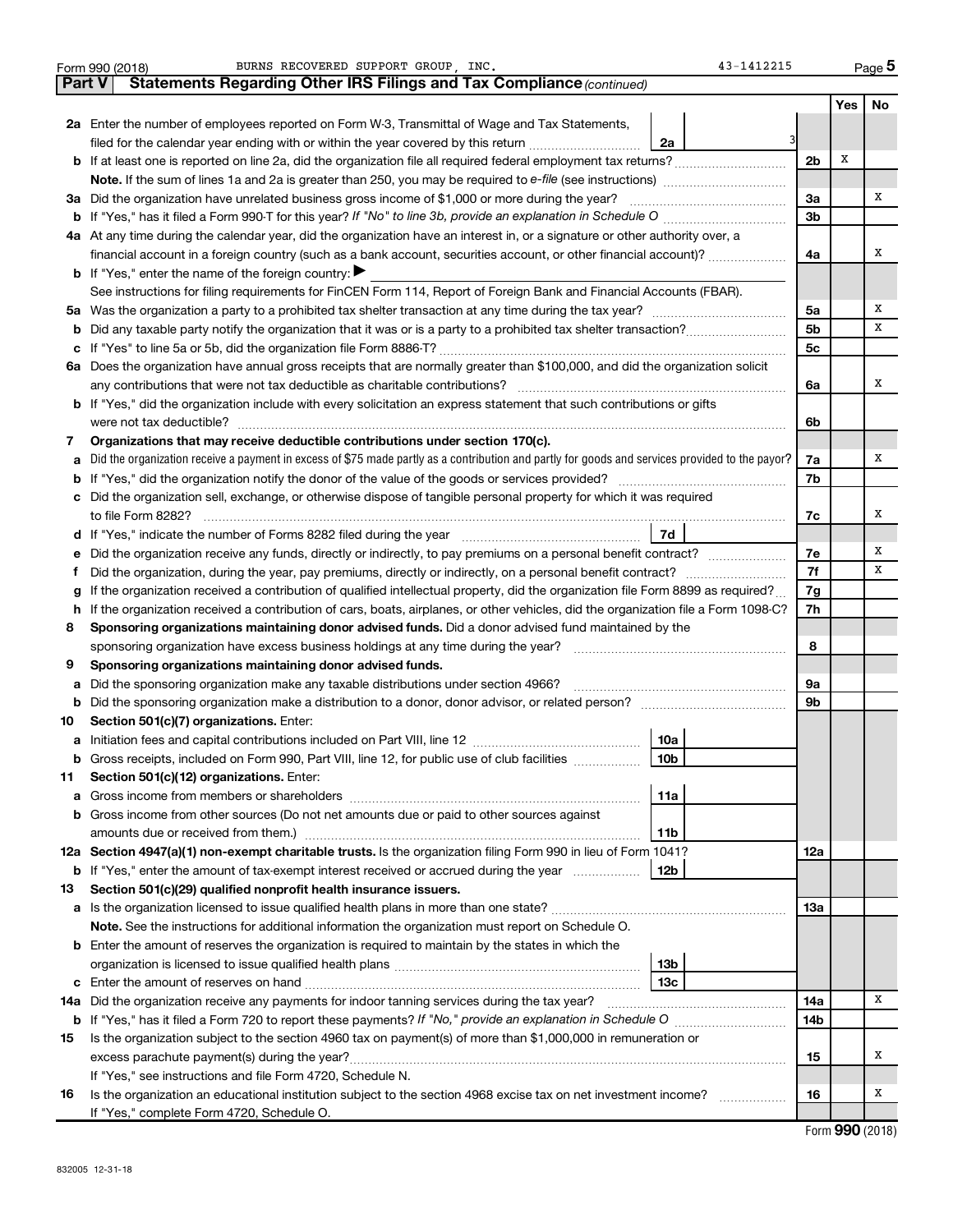|    | Form 990 (2018) | BURNS RECOVERED SUPPORT GROUP INC.                                                                                                                                                                                             |    | 43-1412215 |                 |             | Page 6       |
|----|-----------------|--------------------------------------------------------------------------------------------------------------------------------------------------------------------------------------------------------------------------------|----|------------|-----------------|-------------|--------------|
|    | <b>Part VI</b>  | Governance, Management, and Disclosure For each "Yes" response to lines 2 through 7b below, and for a "No" response                                                                                                            |    |            |                 |             |              |
|    |                 | to line 8a, 8b, or 10b below, describe the circumstances, processes, or changes in Schedule O. See instructions.                                                                                                               |    |            |                 |             |              |
|    |                 |                                                                                                                                                                                                                                |    |            |                 |             | $\mathbf{x}$ |
|    |                 | <b>Section A. Governing Body and Management</b>                                                                                                                                                                                |    |            |                 |             |              |
|    |                 |                                                                                                                                                                                                                                |    |            |                 | Yes         | No           |
|    |                 | 1a Enter the number of voting members of the governing body at the end of the tax year                                                                                                                                         | 1a | 14         |                 |             |              |
|    |                 | If there are material differences in voting rights among members of the governing body, or if the governing                                                                                                                    |    |            |                 |             |              |
|    |                 | body delegated broad authority to an executive committee or similar committee, explain in Schedule O.                                                                                                                          |    |            |                 |             |              |
| b  |                 | Enter the number of voting members included in line 1a, above, who are independent                                                                                                                                             | 1b | 14         |                 |             |              |
| 2  |                 | Did any officer, director, trustee, or key employee have a family relationship or a business relationship with any other                                                                                                       |    |            |                 |             |              |
|    |                 | officer, director, trustee, or key employee?                                                                                                                                                                                   |    |            | $\mathbf{2}$    |             | Х            |
| 3  |                 | Did the organization delegate control over management duties customarily performed by or under the direct supervision                                                                                                          |    |            |                 |             |              |
|    |                 |                                                                                                                                                                                                                                |    |            | З               |             | X            |
| 4  |                 | Did the organization make any significant changes to its governing documents since the prior Form 990 was filed?                                                                                                               |    |            | 4               |             | x            |
| 5  |                 |                                                                                                                                                                                                                                |    |            | 5               |             | х            |
| 6  |                 | Did the organization have members or stockholders?                                                                                                                                                                             |    |            | 6               |             | x            |
| 7a |                 | Did the organization have members, stockholders, or other persons who had the power to elect or appoint one or                                                                                                                 |    |            |                 |             |              |
|    |                 | more members of the governing body?                                                                                                                                                                                            |    |            | 7a              |             | х            |
|    |                 | <b>b</b> Are any governance decisions of the organization reserved to (or subject to approval by) members, stockholders, or                                                                                                    |    |            |                 |             |              |
|    |                 | persons other than the governing body?                                                                                                                                                                                         |    |            | 7b              |             | х            |
| 8  |                 | Did the organization contemporaneously document the meetings held or written actions undertaken during the year by the following:                                                                                              |    |            |                 |             |              |
| a  |                 |                                                                                                                                                                                                                                |    |            | 8a              | х           |              |
|    |                 |                                                                                                                                                                                                                                |    |            | 8b              | X           |              |
| b  |                 |                                                                                                                                                                                                                                |    |            |                 |             |              |
| 9  |                 | Is there any officer, director, trustee, or key employee listed in Part VII, Section A, who cannot be reached at the                                                                                                           |    |            | 9               |             | х            |
|    |                 | <b>Section B. Policies</b> (This Section B requests information about policies not required by the Internal Revenue Code.)                                                                                                     |    |            |                 |             |              |
|    |                 |                                                                                                                                                                                                                                |    |            |                 | Yes         |              |
|    |                 |                                                                                                                                                                                                                                |    |            | 10a             |             | No<br>x      |
|    |                 |                                                                                                                                                                                                                                |    |            |                 |             |              |
|    |                 | <b>b</b> If "Yes," did the organization have written policies and procedures governing the activities of such chapters, affiliates,                                                                                            |    |            |                 |             |              |
|    |                 |                                                                                                                                                                                                                                |    |            | 10 <sub>b</sub> | x           |              |
|    |                 | 11a Has the organization provided a complete copy of this Form 990 to all members of its governing body before filing the form?                                                                                                |    |            | 11a             |             |              |
|    |                 | <b>b</b> Describe in Schedule O the process, if any, used by the organization to review this Form 990.                                                                                                                         |    |            |                 |             |              |
|    |                 | 12a Did the organization have a written conflict of interest policy? If "No," go to line 13                                                                                                                                    |    |            | 12a             | X           |              |
| b  |                 | Were officers, directors, or trustees, and key employees required to disclose annually interests that could give rise to conflicts?                                                                                            |    |            | 12 <sub>b</sub> |             | x            |
| c  |                 | Did the organization regularly and consistently monitor and enforce compliance with the policy? If "Yes," describe                                                                                                             |    |            |                 |             |              |
|    |                 |                                                                                                                                                                                                                                |    |            | 12c             | x           |              |
| 13 |                 | Did the organization have a written whistleblower policy?                                                                                                                                                                      |    |            | 13              | $\mathbf x$ |              |
| 14 |                 | Did the organization have a written document retention and destruction policy? [11] manufaction in the organization have a written document retention and destruction policy?                                                  |    |            | 14              |             | X            |
| 15 |                 | Did the process for determining compensation of the following persons include a review and approval by independent                                                                                                             |    |            |                 |             |              |
|    |                 | persons, comparability data, and contemporaneous substantiation of the deliberation and decision?                                                                                                                              |    |            |                 |             |              |
| а  |                 | The organization's CEO, Executive Director, or top management official manufactured content of the organization's CEO, Executive Director, or top management official manufactured content of the state of the state of the st |    |            | 15a             | X           |              |
| b  |                 | Other officers or key employees of the organization                                                                                                                                                                            |    |            | <b>15b</b>      |             | X            |
|    |                 | If "Yes" to line 15a or 15b, describe the process in Schedule O (see instructions).                                                                                                                                            |    |            |                 |             |              |
|    |                 | 16a Did the organization invest in, contribute assets to, or participate in a joint venture or similar arrangement with a                                                                                                      |    |            |                 |             |              |
|    |                 | taxable entity during the year?                                                                                                                                                                                                |    |            | 16a             |             | х            |
|    |                 | <b>b</b> If "Yes," did the organization follow a written policy or procedure requiring the organization to evaluate its participation                                                                                          |    |            |                 |             |              |
|    |                 | in joint venture arrangements under applicable federal tax law, and take steps to safeguard the organization's                                                                                                                 |    |            |                 |             |              |
|    |                 | exempt status with respect to such arrangements?                                                                                                                                                                               |    |            | 16b             |             |              |
|    |                 | <b>Section C. Disclosure</b>                                                                                                                                                                                                   |    |            |                 |             |              |
| 17 |                 | <b>NONE</b><br>List the states with which a copy of this Form 990 is required to be filed >                                                                                                                                    |    |            |                 |             |              |
| 18 |                 | Section 6104 requires an organization to make its Forms 1023 (1024 or 1024 A if applicable), 990, and 990 T (Section 501(c)(3)s only) available                                                                                |    |            |                 |             |              |
|    |                 | for public inspection. Indicate how you made these available. Check all that apply.                                                                                                                                            |    |            |                 |             |              |
|    |                 | X   Own website<br>Another's website<br>Upon request<br>Other (explain in Schedule O)                                                                                                                                          |    |            |                 |             |              |
| 19 |                 | Describe in Schedule O whether (and if so, how) the organization made its governing documents, conflict of interest policy, and financial                                                                                      |    |            |                 |             |              |
|    |                 | statements available to the public during the tax year.                                                                                                                                                                        |    |            |                 |             |              |
| 20 |                 | State the name, address, and telephone number of the person who possesses the organization's books and records                                                                                                                 |    |            |                 |             |              |
|    |                 | THE ORGANIZATION - 314.939.1550                                                                                                                                                                                                |    |            |                 |             |              |
|    |                 | 6220 S. LINDBERGH BLVD, NO. 203, ST LOUIS, MO<br>63123                                                                                                                                                                         |    |            |                 |             |              |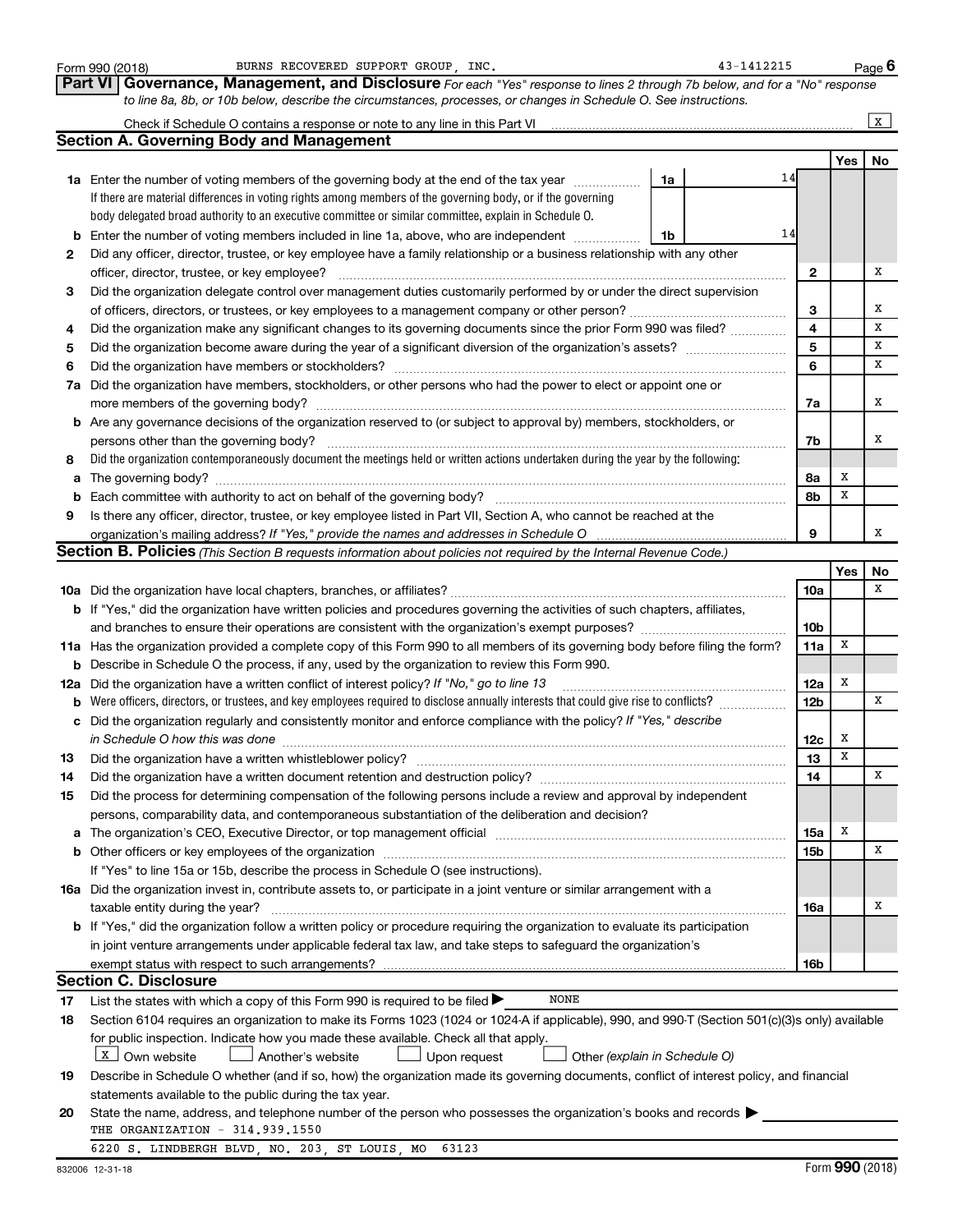| Form 990 (2018) | BURNS RECOVERED SUPPORT GROUP INC.                                                         | 43-1412215 | Page |
|-----------------|--------------------------------------------------------------------------------------------|------------|------|
|                 | Part VII Compensation of Officers, Directors, Trustees, Key Employees, Highest Compensated |            |      |
|                 | <b>Employees, and Independent Contractors</b>                                              |            |      |
|                 | Check if Schedule O contains a response or note to any line in this Part VII               |            |      |
|                 | Section A. Officers, Directors, Trustees, Key Employees, and Highest Compensated Employees |            |      |

**1a**  Complete this table for all persons required to be listed. Report compensation for the calendar year ending with or within the organization's tax year.

**•** List all of the organization's current officers, directors, trustees (whether individuals or organizations), regardless of amount of compensation. Enter -0- in columns (D), (E), and (F) if no compensation was paid.

**•** List all of the organization's **current** key employees, if any. See instructions for definition of "key employee."

**•** List the organization's five current highest compensated employees (other than an officer, director, trustee, or key employee) who received reportable compensation (Box 5 of Form W-2 and/or Box 7 of Form 1099-MISC) of more than \$100,000 from the organization and any related organizations.

**•** List all of the organization's former officers, key employees, and highest compensated employees who received more than \$100,000 of reportable compensation from the organization and any related organizations.

**•** List all of the organization's former directors or trustees that received, in the capacity as a former director or trustee of the organization, more than \$10,000 of reportable compensation from the organization and any related organizations.

List persons in the following order: individual trustees or directors; institutional trustees; officers; key employees; highest compensated employees; and former such persons.

Check this box if neither the organization nor any related organization compensated any current officer, director, or trustee. †

| (A)                         | (B)                    | (C)                           |                       |                                         |              |                                 |        | (D)             | (E)             | (F)                          |
|-----------------------------|------------------------|-------------------------------|-----------------------|-----------------------------------------|--------------|---------------------------------|--------|-----------------|-----------------|------------------------------|
| Name and Title              | Average                |                               |                       | Position<br>(do not check more than one |              |                                 |        | Reportable      | Reportable      | Estimated                    |
|                             | hours per              |                               |                       | box, unless person is both an           |              |                                 |        | compensation    | compensation    | amount of                    |
|                             | week                   |                               |                       | officer and a director/trustee)         |              |                                 |        | from            | from related    | other                        |
|                             | (list any              |                               |                       |                                         |              |                                 |        | the             | organizations   | compensation                 |
|                             | hours for              |                               |                       |                                         |              |                                 |        | organization    | (W-2/1099-MISC) | from the                     |
|                             | related                |                               |                       |                                         |              |                                 |        | (W-2/1099-MISC) |                 | organization                 |
|                             | organizations<br>below |                               |                       |                                         |              |                                 |        |                 |                 | and related<br>organizations |
|                             | line)                  | ndividual trustee or director | Institutional trustee | Officer                                 | Key employee | Highest compensated<br>employee | Former |                 |                 |                              |
| BRYAN SANGER<br>(1)         | 0.20                   |                               |                       |                                         |              |                                 |        |                 |                 |                              |
| PRESIDENT                   |                        | $\mathbf x$                   |                       | $\mathbf x$                             |              |                                 |        | 0.              | 0               | 0.                           |
| SHERI SHERMAN<br>(2)        | 0.20                   |                               |                       |                                         |              |                                 |        |                 |                 |                              |
| VICE PRESIDENT              |                        | $\mathbf x$                   |                       | Х                                       |              |                                 |        | 0.              | 0               | 0.                           |
| (3)<br>REBECCA WILLIAMS     | 0.20                   |                               |                       |                                         |              |                                 |        |                 |                 |                              |
| <b>SECRETARY</b>            |                        | X                             |                       | X                                       |              |                                 |        | $\mathbf{0}$ .  | 0               | 0.                           |
| <b>MATTHEW ERKER</b><br>(4) | 0.20                   |                               |                       |                                         |              |                                 |        |                 |                 |                              |
| <b>TREASURER</b>            |                        | X                             |                       | X                                       |              |                                 |        | 0.              | 0               | 0.                           |
| KANISHA ANTHONY<br>(5)      | 0.20                   |                               |                       |                                         |              |                                 |        |                 |                 |                              |
| <b>DIRECTOR</b>             |                        | X                             |                       |                                         |              |                                 |        | 0.              | 0               | 0.                           |
| <b>FAITH BERGER</b><br>(6)  | 0.20                   |                               |                       |                                         |              |                                 |        |                 |                 |                              |
| <b>DIRECTOR</b>             |                        | X                             |                       |                                         |              |                                 |        | 0.              | 0               | 0.                           |
| GREGG FAVRE<br>(7)          | 0.20                   |                               |                       |                                         |              |                                 |        |                 |                 |                              |
| <b>DIRECTOR</b>             |                        | X                             |                       |                                         |              |                                 |        | 0.              | 0               | 0.                           |
| <b>JEFF LITT</b><br>(8)     | 0, 20                  |                               |                       |                                         |              |                                 |        |                 |                 |                              |
| <b>DIRECTOR</b>             |                        | X                             |                       |                                         |              |                                 |        | $\mathbf{0}$ .  | 0               | 0.                           |
| <b>JEFF SADTLER</b><br>(9)  | 0.20                   |                               |                       |                                         |              |                                 |        |                 |                 |                              |
| <b>DIRECTOR</b>             |                        | $\mathbf x$                   |                       |                                         |              |                                 |        | $\mathbf{0}$ .  | 0               | 0.                           |
| (10) BRAD SHELTON           | 0.20                   |                               |                       |                                         |              |                                 |        |                 |                 |                              |
| <b>DIRECTOR</b>             |                        | X                             |                       |                                         |              |                                 |        | 0.              | 0               | 0.                           |
| (11) RENEE SILVER           | 0, 20                  |                               |                       |                                         |              |                                 |        |                 |                 |                              |
| <b>DIRECTOR</b>             |                        | X                             |                       |                                         |              |                                 |        | 0.              | 0               | 0.                           |
| (12) DR. MICHAEL SMOCK      | 0.20                   |                               |                       |                                         |              |                                 |        |                 |                 |                              |
| <b>DIRECTOR</b>             |                        | X                             |                       |                                         |              |                                 |        | 0.              | 0               | $\mathbf 0$ .                |
| (13) BETHANY WESTLAKE       | 0.20                   |                               |                       |                                         |              |                                 |        |                 |                 |                              |
| <b>DIRECTOR</b>             |                        | $\mathbf x$                   |                       |                                         |              |                                 |        | $\mathbf{0}$ .  | 0               | $\mathbf 0$ .                |
| (14) MARK WOOLBRIGHT        | 0, 20                  |                               |                       |                                         |              |                                 |        |                 |                 |                              |
| <b>DIRECTOR</b>             |                        | X                             |                       |                                         |              |                                 |        | $\mathbf{0}$ .  | 0               | 0.                           |
| (15) LYNN HUELSMANN         | 40.00                  |                               |                       |                                         |              |                                 |        |                 |                 |                              |
| EXECUTIVE DIRECTOR          |                        |                               |                       | X                                       |              |                                 |        | 83,000.         | $\mathbf{0}$ .  | 0.                           |
|                             |                        |                               |                       |                                         |              |                                 |        |                 |                 |                              |
|                             |                        |                               |                       |                                         |              |                                 |        |                 |                 |                              |
|                             |                        |                               |                       |                                         |              |                                 |        |                 |                 |                              |
|                             |                        |                               |                       |                                         |              |                                 |        |                 |                 |                              |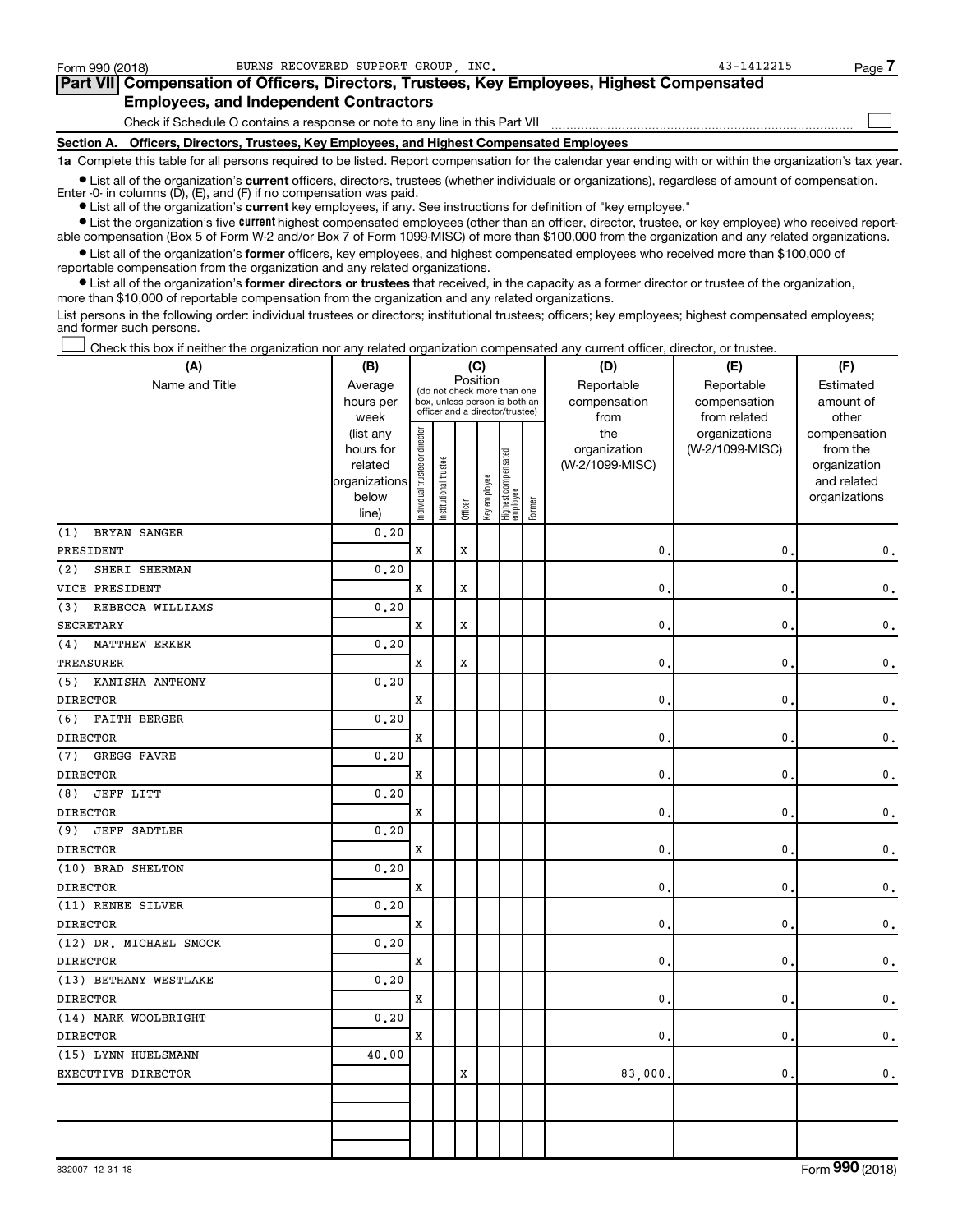|              | BURNS RECOVERED SUPPORT GROUP, INC.<br>Form 990 (2018)                                                                                                                                                                            |                                                         |                                |                       |                 |              |                                                                                                 |        |                                           | 43-1412215                                        |                                 |     |                                                                          | Page 8              |
|--------------|-----------------------------------------------------------------------------------------------------------------------------------------------------------------------------------------------------------------------------------|---------------------------------------------------------|--------------------------------|-----------------------|-----------------|--------------|-------------------------------------------------------------------------------------------------|--------|-------------------------------------------|---------------------------------------------------|---------------------------------|-----|--------------------------------------------------------------------------|---------------------|
|              | Part VII <br>Section A. Officers, Directors, Trustees, Key Employees, and Highest Compensated Employees (continued)                                                                                                               |                                                         |                                |                       |                 |              |                                                                                                 |        |                                           |                                                   |                                 |     |                                                                          |                     |
|              | (A)<br>Name and title                                                                                                                                                                                                             | (B)<br>Average<br>hours per<br>week<br>(list any        |                                |                       | (C)<br>Position |              | (do not check more than one<br>box, unless person is both an<br>officer and a director/trustee) |        | (D)<br>Reportable<br>compensation<br>from | (E)<br>Reportable<br>compensation<br>from related |                                 |     | (F)<br>Estimated<br>amount of<br>other                                   |                     |
|              |                                                                                                                                                                                                                                   | hours for<br>related<br>organizations<br>below<br>line) | Individual trustee or director | Institutional trustee | Officer         | Key employee | Highest compensated<br>employee                                                                 | Former | the<br>organization<br>(W-2/1099-MISC)    | organizations<br>(W-2/1099-MISC)                  |                                 |     | compensation<br>from the<br>organization<br>and related<br>organizations |                     |
|              |                                                                                                                                                                                                                                   |                                                         |                                |                       |                 |              |                                                                                                 |        |                                           |                                                   |                                 |     |                                                                          |                     |
|              |                                                                                                                                                                                                                                   |                                                         |                                |                       |                 |              |                                                                                                 |        |                                           |                                                   |                                 |     |                                                                          |                     |
|              |                                                                                                                                                                                                                                   |                                                         |                                |                       |                 |              |                                                                                                 |        |                                           |                                                   |                                 |     |                                                                          |                     |
|              |                                                                                                                                                                                                                                   |                                                         |                                |                       |                 |              |                                                                                                 |        |                                           |                                                   |                                 |     |                                                                          |                     |
|              |                                                                                                                                                                                                                                   |                                                         |                                |                       |                 |              |                                                                                                 |        |                                           |                                                   |                                 |     |                                                                          |                     |
|              |                                                                                                                                                                                                                                   |                                                         |                                |                       |                 |              |                                                                                                 |        |                                           |                                                   |                                 |     |                                                                          |                     |
|              |                                                                                                                                                                                                                                   |                                                         |                                |                       |                 |              |                                                                                                 |        |                                           |                                                   |                                 |     |                                                                          |                     |
|              |                                                                                                                                                                                                                                   |                                                         |                                |                       |                 |              |                                                                                                 |        |                                           |                                                   |                                 |     |                                                                          |                     |
|              |                                                                                                                                                                                                                                   |                                                         |                                |                       |                 |              |                                                                                                 |        |                                           |                                                   |                                 |     |                                                                          |                     |
|              | 1b Sub-total                                                                                                                                                                                                                      |                                                         |                                |                       |                 |              |                                                                                                 |        | 83,000.                                   |                                                   | $\mathbf{0}$                    |     |                                                                          | $\mathbf 0$ .       |
|              |                                                                                                                                                                                                                                   |                                                         |                                |                       |                 |              |                                                                                                 |        | 0.<br>83,000.                             |                                                   | $\mathbf{0}$ .<br>$\mathbf 0$ . |     |                                                                          | 0.<br>$\mathbf 0$ . |
| $\mathbf{2}$ | Total number of individuals (including but not limited to those listed above) who received more than \$100,000 of reportable                                                                                                      |                                                         |                                |                       |                 |              |                                                                                                 |        |                                           |                                                   |                                 |     |                                                                          | $\Omega$            |
|              | compensation from the organization $\blacktriangleright$                                                                                                                                                                          |                                                         |                                |                       |                 |              |                                                                                                 |        |                                           |                                                   |                                 |     | Yes                                                                      | No                  |
| 3            | Did the organization list any former officer, director, or trustee, key employee, or highest compensated employee on<br>line 1a? If "Yes," complete Schedule J for such individual                                                |                                                         |                                |                       |                 |              |                                                                                                 |        |                                           |                                                   |                                 |     |                                                                          | х                   |
| 4            | For any individual listed on line 1a, is the sum of reportable compensation and other compensation from the organization                                                                                                          |                                                         |                                |                       |                 |              |                                                                                                 |        |                                           |                                                   |                                 | 3   |                                                                          |                     |
| 5            | and related organizations greater than \$150,000? If "Yes," complete Schedule J for such individual<br>Did any person listed on line 1a receive or accrue compensation from any unrelated organization or individual for services |                                                         |                                |                       |                 |              |                                                                                                 |        |                                           |                                                   |                                 | 4   |                                                                          | х                   |
|              |                                                                                                                                                                                                                                   |                                                         |                                |                       |                 |              |                                                                                                 |        |                                           |                                                   |                                 | 5   |                                                                          | х                   |
| 1            | <b>Section B. Independent Contractors</b><br>Complete this table for your five highest compensated independent contractors that received more than \$100,000 of compensation from                                                 |                                                         |                                |                       |                 |              |                                                                                                 |        |                                           |                                                   |                                 |     |                                                                          |                     |
|              | the organization. Report compensation for the calendar year ending with or within the organization's tax year.<br>(A)                                                                                                             |                                                         |                                |                       |                 |              |                                                                                                 |        | (B)                                       |                                                   |                                 | (C) |                                                                          |                     |
|              | Name and business address                                                                                                                                                                                                         |                                                         | NONE                           |                       |                 |              |                                                                                                 |        | Description of services                   |                                                   |                                 |     | Compensation                                                             |                     |
|              |                                                                                                                                                                                                                                   |                                                         |                                |                       |                 |              |                                                                                                 |        |                                           |                                                   |                                 |     |                                                                          |                     |
|              |                                                                                                                                                                                                                                   |                                                         |                                |                       |                 |              |                                                                                                 |        |                                           |                                                   |                                 |     |                                                                          |                     |
|              |                                                                                                                                                                                                                                   |                                                         |                                |                       |                 |              |                                                                                                 |        |                                           |                                                   |                                 |     |                                                                          |                     |
|              |                                                                                                                                                                                                                                   |                                                         |                                |                       |                 |              |                                                                                                 |        |                                           |                                                   |                                 |     |                                                                          |                     |
|              |                                                                                                                                                                                                                                   |                                                         |                                |                       |                 |              |                                                                                                 |        |                                           |                                                   |                                 |     |                                                                          |                     |
| 2            | Total number of independent contractors (including but not limited to those listed above) who received more than<br>\$100,000 of compensation from the organization                                                               |                                                         |                                |                       |                 |              | 0                                                                                               |        |                                           |                                                   |                                 |     |                                                                          |                     |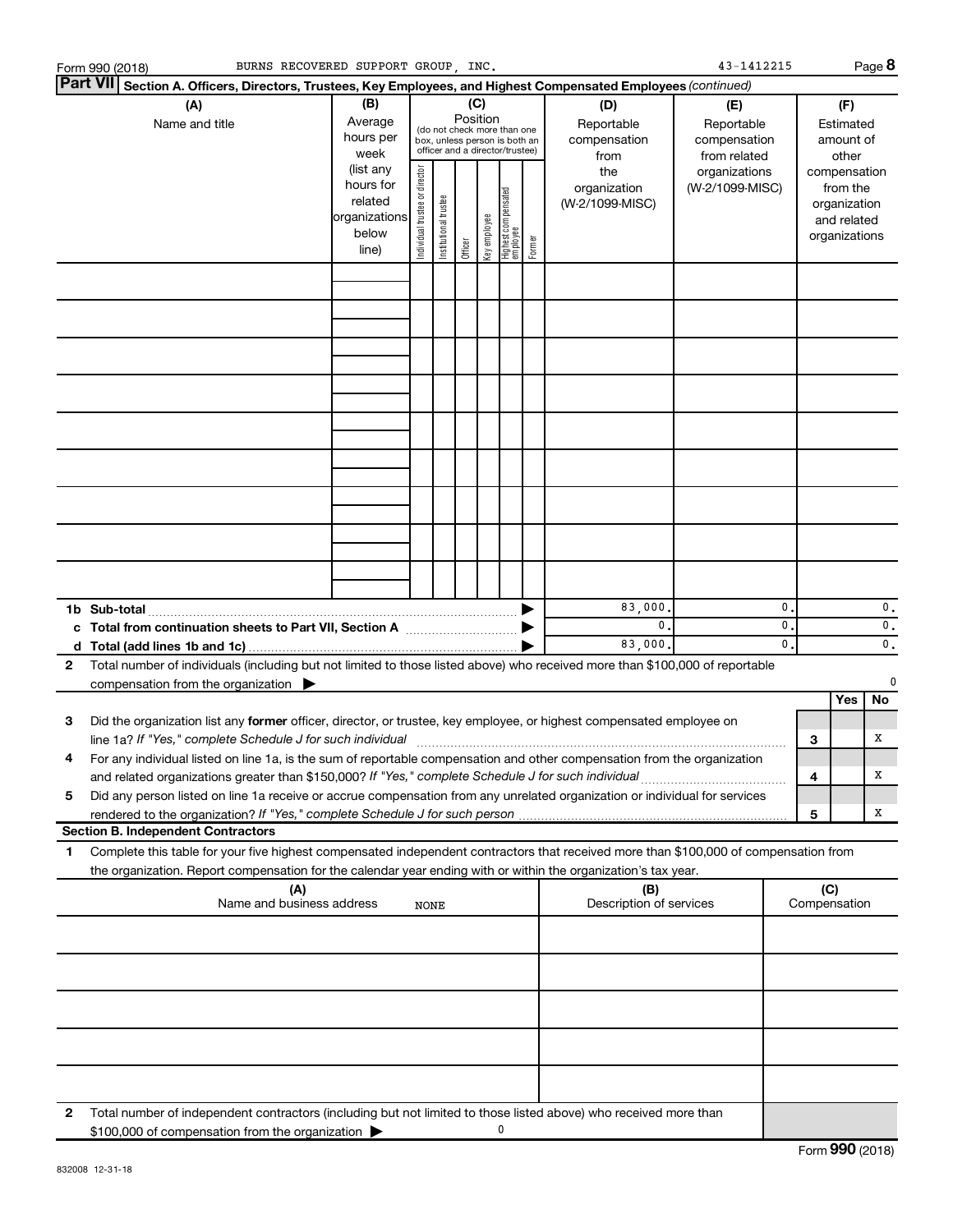|                                                           | Form 990 (2018)  |                                                                                           |                | BURNS RECOVERED SUPPORT GROUP . INC. |                      |                                                 | 43-1412215                                         | Page 9                                                               |
|-----------------------------------------------------------|------------------|-------------------------------------------------------------------------------------------|----------------|--------------------------------------|----------------------|-------------------------------------------------|----------------------------------------------------|----------------------------------------------------------------------|
|                                                           | <b>Part VIII</b> | <b>Statement of Revenue</b>                                                               |                |                                      |                      |                                                 |                                                    |                                                                      |
|                                                           |                  |                                                                                           |                |                                      |                      |                                                 |                                                    |                                                                      |
|                                                           |                  |                                                                                           |                |                                      | (A)<br>Total revenue | (B)<br>Related or<br>exempt function<br>revenue | $\overline{C}$<br>Unrelated<br>business<br>revenue | (D)<br>Revenue excluded<br>trom tax under<br>sections<br>$512 - 514$ |
|                                                           |                  | 1 a Federated campaigns                                                                   | 1a             |                                      |                      |                                                 |                                                    |                                                                      |
|                                                           |                  |                                                                                           | 1b             |                                      |                      |                                                 |                                                    |                                                                      |
|                                                           |                  | c Fundraising events                                                                      | 1 <sub>c</sub> | 30,136.                              |                      |                                                 |                                                    |                                                                      |
|                                                           |                  | d Related organizations                                                                   | 1 <sub>d</sub> |                                      |                      |                                                 |                                                    |                                                                      |
|                                                           |                  | e Government grants (contributions)                                                       | 1e             | 2,429.                               |                      |                                                 |                                                    |                                                                      |
| Contributions, Gifts, Grants<br>and Other Similar Amounts |                  | f All other contributions, gifts, grants, and                                             |                |                                      |                      |                                                 |                                                    |                                                                      |
|                                                           |                  | similar amounts not included above                                                        | 1f             | 271,815.                             |                      |                                                 |                                                    |                                                                      |
|                                                           |                  | g Noncash contributions included in lines 1a-1f: \$                                       |                | 956                                  |                      |                                                 |                                                    |                                                                      |
|                                                           |                  |                                                                                           |                | $\blacktriangleright$                | 304,380.             |                                                 |                                                    |                                                                      |
|                                                           |                  |                                                                                           |                | <b>Business Code</b>                 |                      |                                                 |                                                    |                                                                      |
|                                                           | 2 a              |                                                                                           |                |                                      |                      |                                                 |                                                    |                                                                      |
| Program Service<br>Revenue                                | b                |                                                                                           |                |                                      |                      |                                                 |                                                    |                                                                      |
|                                                           | c                | the control of the control of the control of the control of the control of the control of |                |                                      |                      |                                                 |                                                    |                                                                      |
|                                                           | d                | <u> 1980 - Johann Barn, amerikansk politiker (d. 1980)</u>                                |                |                                      |                      |                                                 |                                                    |                                                                      |
|                                                           | е                | <u> 1989 - Johann Barn, mars an t-Amerikaansk politiker (</u>                             |                |                                      |                      |                                                 |                                                    |                                                                      |
|                                                           | f.               | All other program service revenue                                                         |                |                                      |                      |                                                 |                                                    |                                                                      |
|                                                           |                  |                                                                                           |                |                                      |                      |                                                 |                                                    |                                                                      |
|                                                           | З                | Investment income (including dividends, interest, and                                     |                |                                      |                      |                                                 |                                                    |                                                                      |
|                                                           |                  |                                                                                           |                | ▶                                    | 28,350.              |                                                 |                                                    | 28,350.                                                              |
|                                                           |                  | Income from investment of tax-exempt bond proceeds                                        |                |                                      |                      |                                                 |                                                    |                                                                      |
|                                                           | 4                |                                                                                           |                |                                      |                      |                                                 |                                                    |                                                                      |
|                                                           | 5                |                                                                                           |                |                                      |                      |                                                 |                                                    |                                                                      |
|                                                           |                  |                                                                                           | (i) Real       | (ii) Personal                        |                      |                                                 |                                                    |                                                                      |
|                                                           |                  |                                                                                           |                |                                      |                      |                                                 |                                                    |                                                                      |
|                                                           |                  | <b>b</b> Less: rental expenses                                                            |                |                                      |                      |                                                 |                                                    |                                                                      |
|                                                           |                  | <b>c</b> Rental income or (loss) $\ldots$                                                 |                |                                      |                      |                                                 |                                                    |                                                                      |
|                                                           |                  |                                                                                           |                |                                      |                      |                                                 |                                                    |                                                                      |
|                                                           |                  | 7 a Gross amount from sales of                                                            | (i) Securities | (ii) Other                           |                      |                                                 |                                                    |                                                                      |
|                                                           |                  | assets other than inventory                                                               | 141,295.       |                                      |                      |                                                 |                                                    |                                                                      |
|                                                           |                  | <b>b</b> Less: cost or other basis                                                        |                |                                      |                      |                                                 |                                                    |                                                                      |
|                                                           |                  | and sales expenses                                                                        | 130,550.       |                                      |                      |                                                 |                                                    |                                                                      |
|                                                           |                  | c Gain or (loss)                                                                          | 10,745.        |                                      |                      |                                                 |                                                    |                                                                      |
|                                                           |                  |                                                                                           |                |                                      | 10,745.              |                                                 |                                                    | 10,745.                                                              |
|                                                           |                  | 8 a Gross income from fundraising events (not                                             |                |                                      |                      |                                                 |                                                    |                                                                      |
|                                                           |                  | including $\frac{2}{30}$ , 136. of                                                        |                |                                      |                      |                                                 |                                                    |                                                                      |
|                                                           |                  | contributions reported on line 1c). See                                                   |                |                                      |                      |                                                 |                                                    |                                                                      |
|                                                           |                  |                                                                                           |                | 26,536.                              |                      |                                                 |                                                    |                                                                      |
| <b>Other Revenue</b>                                      |                  | <b>b</b> Less: direct expenses <b>contained b</b> Less:                                   | b              | 21,726.                              |                      |                                                 |                                                    |                                                                      |
|                                                           |                  | c Net income or (loss) from fundraising events                                            |                | ▶                                    | 4,810.               |                                                 |                                                    | 4,810.                                                               |
|                                                           |                  | 9 a Gross income from gaming activities. See                                              |                |                                      |                      |                                                 |                                                    |                                                                      |
|                                                           |                  |                                                                                           |                |                                      |                      |                                                 |                                                    |                                                                      |
|                                                           |                  |                                                                                           |                |                                      |                      |                                                 |                                                    |                                                                      |
|                                                           |                  | c Net income or (loss) from gaming activities                                             |                | ▶                                    |                      |                                                 |                                                    |                                                                      |
|                                                           |                  | <b>10 a</b> Gross sales of inventory, less returns                                        |                |                                      |                      |                                                 |                                                    |                                                                      |
|                                                           |                  |                                                                                           |                |                                      |                      |                                                 |                                                    |                                                                      |
|                                                           |                  | <b>b</b> Less: cost of goods sold $\ldots$ <b>b</b>                                       |                |                                      |                      |                                                 |                                                    |                                                                      |
|                                                           |                  | c Net income or (loss) from sales of inventory                                            |                |                                      |                      |                                                 |                                                    |                                                                      |
|                                                           |                  | Miscellaneous Revenue                                                                     |                | <b>Business Code</b>                 |                      |                                                 |                                                    |                                                                      |
|                                                           |                  | 11 a MISCELLANEOUS INCOME                                                                 |                | 900099                               | 847.                 |                                                 |                                                    | 847.                                                                 |
|                                                           | b                |                                                                                           |                |                                      |                      |                                                 |                                                    |                                                                      |
|                                                           | с                |                                                                                           |                |                                      |                      |                                                 |                                                    |                                                                      |
|                                                           | d                |                                                                                           |                |                                      |                      |                                                 |                                                    |                                                                      |
|                                                           |                  |                                                                                           |                |                                      | 847.                 |                                                 |                                                    |                                                                      |
|                                                           | 12               |                                                                                           |                |                                      | 349,132.             | 0.                                              | $\mathbf{0}$ .                                     | 44,752.                                                              |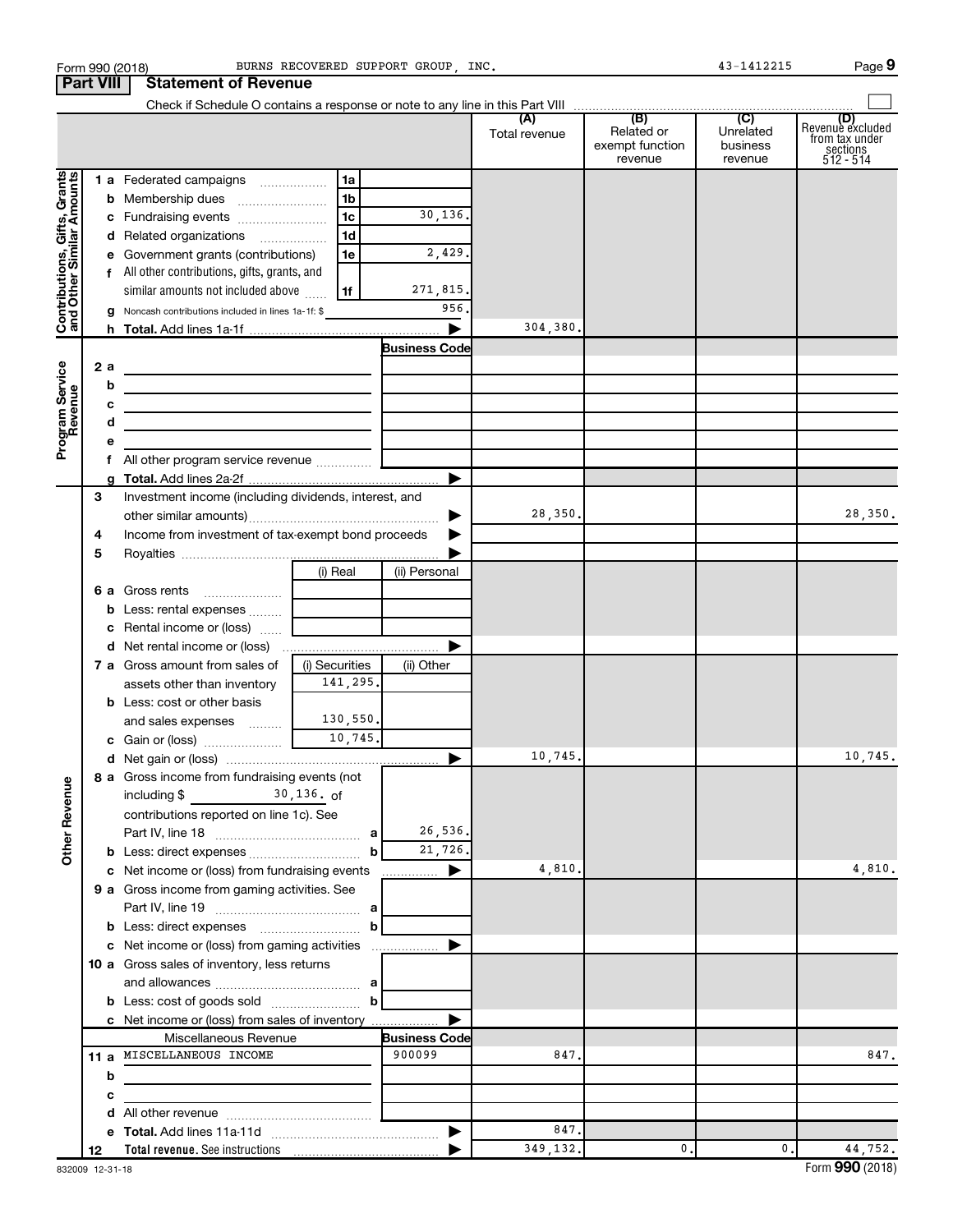**10**

 $\Box$ 

**Total functional expenses.**  Add lines 1 through 24e **Joint costs.** Complete this line only if the organization **(A) (B) (C) (D)** Fundraising **1 2 3** Grants and other assistance to foreign **4 5 6 7 8 9 10 11 a** Management ~~~~~~~~~~~~~~~~ **b c d e f g 12 13 14 15 16 17 18 19 20 21 22 23 24 a b c d e 25 26** *Section 501(c)(3) and 501(c)(4) organizations must complete all columns. All other organizations must complete column (A).* Grants and other assistance to domestic organizations and domestic governments. See Part IV, line 21 Compensation not included above, to disqualified persons (as defined under section 4958(f)(1)) and persons described in section  $4958(c)(3)(B)$   $\ldots$ Pension plan accruals and contributions (include section 401(k) and 403(b) employer contributions) Professional fundraising services. See Part IV, line 17 Other. (If line 11g amount exceeds 10% of line 25, column (A) amount, list line 11g expenses on Sch O.) Other expenses. Itemize expenses not covered above. (List miscellaneous expenses in line 24e. If line 24e amount exceeds 10% of line 25, column (A) amount, list line 24e expenses on Schedule O.) reported in column (B) joint costs from a combined Form 990 (2018) BURNS RECOVERED SUPPORT GROUP, INC. And the magnitude of the state of the Page Check if Schedule O contains a response or note to any line in this Part IX Total expenses Program service expenses Management and general expenses expenses .<br>... Grants and other assistance to domestic individuals. See Part IV, line 22 ~~~~~~~ organizations, foreign governments, and foreign individuals. See Part IV, lines 15 and 16  $\ldots$ Benefits paid to or for members ................... Compensation of current officers, directors, trustees, and key employees ........................ Other salaries and wages ~~~~~~~~~~ Other employee benefits ~~~~~~~~~~ Payroll taxes ~~~~~~~~~~~~~~~~ Fees for services (non-employees): Legal ~~~~~~~~~~~~~~~~~~~~ Accounting ~~~~~~~~~~~~~~~~~ Lobbying ~~~~~~~~~~~~~~~~~~ Investment management fees ........................ Advertising and promotion ........................... Office expenses ~~~~~~~~~~~~~~~ Information technology ~~~~~~~~~~~ Royalties ~~~~~~~~~~~~~~~~~~ Occupancy ~~~~~~~~~~~~~~~~~ Travel ~~~~~~~~~~~~~~~~~~~ Payments of travel or entertainment expenses for any federal, state, or local public officials ... Conferences, conventions, and meetings Interest ~~~~~~~~~~~~~~~~~~ Payments to affiliates ~~~~~~~~~~~~ Depreciation, depletion, and amortization ...... Insurance ~~~~~~~~~~~~~~~~~ All other expenses *Do not include amounts reported on lines 6b, 7b, 8b, 9b, and 10b of Part VIII.* **Part IX Statement of Functional Expenses** 12,989. 12,989. 83,000. 67,752. 10,652. 4,596. 66,596. 54,361. 8,547. 3,688.  $2,000$ .  $1,640$ .  $260$ .  $100$ .  $10,314.$  8,408.  $1,320.$  586. 13,939. 11,374. 1,789. 776. 341. 341. 31,819. 31,819. 6,070. 6,070. 14,188. 14,188.  $1,209.$  614. 120. 120. 475. 34,794. 23,578. 4,974. 6,242. 2,417. 1,972. 310. 135. 18,042. 14,858. 2,249. 935. 5,136. 5,136. 13,685. 13,539. 146. 231. 231. 7,160. 2,212. 4,948. CAMP EXPENSES  $62,190.$   $62,164.$  26. DEVELOPMENT AND VOLUNTE 8,545. 4,973. EDUCATION AND OUTREACH 4,481. 4,481. 399,146. 290,392. 87,477. 21,277.

Check here  $\blacktriangleright$  |

Check here  $\begin{array}{c} \begin{array}{|c} \hline \end{array} \end{array}$  if following SOP 98-2 (ASC 958-720)

educational campaign and fundraising solicitation.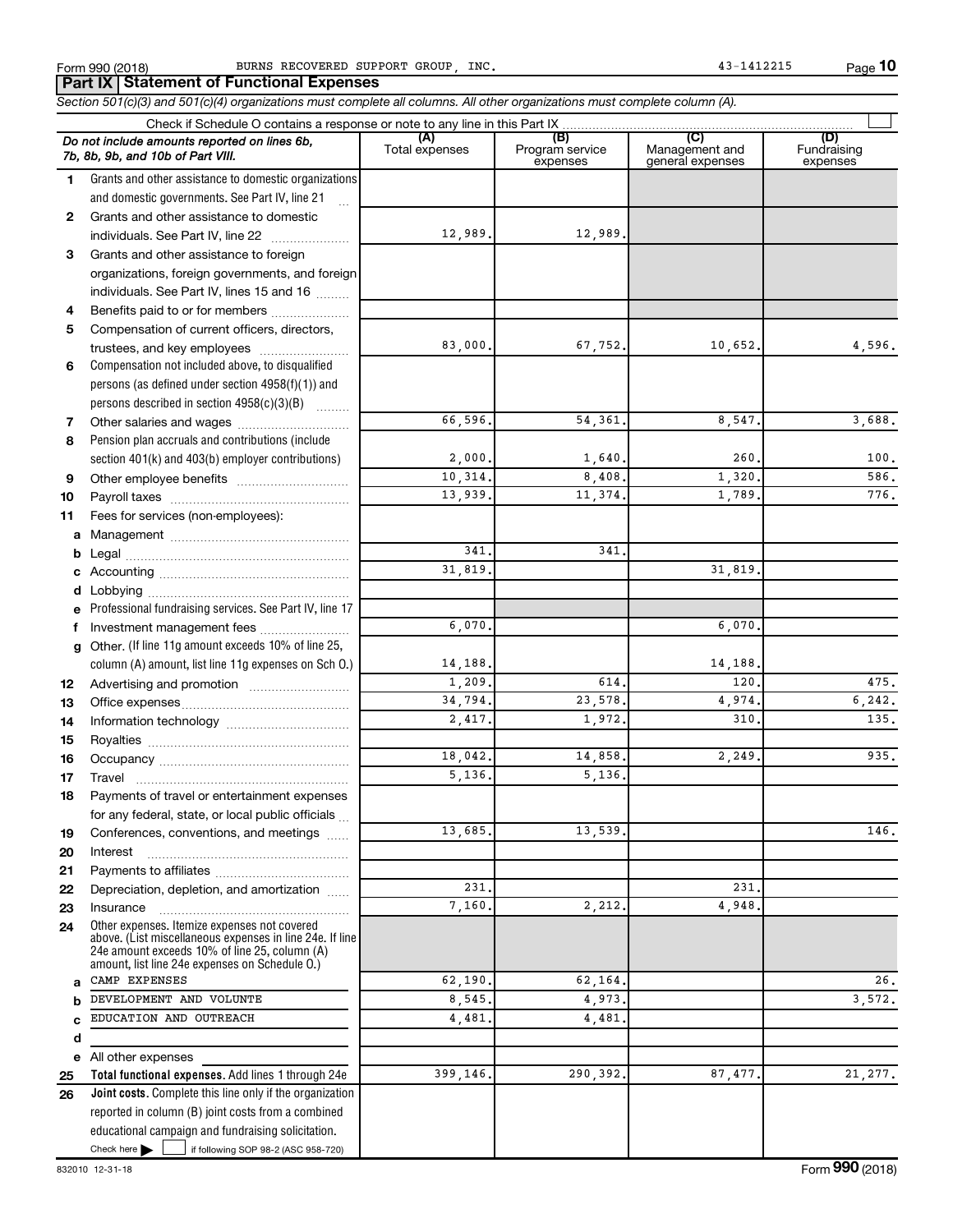| Form 990 (2018) | GROUP<br>SUPPORT<br>INC<br>BURNS RECOVERED | . <b>.</b><br>Page<br>1412215 |
|-----------------|--------------------------------------------|-------------------------------|
|-----------------|--------------------------------------------|-------------------------------|

BURNS RECOVERED SUPPORT GROUP, INC. 43-1412215

**11**

| (A)<br>(B)<br>Beginning of year<br>End of year<br>1<br>1<br>327,889.<br>$\mathbf{2}$<br>2<br>14,251.<br>3<br>З<br>4<br>4<br>Loans and other receivables from current and former officers, directors,<br>5<br>trustees, key employees, and highest compensated employees. Complete<br>5<br>Loans and other receivables from other disqualified persons (as defined under<br>6<br>section 4958(f)(1)), persons described in section 4958(c)(3)(B), and contributing<br>employers and sponsoring organizations of section 501(c)(9) voluntary<br>6<br>employees' beneficiary organizations (see instr). Complete Part II of Sch L<br>Assets<br>$\overline{7}$<br>7<br>8<br>8<br>9<br>Prepaid expenses and deferred charges<br>9<br><b>10a</b> Land, buildings, and equipment: cost or other<br>12,677.<br>basis. Complete Part VI of Schedule D    10a  <br>12,282.<br>626.<br>395.<br>10 <sub>b</sub><br><b>b</b> Less: accumulated depreciation<br>10 <sub>c</sub><br>739,340.<br>11<br>11<br>12<br>12<br>13<br>13<br>14<br>14<br>15<br>15<br>1,082,106.<br>16<br>16<br>20,396.<br>17<br>17<br>18<br>18<br>19<br>19<br>20<br>20<br>21<br>Escrow or custodial account liability. Complete Part IV of Schedule D<br>21<br>22<br>Loans and other payables to current and former officers, directors, trustees,<br>Liabilities<br>key employees, highest compensated employees, and disqualified persons.<br>22<br>Secured mortgages and notes payable to unrelated third parties<br>23<br>23<br>24<br>24<br>Other liabilities (including federal income tax, payables to related third<br>25<br>parties, and other liabilities not included on lines 17-24). Complete Part X of<br>Schedule D<br>25<br>20,396<br>Total liabilities. Add lines 17 through 25<br>26<br>26<br>$\lfloor x \rfloor$ and<br>Organizations that follow SFAS 117 (ASC 958), check here<br>complete lines 27 through 29, and lines 33 and 34.<br>Net Assets or Fund Balances<br>907,391.<br>707,634.<br>27<br>27<br>154,319.<br>0.<br>28<br>28<br>29<br>29<br>Permanently restricted net assets<br>Organizations that do not follow SFAS 117 (ASC 958), check here ▶ □<br>and complete lines 30 through 34.<br>30<br>30<br>Paid-in or capital surplus, or land, building, or equipment fund<br>31<br>31<br>32<br>Retained earnings, endowment, accumulated income, or other funds<br>32<br>1,061,710.<br>33<br>33 |  | Part X | <b>Balance Sheet</b> |  |  |            |    |                            |
|--------------------------------------------------------------------------------------------------------------------------------------------------------------------------------------------------------------------------------------------------------------------------------------------------------------------------------------------------------------------------------------------------------------------------------------------------------------------------------------------------------------------------------------------------------------------------------------------------------------------------------------------------------------------------------------------------------------------------------------------------------------------------------------------------------------------------------------------------------------------------------------------------------------------------------------------------------------------------------------------------------------------------------------------------------------------------------------------------------------------------------------------------------------------------------------------------------------------------------------------------------------------------------------------------------------------------------------------------------------------------------------------------------------------------------------------------------------------------------------------------------------------------------------------------------------------------------------------------------------------------------------------------------------------------------------------------------------------------------------------------------------------------------------------------------------------------------------------------------------------------------------------------------------------------------------------------------------------------------------------------------------------------------------------------------------------------------------------------------------------------------------------------------------------------------------------------------------------------------------------------------------------------------------------------------------------------------------------------------------------------------------|--|--------|----------------------|--|--|------------|----|----------------------------|
|                                                                                                                                                                                                                                                                                                                                                                                                                                                                                                                                                                                                                                                                                                                                                                                                                                                                                                                                                                                                                                                                                                                                                                                                                                                                                                                                                                                                                                                                                                                                                                                                                                                                                                                                                                                                                                                                                                                                                                                                                                                                                                                                                                                                                                                                                                                                                                                      |  |        |                      |  |  |            |    |                            |
|                                                                                                                                                                                                                                                                                                                                                                                                                                                                                                                                                                                                                                                                                                                                                                                                                                                                                                                                                                                                                                                                                                                                                                                                                                                                                                                                                                                                                                                                                                                                                                                                                                                                                                                                                                                                                                                                                                                                                                                                                                                                                                                                                                                                                                                                                                                                                                                      |  |        |                      |  |  |            |    |                            |
|                                                                                                                                                                                                                                                                                                                                                                                                                                                                                                                                                                                                                                                                                                                                                                                                                                                                                                                                                                                                                                                                                                                                                                                                                                                                                                                                                                                                                                                                                                                                                                                                                                                                                                                                                                                                                                                                                                                                                                                                                                                                                                                                                                                                                                                                                                                                                                                      |  |        |                      |  |  |            |    |                            |
|                                                                                                                                                                                                                                                                                                                                                                                                                                                                                                                                                                                                                                                                                                                                                                                                                                                                                                                                                                                                                                                                                                                                                                                                                                                                                                                                                                                                                                                                                                                                                                                                                                                                                                                                                                                                                                                                                                                                                                                                                                                                                                                                                                                                                                                                                                                                                                                      |  |        |                      |  |  |            |    | 286,480.                   |
|                                                                                                                                                                                                                                                                                                                                                                                                                                                                                                                                                                                                                                                                                                                                                                                                                                                                                                                                                                                                                                                                                                                                                                                                                                                                                                                                                                                                                                                                                                                                                                                                                                                                                                                                                                                                                                                                                                                                                                                                                                                                                                                                                                                                                                                                                                                                                                                      |  |        |                      |  |  |            |    | 9,663.                     |
|                                                                                                                                                                                                                                                                                                                                                                                                                                                                                                                                                                                                                                                                                                                                                                                                                                                                                                                                                                                                                                                                                                                                                                                                                                                                                                                                                                                                                                                                                                                                                                                                                                                                                                                                                                                                                                                                                                                                                                                                                                                                                                                                                                                                                                                                                                                                                                                      |  |        |                      |  |  |            |    |                            |
|                                                                                                                                                                                                                                                                                                                                                                                                                                                                                                                                                                                                                                                                                                                                                                                                                                                                                                                                                                                                                                                                                                                                                                                                                                                                                                                                                                                                                                                                                                                                                                                                                                                                                                                                                                                                                                                                                                                                                                                                                                                                                                                                                                                                                                                                                                                                                                                      |  |        |                      |  |  |            |    |                            |
|                                                                                                                                                                                                                                                                                                                                                                                                                                                                                                                                                                                                                                                                                                                                                                                                                                                                                                                                                                                                                                                                                                                                                                                                                                                                                                                                                                                                                                                                                                                                                                                                                                                                                                                                                                                                                                                                                                                                                                                                                                                                                                                                                                                                                                                                                                                                                                                      |  |        |                      |  |  |            |    |                            |
|                                                                                                                                                                                                                                                                                                                                                                                                                                                                                                                                                                                                                                                                                                                                                                                                                                                                                                                                                                                                                                                                                                                                                                                                                                                                                                                                                                                                                                                                                                                                                                                                                                                                                                                                                                                                                                                                                                                                                                                                                                                                                                                                                                                                                                                                                                                                                                                      |  |        |                      |  |  |            |    |                            |
|                                                                                                                                                                                                                                                                                                                                                                                                                                                                                                                                                                                                                                                                                                                                                                                                                                                                                                                                                                                                                                                                                                                                                                                                                                                                                                                                                                                                                                                                                                                                                                                                                                                                                                                                                                                                                                                                                                                                                                                                                                                                                                                                                                                                                                                                                                                                                                                      |  |        |                      |  |  |            |    |                            |
|                                                                                                                                                                                                                                                                                                                                                                                                                                                                                                                                                                                                                                                                                                                                                                                                                                                                                                                                                                                                                                                                                                                                                                                                                                                                                                                                                                                                                                                                                                                                                                                                                                                                                                                                                                                                                                                                                                                                                                                                                                                                                                                                                                                                                                                                                                                                                                                      |  |        |                      |  |  |            |    |                            |
|                                                                                                                                                                                                                                                                                                                                                                                                                                                                                                                                                                                                                                                                                                                                                                                                                                                                                                                                                                                                                                                                                                                                                                                                                                                                                                                                                                                                                                                                                                                                                                                                                                                                                                                                                                                                                                                                                                                                                                                                                                                                                                                                                                                                                                                                                                                                                                                      |  |        |                      |  |  |            |    |                            |
|                                                                                                                                                                                                                                                                                                                                                                                                                                                                                                                                                                                                                                                                                                                                                                                                                                                                                                                                                                                                                                                                                                                                                                                                                                                                                                                                                                                                                                                                                                                                                                                                                                                                                                                                                                                                                                                                                                                                                                                                                                                                                                                                                                                                                                                                                                                                                                                      |  |        |                      |  |  |            |    |                            |
|                                                                                                                                                                                                                                                                                                                                                                                                                                                                                                                                                                                                                                                                                                                                                                                                                                                                                                                                                                                                                                                                                                                                                                                                                                                                                                                                                                                                                                                                                                                                                                                                                                                                                                                                                                                                                                                                                                                                                                                                                                                                                                                                                                                                                                                                                                                                                                                      |  |        |                      |  |  |            |    |                            |
|                                                                                                                                                                                                                                                                                                                                                                                                                                                                                                                                                                                                                                                                                                                                                                                                                                                                                                                                                                                                                                                                                                                                                                                                                                                                                                                                                                                                                                                                                                                                                                                                                                                                                                                                                                                                                                                                                                                                                                                                                                                                                                                                                                                                                                                                                                                                                                                      |  |        |                      |  |  |            |    |                            |
|                                                                                                                                                                                                                                                                                                                                                                                                                                                                                                                                                                                                                                                                                                                                                                                                                                                                                                                                                                                                                                                                                                                                                                                                                                                                                                                                                                                                                                                                                                                                                                                                                                                                                                                                                                                                                                                                                                                                                                                                                                                                                                                                                                                                                                                                                                                                                                                      |  |        |                      |  |  |            |    |                            |
|                                                                                                                                                                                                                                                                                                                                                                                                                                                                                                                                                                                                                                                                                                                                                                                                                                                                                                                                                                                                                                                                                                                                                                                                                                                                                                                                                                                                                                                                                                                                                                                                                                                                                                                                                                                                                                                                                                                                                                                                                                                                                                                                                                                                                                                                                                                                                                                      |  |        |                      |  |  |            |    |                            |
|                                                                                                                                                                                                                                                                                                                                                                                                                                                                                                                                                                                                                                                                                                                                                                                                                                                                                                                                                                                                                                                                                                                                                                                                                                                                                                                                                                                                                                                                                                                                                                                                                                                                                                                                                                                                                                                                                                                                                                                                                                                                                                                                                                                                                                                                                                                                                                                      |  |        |                      |  |  |            |    |                            |
|                                                                                                                                                                                                                                                                                                                                                                                                                                                                                                                                                                                                                                                                                                                                                                                                                                                                                                                                                                                                                                                                                                                                                                                                                                                                                                                                                                                                                                                                                                                                                                                                                                                                                                                                                                                                                                                                                                                                                                                                                                                                                                                                                                                                                                                                                                                                                                                      |  |        |                      |  |  |            |    |                            |
|                                                                                                                                                                                                                                                                                                                                                                                                                                                                                                                                                                                                                                                                                                                                                                                                                                                                                                                                                                                                                                                                                                                                                                                                                                                                                                                                                                                                                                                                                                                                                                                                                                                                                                                                                                                                                                                                                                                                                                                                                                                                                                                                                                                                                                                                                                                                                                                      |  |        |                      |  |  |            |    | 654,659.                   |
|                                                                                                                                                                                                                                                                                                                                                                                                                                                                                                                                                                                                                                                                                                                                                                                                                                                                                                                                                                                                                                                                                                                                                                                                                                                                                                                                                                                                                                                                                                                                                                                                                                                                                                                                                                                                                                                                                                                                                                                                                                                                                                                                                                                                                                                                                                                                                                                      |  |        |                      |  |  |            |    |                            |
|                                                                                                                                                                                                                                                                                                                                                                                                                                                                                                                                                                                                                                                                                                                                                                                                                                                                                                                                                                                                                                                                                                                                                                                                                                                                                                                                                                                                                                                                                                                                                                                                                                                                                                                                                                                                                                                                                                                                                                                                                                                                                                                                                                                                                                                                                                                                                                                      |  |        |                      |  |  |            |    |                            |
|                                                                                                                                                                                                                                                                                                                                                                                                                                                                                                                                                                                                                                                                                                                                                                                                                                                                                                                                                                                                                                                                                                                                                                                                                                                                                                                                                                                                                                                                                                                                                                                                                                                                                                                                                                                                                                                                                                                                                                                                                                                                                                                                                                                                                                                                                                                                                                                      |  |        |                      |  |  |            |    |                            |
|                                                                                                                                                                                                                                                                                                                                                                                                                                                                                                                                                                                                                                                                                                                                                                                                                                                                                                                                                                                                                                                                                                                                                                                                                                                                                                                                                                                                                                                                                                                                                                                                                                                                                                                                                                                                                                                                                                                                                                                                                                                                                                                                                                                                                                                                                                                                                                                      |  |        |                      |  |  |            |    |                            |
|                                                                                                                                                                                                                                                                                                                                                                                                                                                                                                                                                                                                                                                                                                                                                                                                                                                                                                                                                                                                                                                                                                                                                                                                                                                                                                                                                                                                                                                                                                                                                                                                                                                                                                                                                                                                                                                                                                                                                                                                                                                                                                                                                                                                                                                                                                                                                                                      |  |        |                      |  |  |            |    | 951, 197.                  |
|                                                                                                                                                                                                                                                                                                                                                                                                                                                                                                                                                                                                                                                                                                                                                                                                                                                                                                                                                                                                                                                                                                                                                                                                                                                                                                                                                                                                                                                                                                                                                                                                                                                                                                                                                                                                                                                                                                                                                                                                                                                                                                                                                                                                                                                                                                                                                                                      |  |        |                      |  |  |            |    | 18,632.                    |
|                                                                                                                                                                                                                                                                                                                                                                                                                                                                                                                                                                                                                                                                                                                                                                                                                                                                                                                                                                                                                                                                                                                                                                                                                                                                                                                                                                                                                                                                                                                                                                                                                                                                                                                                                                                                                                                                                                                                                                                                                                                                                                                                                                                                                                                                                                                                                                                      |  |        |                      |  |  |            |    |                            |
|                                                                                                                                                                                                                                                                                                                                                                                                                                                                                                                                                                                                                                                                                                                                                                                                                                                                                                                                                                                                                                                                                                                                                                                                                                                                                                                                                                                                                                                                                                                                                                                                                                                                                                                                                                                                                                                                                                                                                                                                                                                                                                                                                                                                                                                                                                                                                                                      |  |        |                      |  |  |            |    |                            |
|                                                                                                                                                                                                                                                                                                                                                                                                                                                                                                                                                                                                                                                                                                                                                                                                                                                                                                                                                                                                                                                                                                                                                                                                                                                                                                                                                                                                                                                                                                                                                                                                                                                                                                                                                                                                                                                                                                                                                                                                                                                                                                                                                                                                                                                                                                                                                                                      |  |        |                      |  |  |            |    |                            |
|                                                                                                                                                                                                                                                                                                                                                                                                                                                                                                                                                                                                                                                                                                                                                                                                                                                                                                                                                                                                                                                                                                                                                                                                                                                                                                                                                                                                                                                                                                                                                                                                                                                                                                                                                                                                                                                                                                                                                                                                                                                                                                                                                                                                                                                                                                                                                                                      |  |        |                      |  |  |            |    |                            |
|                                                                                                                                                                                                                                                                                                                                                                                                                                                                                                                                                                                                                                                                                                                                                                                                                                                                                                                                                                                                                                                                                                                                                                                                                                                                                                                                                                                                                                                                                                                                                                                                                                                                                                                                                                                                                                                                                                                                                                                                                                                                                                                                                                                                                                                                                                                                                                                      |  |        |                      |  |  |            |    |                            |
|                                                                                                                                                                                                                                                                                                                                                                                                                                                                                                                                                                                                                                                                                                                                                                                                                                                                                                                                                                                                                                                                                                                                                                                                                                                                                                                                                                                                                                                                                                                                                                                                                                                                                                                                                                                                                                                                                                                                                                                                                                                                                                                                                                                                                                                                                                                                                                                      |  |        |                      |  |  |            |    |                            |
|                                                                                                                                                                                                                                                                                                                                                                                                                                                                                                                                                                                                                                                                                                                                                                                                                                                                                                                                                                                                                                                                                                                                                                                                                                                                                                                                                                                                                                                                                                                                                                                                                                                                                                                                                                                                                                                                                                                                                                                                                                                                                                                                                                                                                                                                                                                                                                                      |  |        |                      |  |  |            |    |                            |
|                                                                                                                                                                                                                                                                                                                                                                                                                                                                                                                                                                                                                                                                                                                                                                                                                                                                                                                                                                                                                                                                                                                                                                                                                                                                                                                                                                                                                                                                                                                                                                                                                                                                                                                                                                                                                                                                                                                                                                                                                                                                                                                                                                                                                                                                                                                                                                                      |  |        |                      |  |  |            |    |                            |
|                                                                                                                                                                                                                                                                                                                                                                                                                                                                                                                                                                                                                                                                                                                                                                                                                                                                                                                                                                                                                                                                                                                                                                                                                                                                                                                                                                                                                                                                                                                                                                                                                                                                                                                                                                                                                                                                                                                                                                                                                                                                                                                                                                                                                                                                                                                                                                                      |  |        |                      |  |  |            |    |                            |
|                                                                                                                                                                                                                                                                                                                                                                                                                                                                                                                                                                                                                                                                                                                                                                                                                                                                                                                                                                                                                                                                                                                                                                                                                                                                                                                                                                                                                                                                                                                                                                                                                                                                                                                                                                                                                                                                                                                                                                                                                                                                                                                                                                                                                                                                                                                                                                                      |  |        |                      |  |  |            |    |                            |
|                                                                                                                                                                                                                                                                                                                                                                                                                                                                                                                                                                                                                                                                                                                                                                                                                                                                                                                                                                                                                                                                                                                                                                                                                                                                                                                                                                                                                                                                                                                                                                                                                                                                                                                                                                                                                                                                                                                                                                                                                                                                                                                                                                                                                                                                                                                                                                                      |  |        |                      |  |  |            |    |                            |
|                                                                                                                                                                                                                                                                                                                                                                                                                                                                                                                                                                                                                                                                                                                                                                                                                                                                                                                                                                                                                                                                                                                                                                                                                                                                                                                                                                                                                                                                                                                                                                                                                                                                                                                                                                                                                                                                                                                                                                                                                                                                                                                                                                                                                                                                                                                                                                                      |  |        |                      |  |  |            |    |                            |
|                                                                                                                                                                                                                                                                                                                                                                                                                                                                                                                                                                                                                                                                                                                                                                                                                                                                                                                                                                                                                                                                                                                                                                                                                                                                                                                                                                                                                                                                                                                                                                                                                                                                                                                                                                                                                                                                                                                                                                                                                                                                                                                                                                                                                                                                                                                                                                                      |  |        |                      |  |  |            |    | 18,632.                    |
|                                                                                                                                                                                                                                                                                                                                                                                                                                                                                                                                                                                                                                                                                                                                                                                                                                                                                                                                                                                                                                                                                                                                                                                                                                                                                                                                                                                                                                                                                                                                                                                                                                                                                                                                                                                                                                                                                                                                                                                                                                                                                                                                                                                                                                                                                                                                                                                      |  |        |                      |  |  |            |    |                            |
|                                                                                                                                                                                                                                                                                                                                                                                                                                                                                                                                                                                                                                                                                                                                                                                                                                                                                                                                                                                                                                                                                                                                                                                                                                                                                                                                                                                                                                                                                                                                                                                                                                                                                                                                                                                                                                                                                                                                                                                                                                                                                                                                                                                                                                                                                                                                                                                      |  |        |                      |  |  |            |    |                            |
|                                                                                                                                                                                                                                                                                                                                                                                                                                                                                                                                                                                                                                                                                                                                                                                                                                                                                                                                                                                                                                                                                                                                                                                                                                                                                                                                                                                                                                                                                                                                                                                                                                                                                                                                                                                                                                                                                                                                                                                                                                                                                                                                                                                                                                                                                                                                                                                      |  |        |                      |  |  |            |    |                            |
|                                                                                                                                                                                                                                                                                                                                                                                                                                                                                                                                                                                                                                                                                                                                                                                                                                                                                                                                                                                                                                                                                                                                                                                                                                                                                                                                                                                                                                                                                                                                                                                                                                                                                                                                                                                                                                                                                                                                                                                                                                                                                                                                                                                                                                                                                                                                                                                      |  |        |                      |  |  |            |    |                            |
|                                                                                                                                                                                                                                                                                                                                                                                                                                                                                                                                                                                                                                                                                                                                                                                                                                                                                                                                                                                                                                                                                                                                                                                                                                                                                                                                                                                                                                                                                                                                                                                                                                                                                                                                                                                                                                                                                                                                                                                                                                                                                                                                                                                                                                                                                                                                                                                      |  |        |                      |  |  |            |    | 224,931.                   |
|                                                                                                                                                                                                                                                                                                                                                                                                                                                                                                                                                                                                                                                                                                                                                                                                                                                                                                                                                                                                                                                                                                                                                                                                                                                                                                                                                                                                                                                                                                                                                                                                                                                                                                                                                                                                                                                                                                                                                                                                                                                                                                                                                                                                                                                                                                                                                                                      |  |        |                      |  |  |            |    |                            |
|                                                                                                                                                                                                                                                                                                                                                                                                                                                                                                                                                                                                                                                                                                                                                                                                                                                                                                                                                                                                                                                                                                                                                                                                                                                                                                                                                                                                                                                                                                                                                                                                                                                                                                                                                                                                                                                                                                                                                                                                                                                                                                                                                                                                                                                                                                                                                                                      |  |        |                      |  |  |            |    |                            |
|                                                                                                                                                                                                                                                                                                                                                                                                                                                                                                                                                                                                                                                                                                                                                                                                                                                                                                                                                                                                                                                                                                                                                                                                                                                                                                                                                                                                                                                                                                                                                                                                                                                                                                                                                                                                                                                                                                                                                                                                                                                                                                                                                                                                                                                                                                                                                                                      |  |        |                      |  |  |            |    |                            |
|                                                                                                                                                                                                                                                                                                                                                                                                                                                                                                                                                                                                                                                                                                                                                                                                                                                                                                                                                                                                                                                                                                                                                                                                                                                                                                                                                                                                                                                                                                                                                                                                                                                                                                                                                                                                                                                                                                                                                                                                                                                                                                                                                                                                                                                                                                                                                                                      |  |        |                      |  |  |            |    |                            |
|                                                                                                                                                                                                                                                                                                                                                                                                                                                                                                                                                                                                                                                                                                                                                                                                                                                                                                                                                                                                                                                                                                                                                                                                                                                                                                                                                                                                                                                                                                                                                                                                                                                                                                                                                                                                                                                                                                                                                                                                                                                                                                                                                                                                                                                                                                                                                                                      |  |        |                      |  |  |            |    |                            |
|                                                                                                                                                                                                                                                                                                                                                                                                                                                                                                                                                                                                                                                                                                                                                                                                                                                                                                                                                                                                                                                                                                                                                                                                                                                                                                                                                                                                                                                                                                                                                                                                                                                                                                                                                                                                                                                                                                                                                                                                                                                                                                                                                                                                                                                                                                                                                                                      |  |        |                      |  |  |            |    | 932,565.                   |
|                                                                                                                                                                                                                                                                                                                                                                                                                                                                                                                                                                                                                                                                                                                                                                                                                                                                                                                                                                                                                                                                                                                                                                                                                                                                                                                                                                                                                                                                                                                                                                                                                                                                                                                                                                                                                                                                                                                                                                                                                                                                                                                                                                                                                                                                                                                                                                                      |  | 34     |                      |  |  | 1,082,106. | 34 | 951, 197.<br>$000$ $(001)$ |

Form (2018) **990**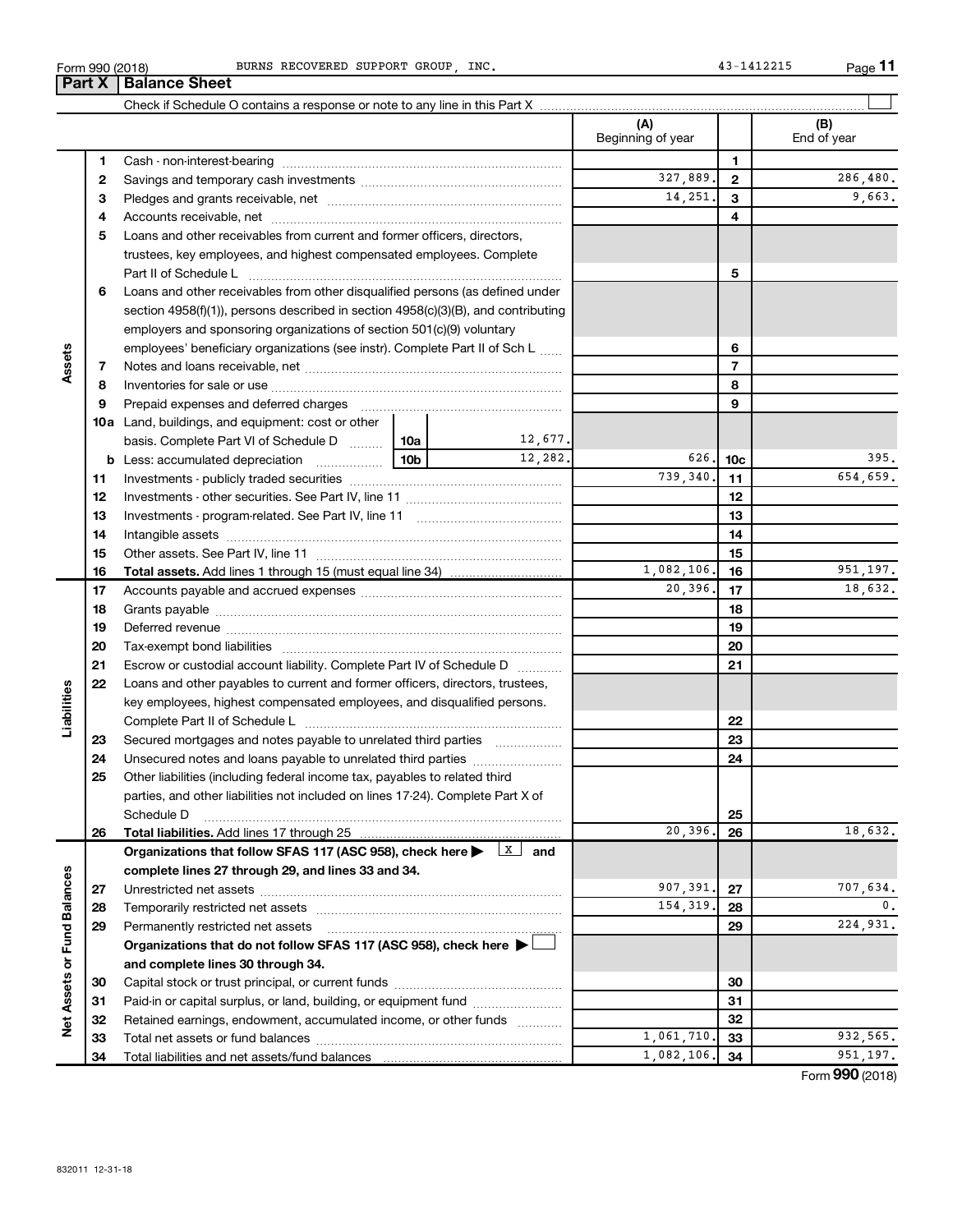|    | BURNS RECOVERED SUPPORT GROUP, INC.<br>Form 990 (2018)                                                                                                                                                                         | 43-1412215              |                |     | Page 12        |  |  |  |
|----|--------------------------------------------------------------------------------------------------------------------------------------------------------------------------------------------------------------------------------|-------------------------|----------------|-----|----------------|--|--|--|
|    | Part XI<br><b>Reconciliation of Net Assets</b>                                                                                                                                                                                 |                         |                |     |                |  |  |  |
|    | Check if Schedule O contains a response or note to any line in this Part XI                                                                                                                                                    |                         |                |     |                |  |  |  |
|    |                                                                                                                                                                                                                                |                         |                |     |                |  |  |  |
| 1  |                                                                                                                                                                                                                                | $\mathbf{1}$            |                |     | 349.132.       |  |  |  |
| 2  |                                                                                                                                                                                                                                | $\overline{2}$          |                |     | 399,146.       |  |  |  |
| З  | Revenue less expenses. Subtract line 2 from line 1                                                                                                                                                                             | 3                       |                |     | $-50,014.$     |  |  |  |
| 4  |                                                                                                                                                                                                                                | $\overline{\mathbf{4}}$ |                |     | 1,061,710.     |  |  |  |
| 5  | Net unrealized gains (losses) on investments [111] www.marting.community.community.community.community.communi                                                                                                                 | 5                       |                |     | $-79,131.$     |  |  |  |
| 6  | Donated services and use of facilities                                                                                                                                                                                         | 6                       |                |     |                |  |  |  |
| 7  | Investment expenses                                                                                                                                                                                                            | $\overline{7}$          |                |     |                |  |  |  |
| 8  | Prior period adjustments [111] matter contract and adjustments and account and account and adjustments and account and account and account and account and account and account and account and account and account account and | 8                       |                |     |                |  |  |  |
| 9  |                                                                                                                                                                                                                                | 9                       |                |     | $\mathbf{0}$ . |  |  |  |
| 10 | Net assets or fund balances at end of year. Combine lines 3 through 9 (must equal Part X, line 33,                                                                                                                             |                         |                |     |                |  |  |  |
|    | column (B))                                                                                                                                                                                                                    | 10                      |                |     | 932,565.       |  |  |  |
|    | Part XII Financial Statements and Reporting                                                                                                                                                                                    |                         |                |     |                |  |  |  |
|    |                                                                                                                                                                                                                                |                         |                |     | $\mathbf{x}$   |  |  |  |
|    |                                                                                                                                                                                                                                |                         |                | Yes | <b>No</b>      |  |  |  |
| 1. | $\lfloor x \rfloor$ Accrual<br>Accounting method used to prepare the Form 990: [130] Cash<br>Other                                                                                                                             |                         |                |     |                |  |  |  |
|    | If the organization changed its method of accounting from a prior year or checked "Other," explain in Schedule O.                                                                                                              |                         |                |     |                |  |  |  |
|    | 2a Were the organization's financial statements compiled or reviewed by an independent accountant?                                                                                                                             |                         | 2a             |     | x              |  |  |  |
|    | If "Yes," check a box below to indicate whether the financial statements for the year were compiled or reviewed on a                                                                                                           |                         |                |     |                |  |  |  |
|    | separate basis, consolidated basis, or both:                                                                                                                                                                                   |                         |                |     |                |  |  |  |
|    | Separate basis<br>Consolidated basis<br>Both consolidated and separate basis                                                                                                                                                   |                         |                |     |                |  |  |  |
|    | <b>b</b> Were the organization's financial statements audited by an independent accountant?                                                                                                                                    |                         | 2 <sub>b</sub> | х   |                |  |  |  |
|    | If "Yes," check a box below to indicate whether the financial statements for the year were audited on a separate basis,                                                                                                        |                         |                |     |                |  |  |  |
|    | consolidated basis, or both:                                                                                                                                                                                                   |                         |                |     |                |  |  |  |
|    | $X$ Separate basis<br>Consolidated basis<br>Both consolidated and separate basis                                                                                                                                               |                         |                |     |                |  |  |  |
|    | c If "Yes" to line 2a or 2b, does the organization have a committee that assumes responsibility for oversight of the audit,                                                                                                    |                         |                |     |                |  |  |  |
|    |                                                                                                                                                                                                                                |                         | 2c             | х   |                |  |  |  |
|    | If the organization changed either its oversight process or selection process during the tax year, explain in Schedule O.                                                                                                      |                         |                |     |                |  |  |  |
|    | 3a As a result of a federal award, was the organization required to undergo an audit or audits as set forth in the Single Audit                                                                                                |                         |                |     |                |  |  |  |
|    |                                                                                                                                                                                                                                |                         |                |     |                |  |  |  |
|    | b If "Yes," did the organization undergo the required audit or audits? If the organization did not undergo the required audit                                                                                                  |                         |                |     |                |  |  |  |
|    | or audits, explain why in Schedule O and describe any steps taken to undergo such audits matures and the matur                                                                                                                 |                         | 3b             |     |                |  |  |  |

Form (2018) **990**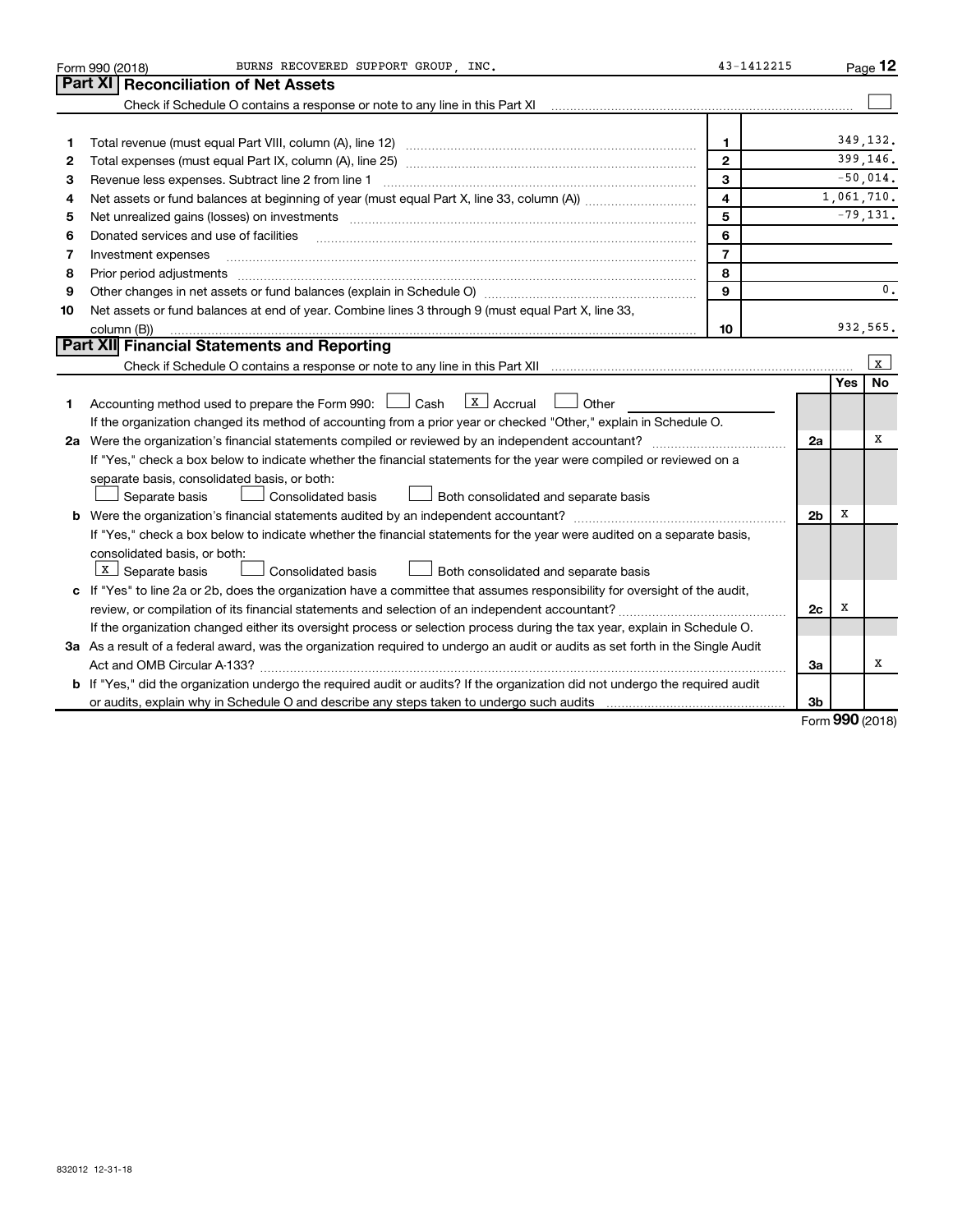### **SCHEDULE A**

Department of the Treasury Internal Revenue Service

# Form 990 or 990-EZ)<br>
Complete if the organization is a section 501(c)(3) organization or a section<br> **Public Charity Status and Public Support**

**4947(a)(1) nonexempt charitable trust.**

**| Attach to Form 990 or Form 990-EZ.** 

**| Go to www.irs.gov/Form990 for instructions and the latest information.**

|        | OMB No. 1545-0047                   |  |  |  |  |  |  |  |  |
|--------|-------------------------------------|--|--|--|--|--|--|--|--|
|        | 2018                                |  |  |  |  |  |  |  |  |
|        | <b>Open to Public</b><br>Inspection |  |  |  |  |  |  |  |  |
| n n ti |                                     |  |  |  |  |  |  |  |  |

 $\Box$ 

|             | Name of the organization                                                                                                                      |                                     |                                                        |                                 |    |                                                      | <b>Employer identification number</b>              |
|-------------|-----------------------------------------------------------------------------------------------------------------------------------------------|-------------------------------------|--------------------------------------------------------|---------------------------------|----|------------------------------------------------------|----------------------------------------------------|
|             |                                                                                                                                               | BURNS RECOVERED SUPPORT GROUP, INC. |                                                        |                                 |    |                                                      | 43-1412215                                         |
| Part I      | Reason for Public Charity Status (All organizations must complete this part.) See instructions.                                               |                                     |                                                        |                                 |    |                                                      |                                                    |
|             | The organization is not a private foundation because it is: (For lines 1 through 12, check only one box.)                                     |                                     |                                                        |                                 |    |                                                      |                                                    |
| 1.          | A church, convention of churches, or association of churches described in section 170(b)(1)(A)(i).                                            |                                     |                                                        |                                 |    |                                                      |                                                    |
| 2           | A school described in section 170(b)(1)(A)(ii). (Attach Schedule E (Form 990 or 990-EZ).)                                                     |                                     |                                                        |                                 |    |                                                      |                                                    |
| з           | A hospital or a cooperative hospital service organization described in section 170(b)(1)(A)(iii).                                             |                                     |                                                        |                                 |    |                                                      |                                                    |
| 4           | A medical research organization operated in conjunction with a hospital described in section 170(b)(1)(A)(iii). Enter the hospital's name,    |                                     |                                                        |                                 |    |                                                      |                                                    |
|             | city, and state:                                                                                                                              |                                     |                                                        |                                 |    |                                                      |                                                    |
| 5.          | An organization operated for the benefit of a college or university owned or operated by a governmental unit described in                     |                                     |                                                        |                                 |    |                                                      |                                                    |
|             | section 170(b)(1)(A)(iv). (Complete Part II.)                                                                                                 |                                     |                                                        |                                 |    |                                                      |                                                    |
|             |                                                                                                                                               |                                     |                                                        |                                 |    |                                                      |                                                    |
| 6           | A federal, state, or local government or governmental unit described in section 170(b)(1)(A)(v).                                              |                                     |                                                        |                                 |    |                                                      |                                                    |
| 7           | An organization that normally receives a substantial part of its support from a governmental unit or from the general public described in     |                                     |                                                        |                                 |    |                                                      |                                                    |
|             | section 170(b)(1)(A)(vi). (Complete Part II.)                                                                                                 |                                     |                                                        |                                 |    |                                                      |                                                    |
| 8           | A community trust described in section 170(b)(1)(A)(vi). (Complete Part II.)                                                                  |                                     |                                                        |                                 |    |                                                      |                                                    |
| 9           | An agricultural research organization described in section 170(b)(1)(A)(ix) operated in conjunction with a land-grant college                 |                                     |                                                        |                                 |    |                                                      |                                                    |
|             | or university or a non-land-grant college of agriculture (see instructions). Enter the name, city, and state of the college or                |                                     |                                                        |                                 |    |                                                      |                                                    |
|             | university:                                                                                                                                   |                                     |                                                        |                                 |    |                                                      |                                                    |
| $10 \mid X$ | An organization that normally receives: (1) more than 33 1/3% of its support from contributions, membership fees, and gross receipts from     |                                     |                                                        |                                 |    |                                                      |                                                    |
|             | activities related to its exempt functions - subject to certain exceptions, and (2) no more than 33 1/3% of its support from gross investment |                                     |                                                        |                                 |    |                                                      |                                                    |
|             | income and unrelated business taxable income (less section 511 tax) from businesses acquired by the organization after June 30, 1975.         |                                     |                                                        |                                 |    |                                                      |                                                    |
|             | See section 509(a)(2). (Complete Part III.)                                                                                                   |                                     |                                                        |                                 |    |                                                      |                                                    |
| 11          | An organization organized and operated exclusively to test for public safety. See section 509(a)(4).                                          |                                     |                                                        |                                 |    |                                                      |                                                    |
| 12          | An organization organized and operated exclusively for the benefit of, to perform the functions of, or to carry out the purposes of one or    |                                     |                                                        |                                 |    |                                                      |                                                    |
|             | more publicly supported organizations described in section 509(a)(1) or section 509(a)(2). See section 509(a)(3). Check the box in            |                                     |                                                        |                                 |    |                                                      |                                                    |
|             | lines 12a through 12d that describes the type of supporting organization and complete lines 12e, 12f, and 12g.                                |                                     |                                                        |                                 |    |                                                      |                                                    |
| а           | Type I. A supporting organization operated, supervised, or controlled by its supported organization(s), typically by giving                   |                                     |                                                        |                                 |    |                                                      |                                                    |
|             | the supported organization(s) the power to regularly appoint or elect a majority of the directors or trustees of the supporting               |                                     |                                                        |                                 |    |                                                      |                                                    |
|             | organization. You must complete Part IV, Sections A and B.                                                                                    |                                     |                                                        |                                 |    |                                                      |                                                    |
| b           | Type II. A supporting organization supervised or controlled in connection with its supported organization(s), by having                       |                                     |                                                        |                                 |    |                                                      |                                                    |
|             | control or management of the supporting organization vested in the same persons that control or manage the supported                          |                                     |                                                        |                                 |    |                                                      |                                                    |
|             | organization(s). You must complete Part IV, Sections A and C.                                                                                 |                                     |                                                        |                                 |    |                                                      |                                                    |
| с           | Type III functionally integrated. A supporting organization operated in connection with, and functionally integrated with,                    |                                     |                                                        |                                 |    |                                                      |                                                    |
|             | its supported organization(s) (see instructions). You must complete Part IV, Sections A, D, and E.                                            |                                     |                                                        |                                 |    |                                                      |                                                    |
| d           | Type III non-functionally integrated. A supporting organization operated in connection with its supported organization(s)                     |                                     |                                                        |                                 |    |                                                      |                                                    |
|             | that is not functionally integrated. The organization generally must satisfy a distribution requirement and an attentiveness                  |                                     |                                                        |                                 |    |                                                      |                                                    |
|             | requirement (see instructions). You must complete Part IV, Sections A and D, and Part V.                                                      |                                     |                                                        |                                 |    |                                                      |                                                    |
|             | Check this box if the organization received a written determination from the IRS that it is a Type I, Type II, Type III                       |                                     |                                                        |                                 |    |                                                      |                                                    |
|             | functionally integrated, or Type III non-functionally integrated supporting organization.                                                     |                                     |                                                        |                                 |    |                                                      |                                                    |
|             | f Enter the number of supported organizations                                                                                                 |                                     |                                                        |                                 |    |                                                      |                                                    |
|             | g Provide the following information about the supported organization(s).                                                                      |                                     |                                                        | (iv) Is the organization listed |    |                                                      |                                                    |
|             | (i) Name of supported<br>organization                                                                                                         | (ii) EIN                            | (iii) Type of organization<br>(described on lines 1-10 | in your governing document?     |    | (v) Amount of monetary<br>support (see instructions) | (vi) Amount of other<br>support (see instructions) |
|             |                                                                                                                                               |                                     | above (see instructions))                              | Yes                             | No |                                                      |                                                    |
|             |                                                                                                                                               |                                     |                                                        |                                 |    |                                                      |                                                    |
|             |                                                                                                                                               |                                     |                                                        |                                 |    |                                                      |                                                    |
|             |                                                                                                                                               |                                     |                                                        |                                 |    |                                                      |                                                    |
|             |                                                                                                                                               |                                     |                                                        |                                 |    |                                                      |                                                    |
|             |                                                                                                                                               |                                     |                                                        |                                 |    |                                                      |                                                    |
|             |                                                                                                                                               |                                     |                                                        |                                 |    |                                                      |                                                    |
|             |                                                                                                                                               |                                     |                                                        |                                 |    |                                                      |                                                    |
|             |                                                                                                                                               |                                     |                                                        |                                 |    |                                                      |                                                    |
|             |                                                                                                                                               |                                     |                                                        |                                 |    |                                                      |                                                    |
|             |                                                                                                                                               |                                     |                                                        |                                 |    |                                                      |                                                    |
| Total       |                                                                                                                                               |                                     |                                                        |                                 |    |                                                      |                                                    |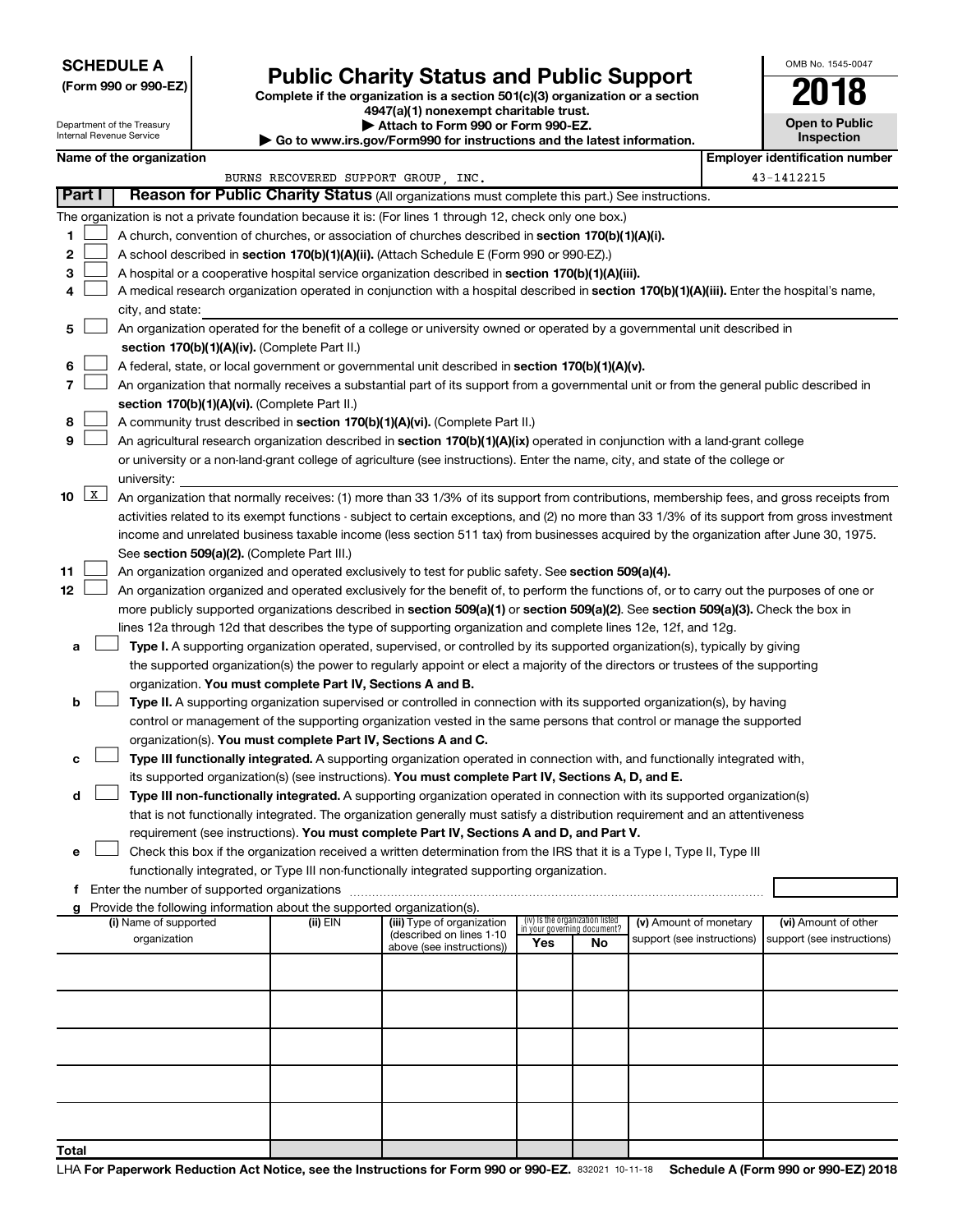#### Schedule A (Form 990 or 990-EZ) 2018 BURNS RECOVERED SUPPORT GROUP, INC. 43-1412215 Page

(Complete only if you checked the box on line 5, 7, or 8 of Part I or if the organization failed to qualify under Part III. If the organization fails to qualify under the tests listed below, please complete Part III.) **Part II Support Schedule for Organizations Described in Sections 170(b)(1)(A)(iv) and 170(b)(1)(A)(vi)**

|    | <b>Section A. Public Support</b>                                                                                                                                                                                              |          |          |            |            |          |           |
|----|-------------------------------------------------------------------------------------------------------------------------------------------------------------------------------------------------------------------------------|----------|----------|------------|------------|----------|-----------|
|    | Calendar year (or fiscal year beginning in)                                                                                                                                                                                   | (a) 2014 | (b) 2015 | $(c)$ 2016 | $(d)$ 2017 | (e) 2018 | (f) Total |
|    | 1 Gifts, grants, contributions, and                                                                                                                                                                                           |          |          |            |            |          |           |
|    | membership fees received. (Do not                                                                                                                                                                                             |          |          |            |            |          |           |
|    | include any "unusual grants.")                                                                                                                                                                                                |          |          |            |            |          |           |
|    | 2 Tax revenues levied for the organ-                                                                                                                                                                                          |          |          |            |            |          |           |
|    | ization's benefit and either paid to                                                                                                                                                                                          |          |          |            |            |          |           |
|    | or expended on its behalf                                                                                                                                                                                                     |          |          |            |            |          |           |
|    | 3 The value of services or facilities                                                                                                                                                                                         |          |          |            |            |          |           |
|    | furnished by a governmental unit to                                                                                                                                                                                           |          |          |            |            |          |           |
|    | the organization without charge                                                                                                                                                                                               |          |          |            |            |          |           |
|    | 4 Total. Add lines 1 through 3                                                                                                                                                                                                |          |          |            |            |          |           |
| 5. | The portion of total contributions                                                                                                                                                                                            |          |          |            |            |          |           |
|    | by each person (other than a                                                                                                                                                                                                  |          |          |            |            |          |           |
|    | governmental unit or publicly                                                                                                                                                                                                 |          |          |            |            |          |           |
|    | supported organization) included                                                                                                                                                                                              |          |          |            |            |          |           |
|    | on line 1 that exceeds 2% of the                                                                                                                                                                                              |          |          |            |            |          |           |
|    | amount shown on line 11,                                                                                                                                                                                                      |          |          |            |            |          |           |
|    | column (f)                                                                                                                                                                                                                    |          |          |            |            |          |           |
|    | 6 Public support. Subtract line 5 from line 4.                                                                                                                                                                                |          |          |            |            |          |           |
|    | <b>Section B. Total Support</b>                                                                                                                                                                                               |          |          |            |            |          |           |
|    | Calendar year (or fiscal year beginning in)                                                                                                                                                                                   | (a) 2014 | (b) 2015 | $(c)$ 2016 | $(d)$ 2017 | (e) 2018 | (f) Total |
|    | 7 Amounts from line 4                                                                                                                                                                                                         |          |          |            |            |          |           |
| 8  | Gross income from interest,                                                                                                                                                                                                   |          |          |            |            |          |           |
|    | dividends, payments received on                                                                                                                                                                                               |          |          |            |            |          |           |
|    | securities loans, rents, royalties,                                                                                                                                                                                           |          |          |            |            |          |           |
|    | and income from similar sources                                                                                                                                                                                               |          |          |            |            |          |           |
| 9. | Net income from unrelated business                                                                                                                                                                                            |          |          |            |            |          |           |
|    | activities, whether or not the                                                                                                                                                                                                |          |          |            |            |          |           |
|    | business is regularly carried on                                                                                                                                                                                              |          |          |            |            |          |           |
|    | 10 Other income. Do not include gain                                                                                                                                                                                          |          |          |            |            |          |           |
|    | or loss from the sale of capital                                                                                                                                                                                              |          |          |            |            |          |           |
|    | assets (Explain in Part VI.)                                                                                                                                                                                                  |          |          |            |            |          |           |
|    | 11 Total support. Add lines 7 through 10                                                                                                                                                                                      |          |          |            |            |          |           |
|    | <b>12</b> Gross receipts from related activities, etc. (see instructions)                                                                                                                                                     |          |          |            |            | 12       |           |
|    | 13 First five years. If the Form 990 is for the organization's first, second, third, fourth, or fifth tax year as a section 501(c)(3)                                                                                         |          |          |            |            |          |           |
|    | organization, check this box and stop here                                                                                                                                                                                    |          |          |            |            |          |           |
|    | <b>Section C. Computation of Public Support Percentage</b>                                                                                                                                                                    |          |          |            |            |          |           |
|    |                                                                                                                                                                                                                               |          |          |            |            | 14       | %         |
|    |                                                                                                                                                                                                                               |          |          |            |            | 15       | %         |
|    | 16a 33 1/3% support test - 2018. If the organization did not check the box on line 13, and line 14 is 33 1/3% or more, check this box and                                                                                     |          |          |            |            |          |           |
|    | stop here. The organization qualifies as a publicly supported organization manufaction manufacture or the organization manufacture or the organization manufacture or the organization of the state of the state of the state |          |          |            |            |          |           |
|    | b 33 1/3% support test - 2017. If the organization did not check a box on line 13 or 16a, and line 15 is 33 1/3% or more, check this box                                                                                      |          |          |            |            |          |           |
|    |                                                                                                                                                                                                                               |          |          |            |            |          |           |
|    | 17a 10% -facts-and-circumstances test - 2018. If the organization did not check a box on line 13, 16a, or 16b, and line 14 is 10% or more,                                                                                    |          |          |            |            |          |           |
|    | and if the organization meets the "facts-and-circumstances" test, check this box and stop here. Explain in Part VI how the organization                                                                                       |          |          |            |            |          |           |
|    |                                                                                                                                                                                                                               |          |          |            |            |          |           |
|    | b 10% -facts-and-circumstances test - 2017. If the organization did not check a box on line 13, 16a, 16b, or 17a, and line 15 is 10% or                                                                                       |          |          |            |            |          |           |
|    | more, and if the organization meets the "facts-and-circumstances" test, check this box and stop here. Explain in Part VI how the                                                                                              |          |          |            |            |          |           |
|    | organization meets the "facts-and-circumstances" test. The organization qualifies as a publicly supported organization                                                                                                        |          |          |            |            |          |           |
|    | 18 Private foundation. If the organization did not check a box on line 13, 16a, 16b, 17a, or 17b, check this box and see instructions                                                                                         |          |          |            |            |          |           |
|    |                                                                                                                                                                                                                               |          |          |            |            |          |           |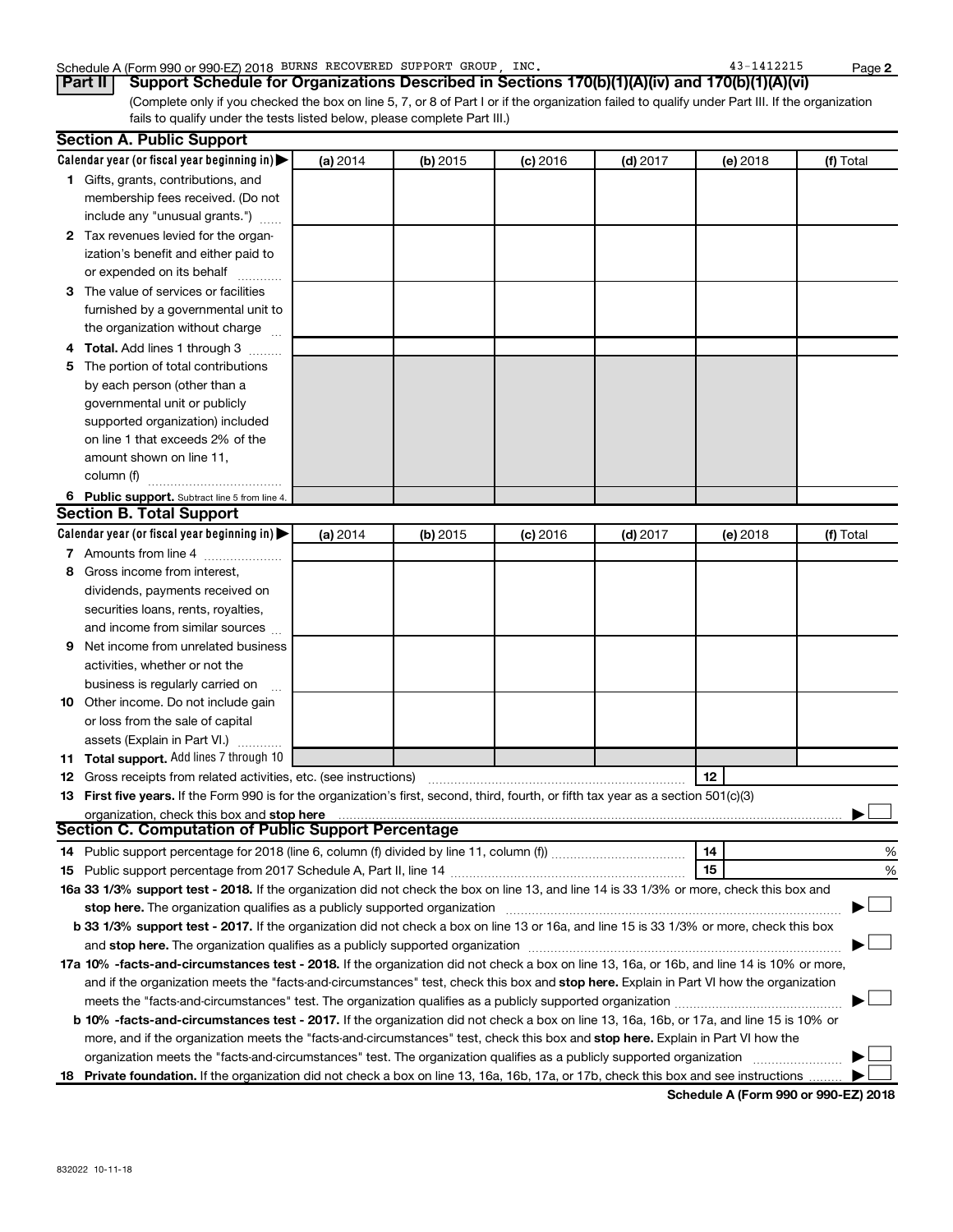#### Schedule A (Form 990 or 990-EZ) 2018 BURNS RECOVERED SUPPORT GROUP, INC. 43-1412215 Page

#### **Part III Support Schedule for Organizations Described in Section 509(a)(2)**

(Complete only if you checked the box on line 10 of Part I or if the organization failed to qualify under Part II. If the organization fails to qualify under the tests listed below, please complete Part II.)

| <b>Section A. Public Support</b>                                                                                                                    |                     |                       |                       |                       |                     |                                           |
|-----------------------------------------------------------------------------------------------------------------------------------------------------|---------------------|-----------------------|-----------------------|-----------------------|---------------------|-------------------------------------------|
| Calendar year (or fiscal year beginning in)                                                                                                         | (a) 2014            | $(b)$ 2015            | $(c)$ 2016            | $(d)$ 2017            | (e) 2018            | (f) Total                                 |
| 1 Gifts, grants, contributions, and                                                                                                                 |                     |                       |                       |                       |                     |                                           |
| membership fees received. (Do not                                                                                                                   |                     |                       |                       |                       |                     |                                           |
| include any "unusual grants.")                                                                                                                      | 322,092.            | 282,523               | 317,030.              | 349,647.              | 304,380.            | 1,575,672.                                |
| 2 Gross receipts from admissions,                                                                                                                   |                     |                       |                       |                       |                     |                                           |
| merchandise sold or services per-                                                                                                                   |                     |                       |                       |                       |                     |                                           |
| formed, or facilities furnished in                                                                                                                  |                     |                       |                       |                       |                     |                                           |
| any activity that is related to the<br>organization's tax-exempt purpose                                                                            | 6,068               | 4,730                 |                       |                       |                     | 10,798.                                   |
| 3 Gross receipts from activities that                                                                                                               |                     |                       |                       |                       |                     |                                           |
| are not an unrelated trade or bus-                                                                                                                  |                     |                       |                       |                       |                     |                                           |
| iness under section 513                                                                                                                             |                     |                       |                       |                       |                     |                                           |
| 4 Tax revenues levied for the organ-                                                                                                                |                     |                       |                       |                       |                     |                                           |
| ization's benefit and either paid to                                                                                                                |                     |                       |                       |                       |                     |                                           |
| or expended on its behalf                                                                                                                           |                     |                       |                       |                       |                     |                                           |
| 5 The value of services or facilities                                                                                                               |                     |                       |                       |                       |                     |                                           |
| furnished by a governmental unit to                                                                                                                 |                     |                       |                       |                       |                     |                                           |
| the organization without charge                                                                                                                     |                     |                       |                       |                       |                     |                                           |
| <b>6 Total.</b> Add lines 1 through 5                                                                                                               | 328,160             | 287,253               | 317,030               | 349,647               | 304,380             | 1,586,470.                                |
| 7a Amounts included on lines 1, 2, and                                                                                                              |                     |                       |                       |                       |                     |                                           |
| 3 received from disqualified persons                                                                                                                | 2,630               | 3,910                 | 2,965                 | 2,751                 | 3,199.              | 15,455.                                   |
| <b>b</b> Amounts included on lines 2 and 3 received                                                                                                 |                     |                       |                       |                       |                     |                                           |
| from other than disqualified persons that                                                                                                           |                     |                       |                       |                       |                     |                                           |
| exceed the greater of \$5,000 or 1% of the                                                                                                          |                     |                       |                       |                       |                     | 0.                                        |
| amount on line 13 for the year                                                                                                                      | 2,630               | 3,910                 | 2,965                 | 2,751                 | 3,199               | 15,455.                                   |
| c Add lines 7a and 7b                                                                                                                               |                     |                       |                       |                       |                     | 1,571,015.                                |
| 8 Public support. (Subtract line 7c from line 6.)<br><b>Section B. Total Support</b>                                                                |                     |                       |                       |                       |                     |                                           |
|                                                                                                                                                     |                     |                       |                       |                       |                     |                                           |
| Calendar year (or fiscal year beginning in)                                                                                                         | (a) 2014<br>328,160 | $(b)$ 2015<br>287,253 | $(c)$ 2016<br>317,030 | $(d)$ 2017<br>349,647 | (e) 2018<br>304,380 | (f) Total<br>1,586,470.                   |
| 9 Amounts from line 6<br><b>10a</b> Gross income from interest,                                                                                     |                     |                       |                       |                       |                     |                                           |
| dividends, payments received on                                                                                                                     |                     |                       |                       |                       |                     |                                           |
| securities loans, rents, royalties,                                                                                                                 |                     |                       |                       |                       |                     |                                           |
| and income from similar sources                                                                                                                     | 18,090              | 18,911                | 17,421.               | 19,548                | 28,350.             | 102, 320.                                 |
| <b>b</b> Unrelated business taxable income                                                                                                          |                     |                       |                       |                       |                     |                                           |
| (less section 511 taxes) from businesses                                                                                                            |                     |                       |                       |                       |                     |                                           |
| acquired after June 30, 1975                                                                                                                        |                     |                       |                       |                       |                     |                                           |
| c Add lines 10a and 10b<br>11 Net income from unrelated business                                                                                    | 18,090              | 18,911                | 17,421                | 19,548                | 28,350              | 102,320.                                  |
| activities not included in line 10b.                                                                                                                |                     |                       |                       |                       |                     |                                           |
| whether or not the business is                                                                                                                      |                     |                       |                       |                       |                     |                                           |
| regularly carried on                                                                                                                                | 1,366               | 251                   |                       |                       | 4,810               | 6,427.                                    |
| 12 Other income. Do not include gain<br>or loss from the sale of capital                                                                            |                     |                       |                       |                       |                     |                                           |
| assets (Explain in Part VI.)                                                                                                                        |                     |                       | 1,389.                | 3,121                 | 847                 | 5,357.                                    |
| <b>13</b> Total support. (Add lines 9, 10c, 11, and 12.)                                                                                            | 347,616             | 306,415               | 335,840               | 372,316               | 338,387             | 1,700,574.                                |
| 14 First five years. If the Form 990 is for the organization's first, second, third, fourth, or fifth tax year as a section 501(c)(3) organization, |                     |                       |                       |                       |                     |                                           |
| check this box and stop here                                                                                                                        |                     |                       |                       |                       |                     |                                           |
| <b>Section C. Computation of Public Support Percentage</b>                                                                                          |                     |                       |                       |                       |                     |                                           |
| 15 Public support percentage for 2018 (line 8, column (f), divided by line 13, column (f))                                                          |                     |                       |                       |                       | 15                  | 92.38<br>%                                |
| 16 Public support percentage from 2017 Schedule A, Part III, line 15                                                                                |                     |                       |                       |                       | 16                  | 93.40<br>$\%$                             |
| <b>Section D. Computation of Investment Income Percentage</b>                                                                                       |                     |                       |                       |                       |                     |                                           |
|                                                                                                                                                     |                     |                       |                       |                       | 17                  | 6.02<br>%                                 |
| 18 Investment income percentage from 2017 Schedule A, Part III, line 17                                                                             |                     |                       |                       |                       | 18                  | 5,30<br>%                                 |
| 19a 33 1/3% support tests - 2018. If the organization did not check the box on line 14, and line 15 is more than 33 1/3%, and line 17 is not        |                     |                       |                       |                       |                     |                                           |
| more than 33 1/3%, check this box and stop here. The organization qualifies as a publicly supported organization                                    |                     |                       |                       |                       |                     | $\blacktriangleright$ $\lfloor x \rfloor$ |
| <b>b 33 1/3% support tests - 2017.</b> If the organization did not check a box on line 14 or line 19a, and line 16 is more than 33 1/3%, and        |                     |                       |                       |                       |                     |                                           |
| line 18 is not more than 33 1/3%, check this box and stop here. The organization qualifies as a publicly supported organization                     |                     |                       |                       |                       |                     |                                           |
| 20 Private foundation. If the organization did not check a box on line 14, 19a, or 19b, check this box and see instructions                         |                     |                       |                       |                       |                     |                                           |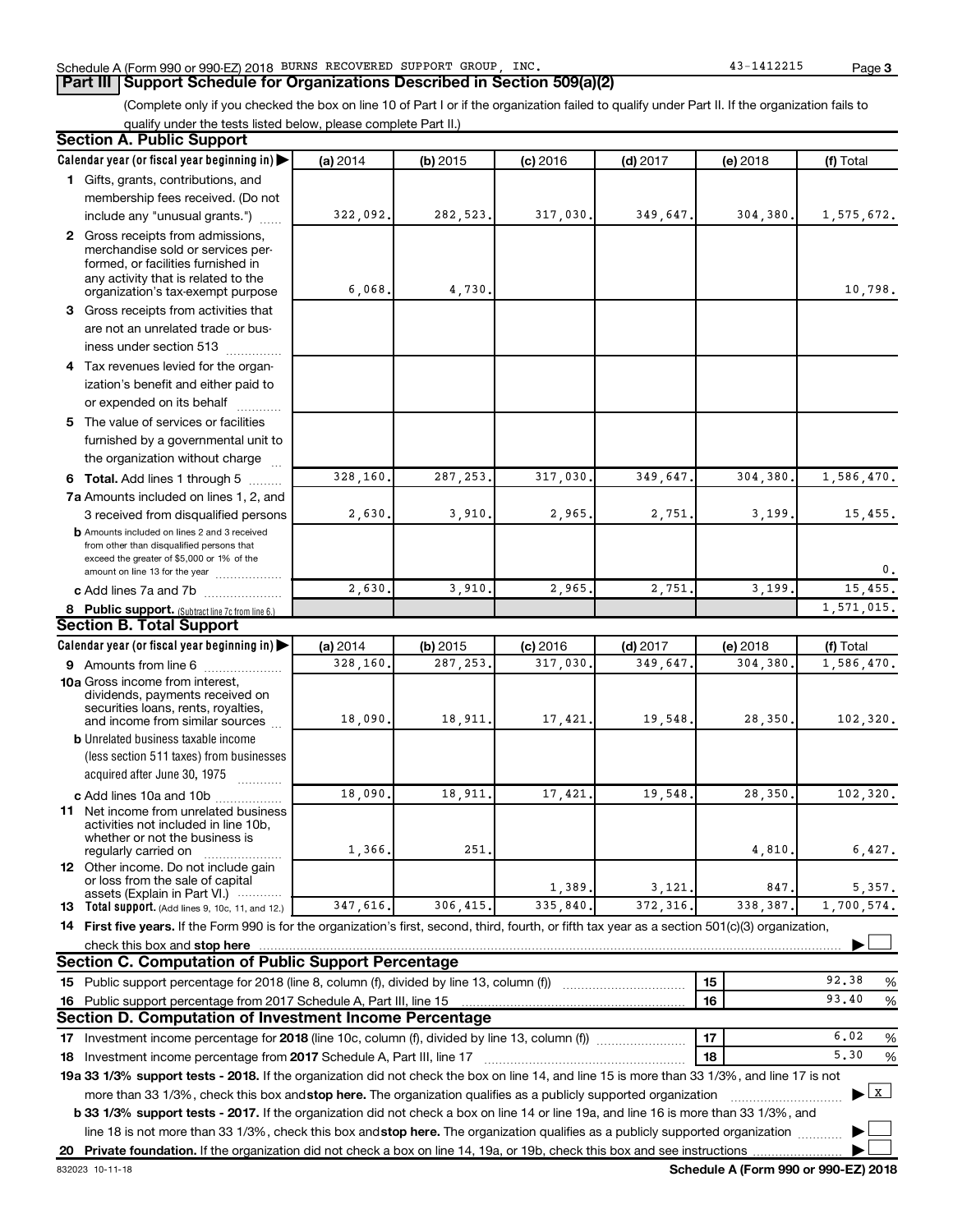**4**

**Yes No**

#### **Part IV Supporting Organizations**

(Complete only if you checked a box in line 12 on Part I. If you checked 12a of Part I, complete Sections A and B. If you checked 12b of Part I, complete Sections A and C. If you checked 12c of Part I, complete Sections A, D, and E. If you checked 12d of Part I, complete Sections A and D, and complete Part V.)

#### **Section A. All Supporting Organizations**

- **1** Are all of the organization's supported organizations listed by name in the organization's governing documents? If "No," describe in Part VI how the supported organizations are designated. If designated by *class or purpose, describe the designation. If historic and continuing relationship, explain.*
- **2** Did the organization have any supported organization that does not have an IRS determination of status under section 509(a)(1) or (2)? If "Yes," explain in Part **VI** how the organization determined that the supported *organization was described in section 509(a)(1) or (2).*
- **3a** Did the organization have a supported organization described in section 501(c)(4), (5), or (6)? If "Yes," answer *(b) and (c) below.*
- **b** Did the organization confirm that each supported organization qualified under section 501(c)(4), (5), or (6) and satisfied the public support tests under section 509(a)(2)? If "Yes," describe in Part VI when and how the *organization made the determination.*
- **c** Did the organization ensure that all support to such organizations was used exclusively for section 170(c)(2)(B) purposes? If "Yes," explain in Part VI what controls the organization put in place to ensure such use.
- **4 a** *If* Was any supported organization not organized in the United States ("foreign supported organization")? *"Yes," and if you checked 12a or 12b in Part I, answer (b) and (c) below.*
- **b** Did the organization have ultimate control and discretion in deciding whether to make grants to the foreign supported organization? If "Yes," describe in Part VI how the organization had such control and discretion *despite being controlled or supervised by or in connection with its supported organizations.*
- **c** Did the organization support any foreign supported organization that does not have an IRS determination under sections 501(c)(3) and 509(a)(1) or (2)? If "Yes," explain in Part VI what controls the organization used *to ensure that all support to the foreign supported organization was used exclusively for section 170(c)(2)(B) purposes.*
- **5a** Did the organization add, substitute, or remove any supported organizations during the tax year? If "Yes," answer (b) and (c) below (if applicable). Also, provide detail in **Part VI,** including (i) the names and EIN *numbers of the supported organizations added, substituted, or removed; (ii) the reasons for each such action; (iii) the authority under the organization's organizing document authorizing such action; and (iv) how the action was accomplished (such as by amendment to the organizing document).*
- **b** Type I or Type II only. Was any added or substituted supported organization part of a class already designated in the organization's organizing document?
- **c Substitutions only.**  Was the substitution the result of an event beyond the organization's control?
- **6** Did the organization provide support (whether in the form of grants or the provision of services or facilities) to **Part VI.** support or benefit one or more of the filing organization's supported organizations? If "Yes," provide detail in anyone other than (i) its supported organizations, (ii) individuals that are part of the charitable class benefited by one or more of its supported organizations, or (iii) other supporting organizations that also
- **7** Did the organization provide a grant, loan, compensation, or other similar payment to a substantial contributor regard to a substantial contributor? If "Yes," complete Part I of Schedule L (Form 990 or 990-EZ). (as defined in section 4958(c)(3)(C)), a family member of a substantial contributor, or a 35% controlled entity with
- **8** Did the organization make a loan to a disqualified person (as defined in section 4958) not described in line 7? *If "Yes," complete Part I of Schedule L (Form 990 or 990-EZ).*
- **9 a** Was the organization controlled directly or indirectly at any time during the tax year by one or more in section 509(a)(1) or (2))? If "Yes," provide detail in **Part VI.** disqualified persons as defined in section 4946 (other than foundation managers and organizations described
- **b** Did one or more disqualified persons (as defined in line 9a) hold a controlling interest in any entity in which the supporting organization had an interest? If "Yes," provide detail in Part VI.
- **c** Did a disqualified person (as defined in line 9a) have an ownership interest in, or derive any personal benefit from, assets in which the supporting organization also had an interest? If "Yes," provide detail in Part VI.
- **10 a** Was the organization subject to the excess business holdings rules of section 4943 because of section supporting organizations)? If "Yes," answer 10b below. 4943(f) (regarding certain Type II supporting organizations, and all Type III non-functionally integrated
	- **b** Did the organization have any excess business holdings in the tax year? (Use Schedule C, Form 4720, to *determine whether the organization had excess business holdings.)*

**1 2 3a 3b 3c 4a 4b 4c 5a 5b 5c 6 7 8 9a 9b 9c 10a**

**10b**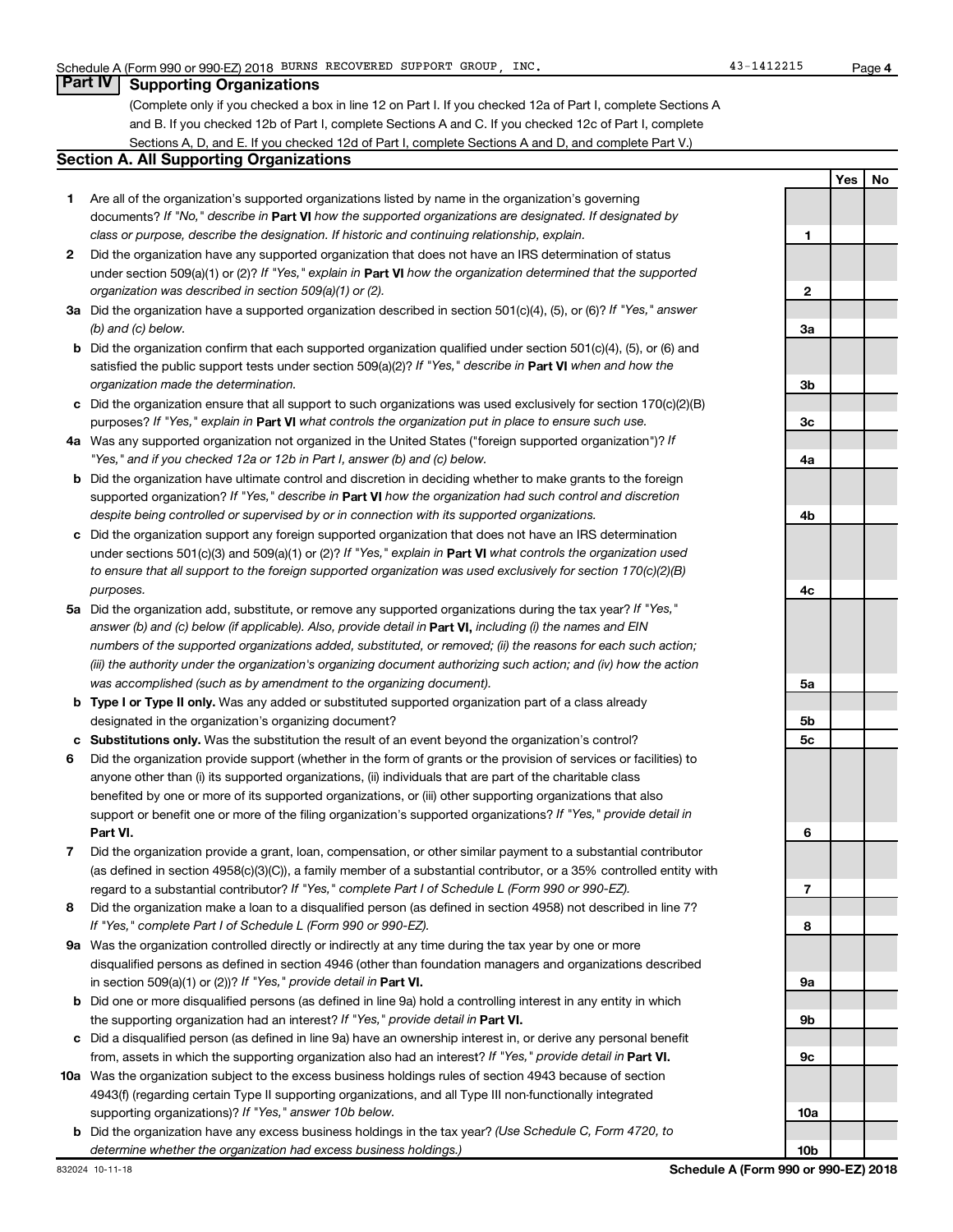**5**

|    | Part IV<br><b>Supporting Organizations (continued)</b>                                                                          |                 |     |    |
|----|---------------------------------------------------------------------------------------------------------------------------------|-----------------|-----|----|
|    |                                                                                                                                 |                 | Yes | No |
| 11 | Has the organization accepted a gift or contribution from any of the following persons?                                         |                 |     |    |
|    | a A person who directly or indirectly controls, either alone or together with persons described in (b) and (c)                  |                 |     |    |
|    | below, the governing body of a supported organization?                                                                          | 11a             |     |    |
|    | <b>b</b> A family member of a person described in (a) above?                                                                    | 11 <sub>b</sub> |     |    |
|    | c A 35% controlled entity of a person described in (a) or (b) above? If "Yes" to a, b, or c, provide detail in Part VI.         | 11c             |     |    |
|    | <b>Section B. Type I Supporting Organizations</b>                                                                               |                 |     |    |
|    |                                                                                                                                 |                 | Yes | No |
| 1. | Did the directors, trustees, or membership of one or more supported organizations have the power to                             |                 |     |    |
|    | regularly appoint or elect at least a majority of the organization's directors or trustees at all times during the              |                 |     |    |
|    | tax year? If "No," describe in Part VI how the supported organization(s) effectively operated, supervised, or                   |                 |     |    |
|    | controlled the organization's activities. If the organization had more than one supported organization,                         |                 |     |    |
|    |                                                                                                                                 |                 |     |    |
|    | describe how the powers to appoint and/or remove directors or trustees were allocated among the supported                       |                 |     |    |
|    | organizations and what conditions or restrictions, if any, applied to such powers during the tax year.                          | 1               |     |    |
| 2  | Did the organization operate for the benefit of any supported organization other than the supported                             |                 |     |    |
|    | organization(s) that operated, supervised, or controlled the supporting organization? If "Yes," explain in                      |                 |     |    |
|    | Part VI how providing such benefit carried out the purposes of the supported organization(s) that operated,                     |                 |     |    |
|    | supervised, or controlled the supporting organization.                                                                          | $\mathbf{2}$    |     |    |
|    | <b>Section C. Type II Supporting Organizations</b>                                                                              |                 |     |    |
|    |                                                                                                                                 |                 | Yes | No |
| 1. | Were a majority of the organization's directors or trustees during the tax year also a majority of the directors                |                 |     |    |
|    | or trustees of each of the organization's supported organization(s)? If "No," describe in Part VI how control                   |                 |     |    |
|    | or management of the supporting organization was vested in the same persons that controlled or managed                          |                 |     |    |
|    | the supported organization(s).                                                                                                  | 1               |     |    |
|    | <b>Section D. All Type III Supporting Organizations</b>                                                                         |                 |     |    |
|    |                                                                                                                                 |                 | Yes | No |
| 1. | Did the organization provide to each of its supported organizations, by the last day of the fifth month of the                  |                 |     |    |
|    | organization's tax year, (i) a written notice describing the type and amount of support provided during the prior tax           |                 |     |    |
|    | year, (ii) a copy of the Form 990 that was most recently filed as of the date of notification, and (iii) copies of the          |                 |     |    |
|    | organization's governing documents in effect on the date of notification, to the extent not previously provided?                | 1               |     |    |
| 2  | Were any of the organization's officers, directors, or trustees either (i) appointed or elected by the supported                |                 |     |    |
|    | organization(s) or (ii) serving on the governing body of a supported organization? If "No," explain in Part VI how              |                 |     |    |
|    | the organization maintained a close and continuous working relationship with the supported organization(s).                     | 2               |     |    |
| 3  | By reason of the relationship described in (2), did the organization's supported organizations have a                           |                 |     |    |
|    | significant voice in the organization's investment policies and in directing the use of the organization's                      |                 |     |    |
|    | income or assets at all times during the tax year? If "Yes," describe in Part VI the role the organization's                    |                 |     |    |
|    | supported organizations played in this regard.                                                                                  | з               |     |    |
|    | Section E. Type III Functionally Integrated Supporting Organizations                                                            |                 |     |    |
| 1  | Check the box next to the method that the organization used to satisfy the Integral Part Test during the yealsee instructions). |                 |     |    |
| а  | The organization satisfied the Activities Test. Complete line 2 below.                                                          |                 |     |    |
| b  | The organization is the parent of each of its supported organizations. Complete line 3 below.                                   |                 |     |    |
| с  | The organization supported a governmental entity. Describe in Part VI how you supported a government entity (see instructions). |                 |     |    |
| 2  | Activities Test. Answer (a) and (b) below.                                                                                      |                 | Yes | No |
| а  | Did substantially all of the organization's activities during the tax year directly further the exempt purposes of              |                 |     |    |
|    | the supported organization(s) to which the organization was responsive? If "Yes," then in Part VI identify                      |                 |     |    |
|    | those supported organizations and explain how these activities directly furthered their exempt purposes,                        |                 |     |    |
|    | how the organization was responsive to those supported organizations, and how the organization determined                       |                 |     |    |
|    | that these activities constituted substantially all of its activities.                                                          | 2a              |     |    |
| b  | Did the activities described in (a) constitute activities that, but for the organization's involvement, one or more             |                 |     |    |
|    | of the organization's supported organization(s) would have been engaged in? If "Yes," explain in Part VI the                    |                 |     |    |
|    | reasons for the organization's position that its supported organization(s) would have engaged in these                          |                 |     |    |
|    | activities but for the organization's involvement.                                                                              | 2b              |     |    |
| 3  | Parent of Supported Organizations. Answer (a) and (b) below.                                                                    |                 |     |    |
| а  | Did the organization have the power to regularly appoint or elect a majority of the officers, directors, or                     |                 |     |    |
|    | trustees of each of the supported organizations? Provide details in Part VI.                                                    | За              |     |    |
|    | <b>b</b> Did the organization exercise a substantial degree of direction over the policies, programs, and activities of each    |                 |     |    |
|    | of its supported organizations? If "Yes," describe in Part VI the role played by the organization in this regard.               | Зb              |     |    |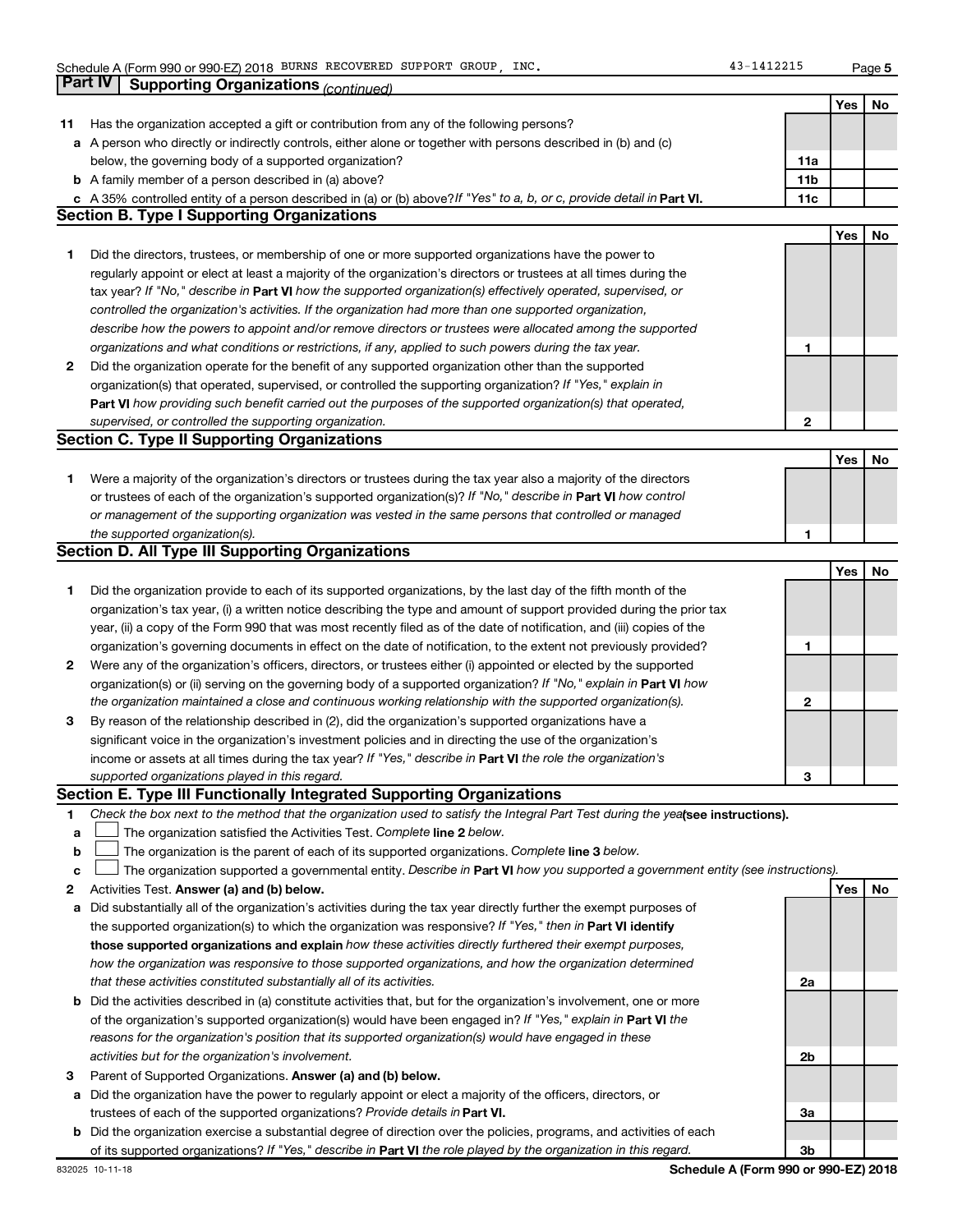|  |  |  |                                                                          |  | <b>Part V</b> Type III Non-Functionally Integrated 509(a)(3) Supporting Organizations |
|--|--|--|--------------------------------------------------------------------------|--|---------------------------------------------------------------------------------------|
|  |  |  | Schedule A (Form 990 or 990-EZ) 2018 BURNS RECOVERED SUPPORT GROUP, INC. |  |                                                                                       |

**1 Letter or if the organization satisfied the Integral Part Test as a qualifying trust on Nov. 20, 1970 (explain in Part VI.) See instructions. All** other Type III non-functionally integrated supporting organizations must complete Sections A through E.  $\Box$ 

|              | Section A - Adjusted Net Income                                              |                | (A) Prior Year | (B) Current Year<br>(optional) |
|--------------|------------------------------------------------------------------------------|----------------|----------------|--------------------------------|
| 1            | Net short-term capital gain                                                  | 1              |                |                                |
| 2            | Recoveries of prior-year distributions                                       | $\mathbf{2}$   |                |                                |
| 3            | Other gross income (see instructions)                                        | 3              |                |                                |
| 4            | Add lines 1 through 3                                                        | 4              |                |                                |
| 5            | Depreciation and depletion                                                   | 5              |                |                                |
| 6            | Portion of operating expenses paid or incurred for production or             |                |                |                                |
|              | collection of gross income or for management, conservation, or               |                |                |                                |
|              | maintenance of property held for production of income (see instructions)     | 6              |                |                                |
| 7            | Other expenses (see instructions)                                            | $\overline{7}$ |                |                                |
| 8            | <b>Adjusted Net Income</b> (subtract lines 5, 6, and 7 from line 4)          | 8              |                |                                |
|              | <b>Section B - Minimum Asset Amount</b>                                      |                | (A) Prior Year | (B) Current Year<br>(optional) |
| 1            | Aggregate fair market value of all non-exempt-use assets (see                |                |                |                                |
|              | instructions for short tax year or assets held for part of year):            |                |                |                                |
|              | a Average monthly value of securities                                        | 1a             |                |                                |
|              | <b>b</b> Average monthly cash balances                                       | 1 <sub>b</sub> |                |                                |
|              | <b>c</b> Fair market value of other non-exempt-use assets                    | 1c             |                |                                |
|              | d Total (add lines 1a, 1b, and 1c)                                           | 1d             |                |                                |
|              | <b>e</b> Discount claimed for blockage or other                              |                |                |                                |
|              | factors (explain in detail in Part VI):                                      |                |                |                                |
| $\mathbf{2}$ | Acquisition indebtedness applicable to non-exempt-use assets                 | $\mathbf{2}$   |                |                                |
| З            | Subtract line 2 from line 1d                                                 | 3              |                |                                |
| 4            | Cash deemed held for exempt use. Enter 1-1/2% of line 3 (for greater amount, |                |                |                                |
|              | see instructions)                                                            | 4              |                |                                |
| 5            | Net value of non-exempt-use assets (subtract line 4 from line 3)             | 5              |                |                                |
| 6            | Multiply line 5 by .035                                                      | 6              |                |                                |
| 7            | Recoveries of prior-year distributions                                       | 7              |                |                                |
| 8            | Minimum Asset Amount (add line 7 to line 6)                                  | 8              |                |                                |
|              | <b>Section C - Distributable Amount</b>                                      |                |                | <b>Current Year</b>            |
| 1            | Adjusted net income for prior year (from Section A, line 8, Column A)        | 1              |                |                                |
| 2            | Enter 85% of line 1                                                          | $\overline{2}$ |                |                                |
| з            | Minimum asset amount for prior year (from Section B, line 8, Column A)       | 3              |                |                                |
| 4            | Enter greater of line 2 or line 3                                            | 4              |                |                                |
| 5            | Income tax imposed in prior year                                             | 5              |                |                                |
| 6            | Distributable Amount. Subtract line 5 from line 4, unless subject to         |                |                |                                |
|              | emergency temporary reduction (see instructions)                             | 6              |                |                                |
|              |                                                                              |                |                |                                |

**7** Check here if the current year is the organization's first as a non-functionally integrated Type III supporting organization (see † instructions).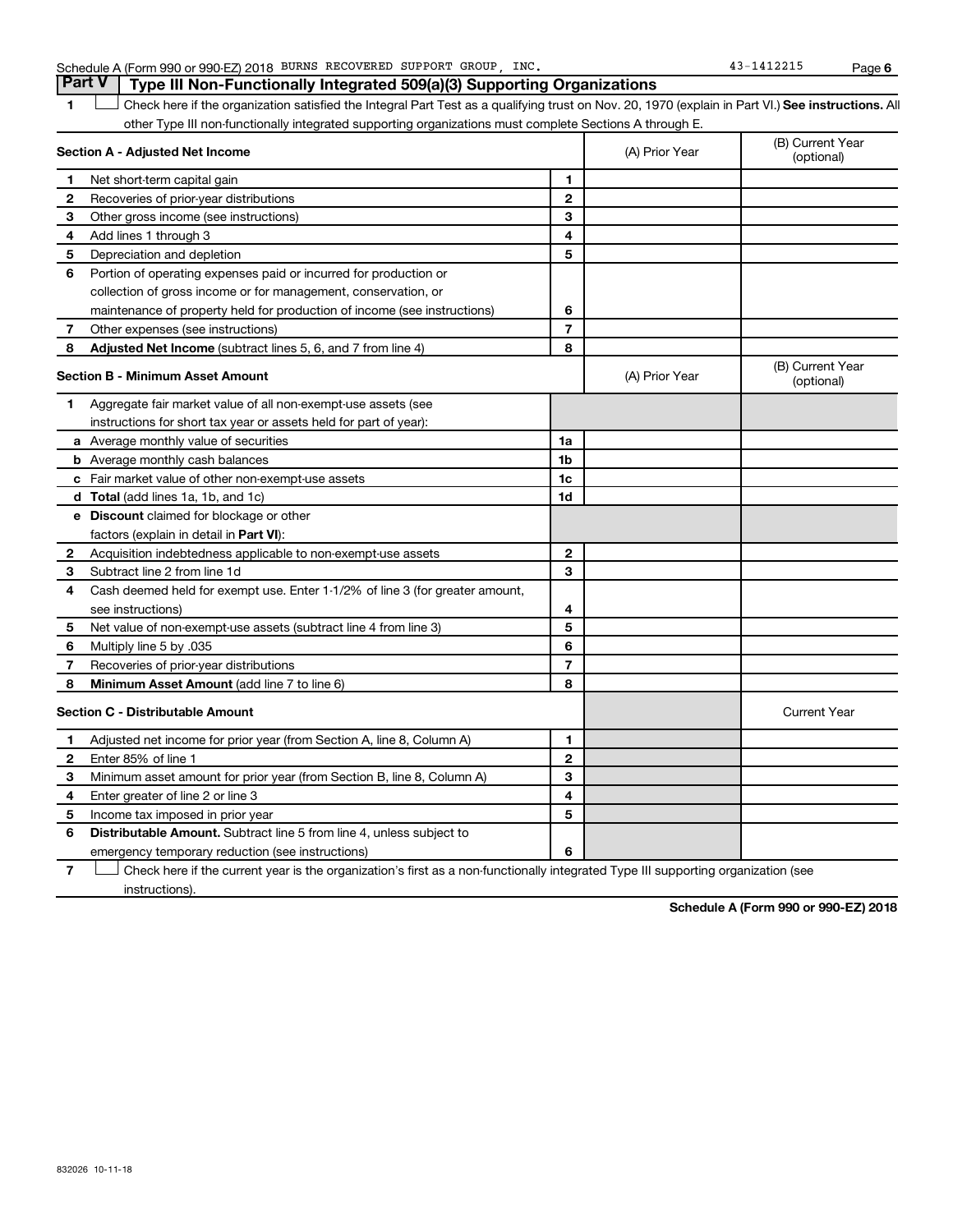| <b>Part V</b> | Type III Non-Functionally Integrated 509(a)(3) Supporting Organizations (continued)        |                             |                                       |                                         |
|---------------|--------------------------------------------------------------------------------------------|-----------------------------|---------------------------------------|-----------------------------------------|
|               | <b>Section D - Distributions</b>                                                           | <b>Current Year</b>         |                                       |                                         |
| 1             | Amounts paid to supported organizations to accomplish exempt purposes                      |                             |                                       |                                         |
| 2             | Amounts paid to perform activity that directly furthers exempt purposes of supported       |                             |                                       |                                         |
|               | organizations, in excess of income from activity                                           |                             |                                       |                                         |
| 3             | Administrative expenses paid to accomplish exempt purposes of supported organizations      |                             |                                       |                                         |
| 4             | Amounts paid to acquire exempt-use assets                                                  |                             |                                       |                                         |
| 5             | Qualified set-aside amounts (prior IRS approval required)                                  |                             |                                       |                                         |
| 6             | Other distributions (describe in <b>Part VI</b> ). See instructions.                       |                             |                                       |                                         |
| 7             | Total annual distributions. Add lines 1 through 6.                                         |                             |                                       |                                         |
| 8             | Distributions to attentive supported organizations to which the organization is responsive |                             |                                       |                                         |
|               | (provide details in <b>Part VI</b> ). See instructions.                                    |                             |                                       |                                         |
| 9             | Distributable amount for 2018 from Section C, line 6                                       |                             |                                       |                                         |
| 10            | Line 8 amount divided by line 9 amount                                                     |                             |                                       |                                         |
|               |                                                                                            | (i)                         | (ii)                                  | (iii)                                   |
|               | <b>Section E - Distribution Allocations (see instructions)</b>                             | <b>Excess Distributions</b> | <b>Underdistributions</b><br>Pre-2018 | <b>Distributable</b><br>Amount for 2018 |
| 1             | Distributable amount for 2018 from Section C, line 6                                       |                             |                                       |                                         |
| $\mathbf{2}$  | Underdistributions, if any, for years prior to 2018 (reason-                               |                             |                                       |                                         |
|               | able cause required-explain in Part VI). See instructions.                                 |                             |                                       |                                         |
| 3             | Excess distributions carryover, if any, to 2018                                            |                             |                                       |                                         |
|               | a From 2013                                                                                |                             |                                       |                                         |
|               | $b$ From 2014                                                                              |                             |                                       |                                         |
|               | c From 2015                                                                                |                             |                                       |                                         |
|               | d From 2016                                                                                |                             |                                       |                                         |
|               | e From 2017                                                                                |                             |                                       |                                         |
|               | <b>Total</b> of lines 3a through e                                                         |                             |                                       |                                         |
|               | <b>g</b> Applied to underdistributions of prior years                                      |                             |                                       |                                         |
|               | <b>h</b> Applied to 2018 distributable amount                                              |                             |                                       |                                         |
|               | Carryover from 2013 not applied (see instructions)                                         |                             |                                       |                                         |
|               | Remainder. Subtract lines 3g, 3h, and 3i from 3f.                                          |                             |                                       |                                         |
| 4             | Distributions for 2018 from Section D,                                                     |                             |                                       |                                         |
|               | $line 7$ :                                                                                 |                             |                                       |                                         |
|               | <b>a</b> Applied to underdistributions of prior years                                      |                             |                                       |                                         |
|               | <b>b</b> Applied to 2018 distributable amount                                              |                             |                                       |                                         |
| с             | Remainder. Subtract lines 4a and 4b from 4.                                                |                             |                                       |                                         |
| 5             | Remaining underdistributions for years prior to 2018, if                                   |                             |                                       |                                         |
|               | any. Subtract lines 3g and 4a from line 2. For result greater                              |                             |                                       |                                         |
|               | than zero, explain in Part VI. See instructions.                                           |                             |                                       |                                         |
| 6             | Remaining underdistributions for 2018. Subtract lines 3h                                   |                             |                                       |                                         |
|               | and 4b from line 1. For result greater than zero, explain in                               |                             |                                       |                                         |
|               | <b>Part VI.</b> See instructions.                                                          |                             |                                       |                                         |
| 7             | Excess distributions carryover to 2019. Add lines 3j                                       |                             |                                       |                                         |
|               | and 4c.                                                                                    |                             |                                       |                                         |
| 8             | Breakdown of line 7:                                                                       |                             |                                       |                                         |
|               | a Excess from 2014                                                                         |                             |                                       |                                         |
|               | <b>b</b> Excess from 2015                                                                  |                             |                                       |                                         |
|               | c Excess from 2016                                                                         |                             |                                       |                                         |
|               | d Excess from 2017                                                                         |                             |                                       |                                         |
|               | e Excess from 2018                                                                         |                             |                                       |                                         |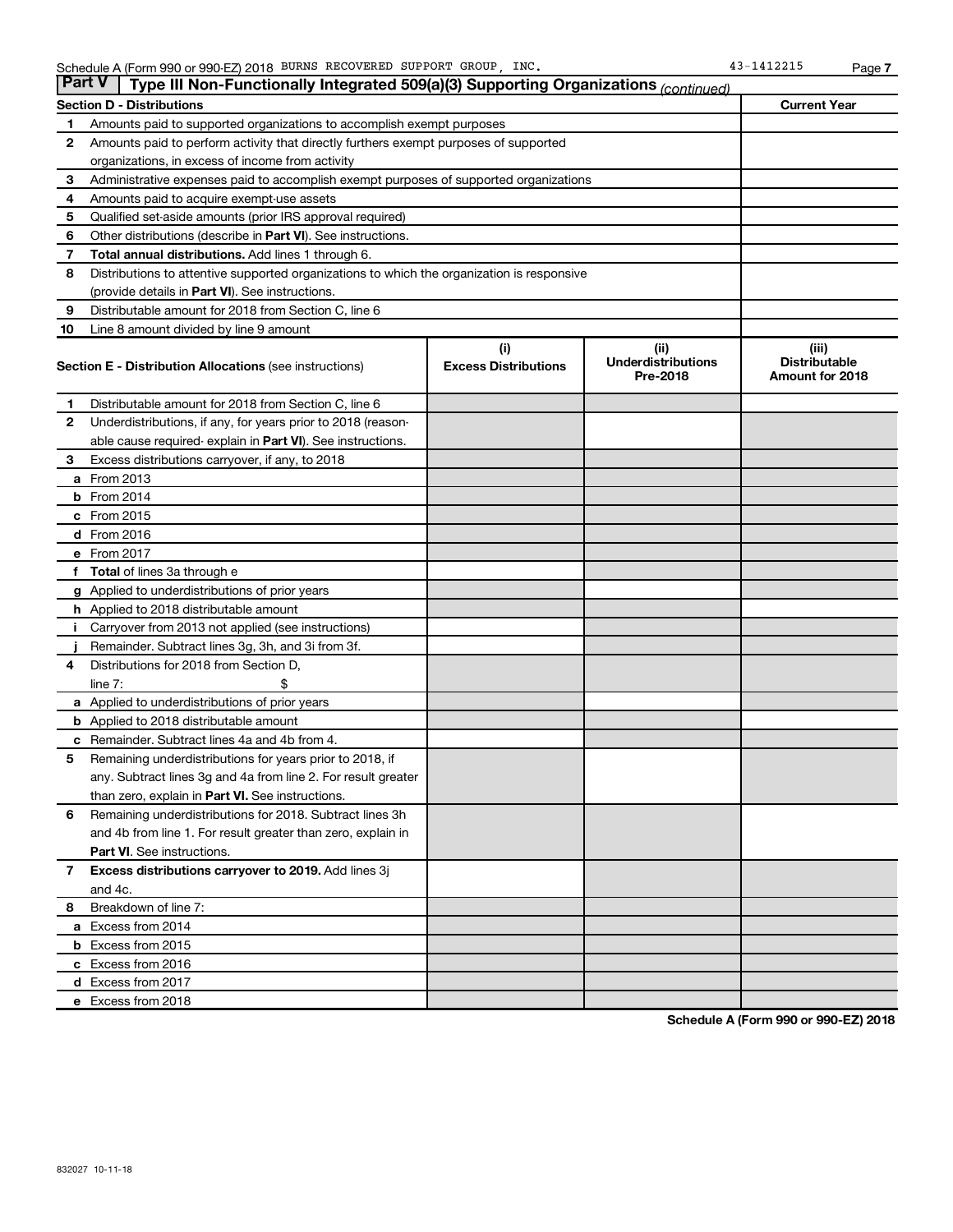Part VI | Supplemental Information. Provide the explanations required by Part II, line 10; Part II, line 17a or 17b; Part III, line 12; Part IV, Section A, lines 1, 2, 3b, 3c, 4b, 4c, 5a, 6, 9a, 9b, 9c, 11a, 11b, and 11c; Part IV, Section B, lines 1 and 2; Part IV, Section C, line 1; Part IV, Section D, lines 2 and 3; Part IV, Section E, lines 1c, 2a, 2b, 3a, and 3b; Part V, line 1; Part V, Section B, line 1e; Part V, Section D, lines 5, 6, and 8; and Part V, Section E, lines 2, 5, and 6. Also complete this part for any additional information. (See instructions.)

SCHEDULE A, PART III, LINE 12, EXPLANATION FOR OTHER INCOME:

| MISCELLANEOUS INCOME      |  |  |  |  |  |
|---------------------------|--|--|--|--|--|
| 2016 AMOUNT: \$<br>1,389. |  |  |  |  |  |
| 2017 AMOUNT: \$<br>3,121. |  |  |  |  |  |
| 2018 AMOUNT: \$<br>847.   |  |  |  |  |  |
|                           |  |  |  |  |  |
|                           |  |  |  |  |  |
|                           |  |  |  |  |  |
|                           |  |  |  |  |  |
|                           |  |  |  |  |  |
|                           |  |  |  |  |  |
|                           |  |  |  |  |  |
|                           |  |  |  |  |  |
|                           |  |  |  |  |  |
|                           |  |  |  |  |  |
|                           |  |  |  |  |  |
|                           |  |  |  |  |  |
|                           |  |  |  |  |  |
|                           |  |  |  |  |  |
|                           |  |  |  |  |  |
|                           |  |  |  |  |  |
|                           |  |  |  |  |  |
|                           |  |  |  |  |  |
|                           |  |  |  |  |  |
|                           |  |  |  |  |  |
|                           |  |  |  |  |  |
|                           |  |  |  |  |  |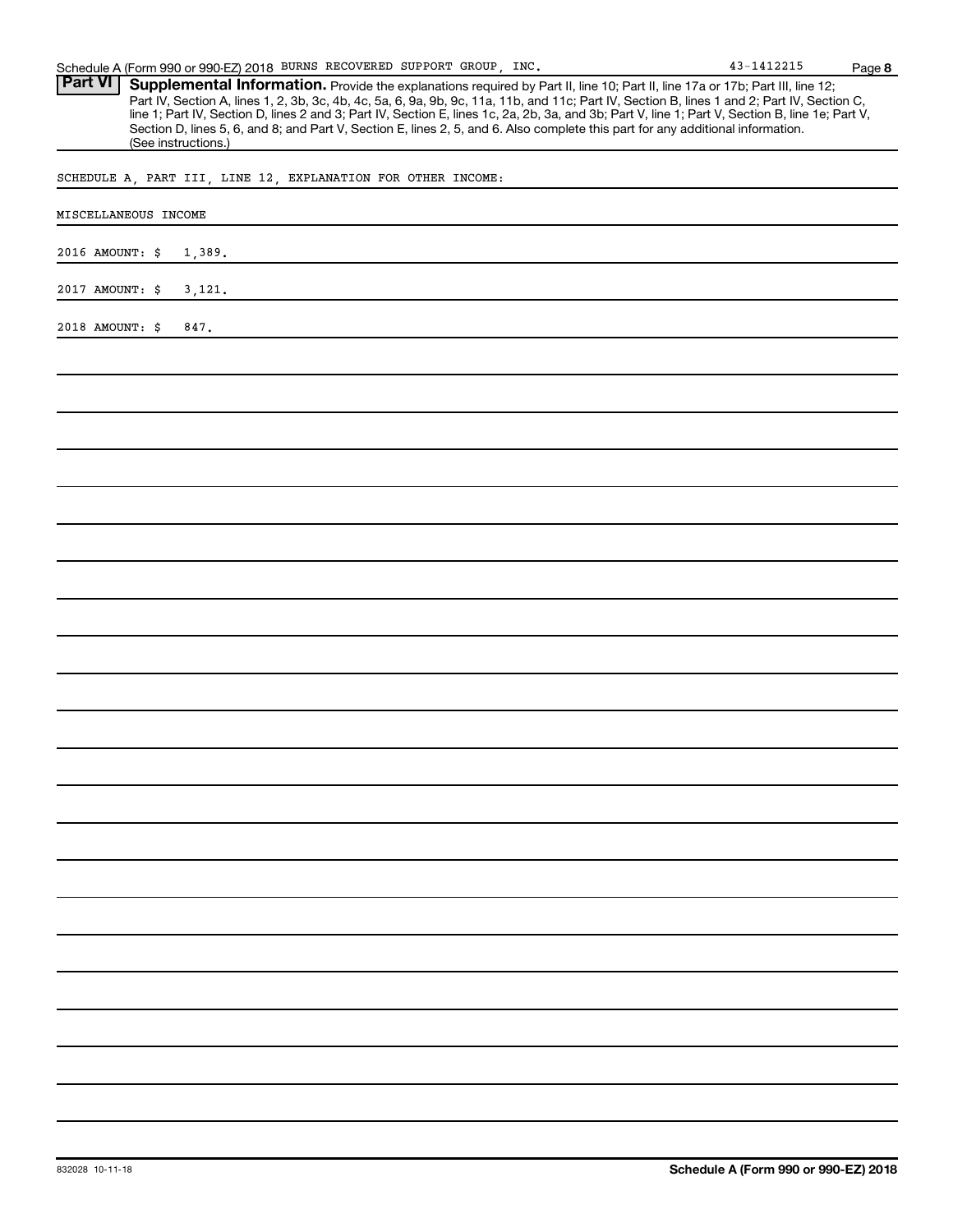\*\* PUBLIC DISCLOSURE COPY \*\*

## **Schedule B Schedule of Contributors**

**or 990-PF) | Attach to Form 990, Form 990-EZ, or Form 990-PF. | Go to www.irs.gov/Form990 for the latest information.** OMB No. 1545-0047

**2018**

**Employer identification number**

| or 990-PF)                                             |  |
|--------------------------------------------------------|--|
| Department of the Treasury<br>Internal Revenue Service |  |
| Name of the organization                               |  |

**(Form 990, 990-EZ,**

|                                       | BURNS RECOVERED SUPPORT GROUP<br>INC.                                     | 43-1412215 |
|---------------------------------------|---------------------------------------------------------------------------|------------|
| <b>Organization type (check one):</b> |                                                                           |            |
| Filers of:                            | Section:                                                                  |            |
| Form 990 or 990-EZ                    | $\boxed{\textbf{x}}$ 501(c)( 3 ) (enter number) organization              |            |
|                                       | 4947(a)(1) nonexempt charitable trust not treated as a private foundation |            |

| 527 political organization |
|----------------------------|
|----------------------------|

Form 990-PF  $\Box$  501(c)(3) exempt private foundation  $\Box$ 

> 4947(a)(1) nonexempt charitable trust treated as a private foundation  $\Box$

501(c)(3) taxable private foundation  $\Box$ 

Check if your organization is covered by the General Rule or a Special Rule.

**Note:**  Only a section 501(c)(7), (8), or (10) organization can check boxes for both the General Rule and a Special Rule. See instructions.

#### **General Rule**

**K** For an organization filing Form 990, 990-EZ, or 990-PF that received, during the year, contributions totaling \$5,000 or more (in money or property) from any one contributor. Complete Parts I and II. See instructions for determining a contributor's total contributions.

#### **Special Rules**

- any one contributor, during the year, total contributions of the greater of (1) \$5,000; or (2) 2% of the amount on (i) Form 990, Part VIII, line 1h; For an organization described in section 501(c)(3) filing Form 990 or 990-EZ that met the 33 1/3% support test of the regulations under sections 509(a)(1) and 170(b)(1)(A)(vi), that checked Schedule A (Form 990 or 990-EZ), Part II, line 13, 16a, or 16b, and that received from or (ii) Form 990-EZ, line 1. Complete Parts I and II.  $\Box$
- year, total contributions of more than \$1,000 *exclusively* for religious, charitable, scientific, literary, or educational purposes, or for the For an organization described in section 501(c)(7), (8), or (10) filing Form 990 or 990-EZ that received from any one contributor, during the prevention of cruelty to children or animals. Complete Parts I (entering "N/A" in column (b) instead of the contributor name and address), II, and III.  $\Box$

purpose. Don't complete any of the parts unless the General Rule applies to this organization because it received nonexclusively year, contributions exclusively for religious, charitable, etc., purposes, but no such contributions totaled more than \$1,000. If this box is checked, enter here the total contributions that were received during the year for an exclusively religious, charitable, etc., For an organization described in section 501(c)(7), (8), or (10) filing Form 990 or 990-EZ that received from any one contributor, during the religious, charitable, etc., contributions totaling \$5,000 or more during the year  $~\ldots\ldots\ldots\ldots\ldots\ldots\ldots\ldots\ldots\blacktriangleright~$ \$  $\Box$ 

**Caution:**  An organization that isn't covered by the General Rule and/or the Special Rules doesn't file Schedule B (Form 990, 990-EZ, or 990-PF),  **must** but it answer "No" on Part IV, line 2, of its Form 990; or check the box on line H of its Form 990-EZ or on its Form 990-PF, Part I, line 2, to certify that it doesn't meet the filing requirements of Schedule B (Form 990, 990-EZ, or 990-PF).

**For Paperwork Reduction Act Notice, see the instructions for Form 990, 990-EZ, or 990-PF. Schedule B (Form 990, 990-EZ, or 990-PF) (2018)** LHA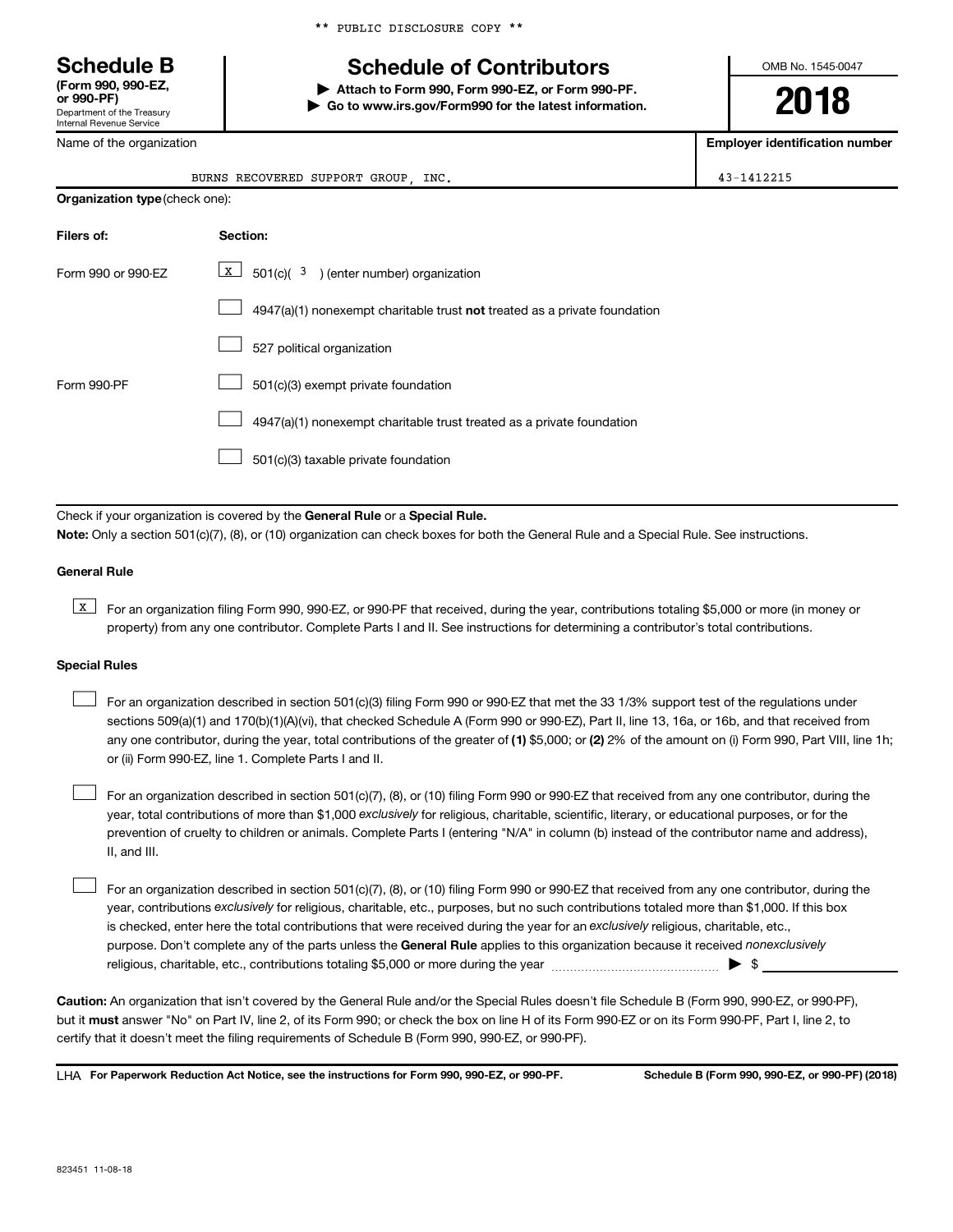#### Schedule B (Form 990, 990-EZ, or 990-PF) (2018)

Name of organization

BURNS RECOVERED SUPPORT GROUP, INC. 43-1412215

**Employer identification number**

| Part I           | <b>Contributors</b> (see instructions). Use duplicate copies of Part I if additional space is needed. |                                                                                                                                |
|------------------|-------------------------------------------------------------------------------------------------------|--------------------------------------------------------------------------------------------------------------------------------|
| (a)<br>No.       | (b)<br>Name, address, and ZIP + 4                                                                     | (c)<br>(d)<br><b>Total contributions</b><br>Type of contribution                                                               |
| 1                |                                                                                                       | X<br>Person<br>Payroll<br>Noncash<br>75,000.<br>\$<br>(Complete Part II for<br>noncash contributions.)                         |
| (a)<br>No.       | (b)<br>Name, address, and ZIP + 4                                                                     | (c)<br>(d)<br><b>Total contributions</b><br>Type of contribution                                                               |
| $\boldsymbol{2}$ |                                                                                                       | X<br>Person<br>Payroll<br>Noncash<br>20,100.<br>\$<br>(Complete Part II for<br>noncash contributions.)                         |
| (a)<br>No.       | (b)<br>Name, address, and ZIP + 4                                                                     | (c)<br>(d)<br><b>Total contributions</b><br>Type of contribution                                                               |
| 3                |                                                                                                       | X<br>Person<br>Payroll<br>Noncash<br>18,000.<br>\$<br>(Complete Part II for<br>noncash contributions.)                         |
| (a)<br>No.       | (b)                                                                                                   | (c)<br>(d)<br><b>Total contributions</b>                                                                                       |
| 4                | Name, address, and ZIP + 4                                                                            | Type of contribution<br>X<br>Person<br>Payroll<br>Noncash<br>10,000.<br>\$<br>(Complete Part II for<br>noncash contributions.) |
| (a)<br>No.       | (b)<br>Name, address, and ZIP + 4                                                                     | (d)<br>(c)<br><b>Total contributions</b><br>Type of contribution                                                               |
| 5                |                                                                                                       | $\mathbf x$<br>Person<br>Payroll<br>Noncash<br>10,000.<br>\$<br>(Complete Part II for<br>noncash contributions.)               |
| (a)<br>No.       | (b)<br>Name, address, and ZIP + 4                                                                     | (c)<br>(d)<br><b>Total contributions</b><br>Type of contribution                                                               |
| 6                |                                                                                                       | $\mathbf x$<br>Person<br>Payroll<br>Noncash<br>10,000.<br>\$<br>(Complete Part II for<br>noncash contributions.)               |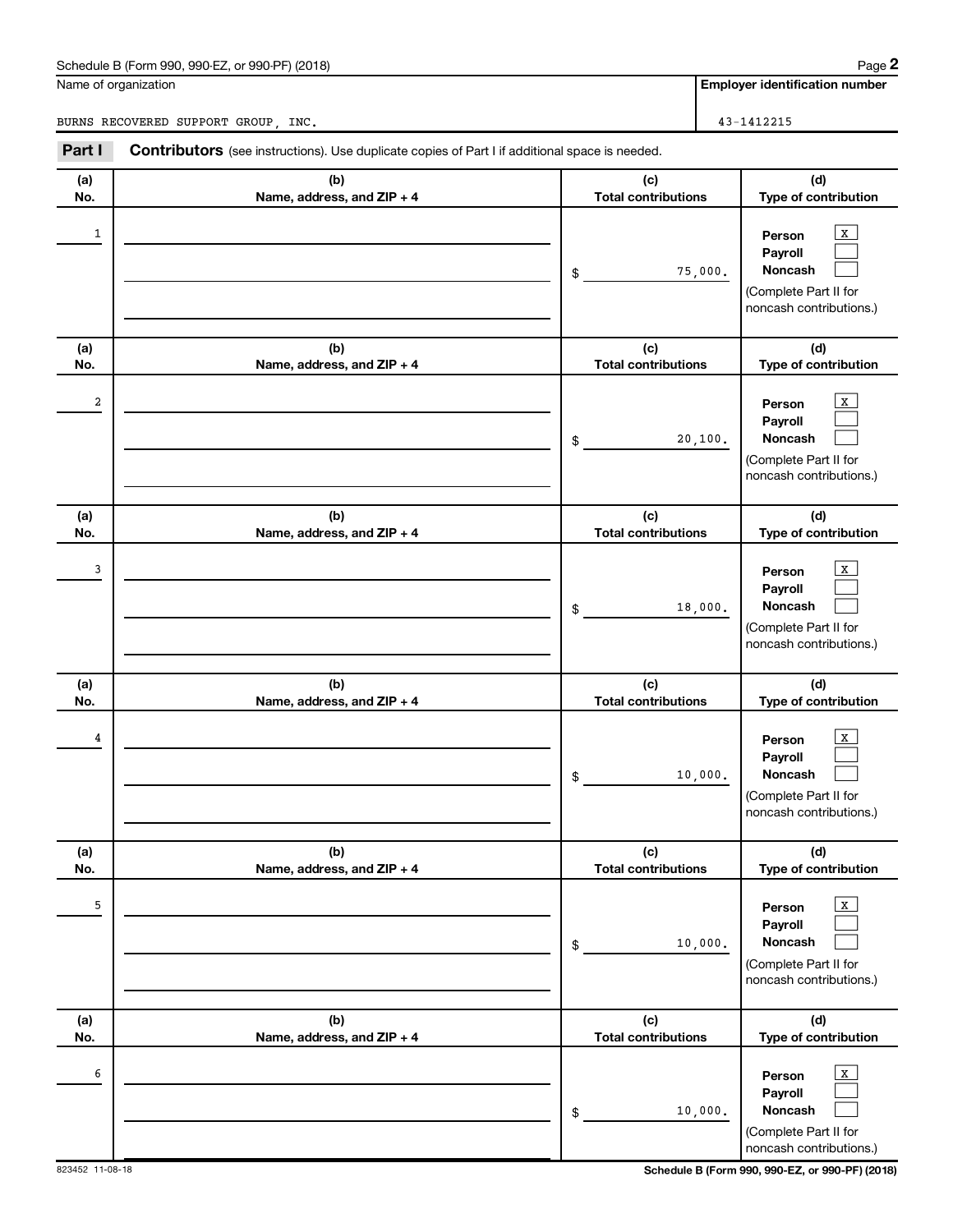#### Schedule B (Form 990, 990-EZ, or 990-PF) (2018)

Name of organization

BURNS RECOVERED SUPPORT GROUP, INC. 43-1412215

**Employer identification number**

| Part I     | <b>Contributors</b> (see instructions). Use duplicate copies of Part I if additional space is needed. |                                            |                                                                                                                          |
|------------|-------------------------------------------------------------------------------------------------------|--------------------------------------------|--------------------------------------------------------------------------------------------------------------------------|
| (a)<br>No. | (b)<br>Name, address, and ZIP + 4                                                                     | (c)<br><b>Total contributions</b>          | (d)<br>Type of contribution                                                                                              |
| 7          |                                                                                                       | 6,000.<br>\$                               | X<br>Person<br>Payroll<br>Noncash<br>(Complete Part II for<br>noncash contributions.)                                    |
| (a)<br>No. | (b)<br>Name, address, and ZIP + 4                                                                     | (c)<br><b>Total contributions</b>          | (d)<br>Type of contribution                                                                                              |
| 8          |                                                                                                       | 6,000.<br>\$                               | $\mathbf{x}$<br>Person<br>Payroll<br>Noncash<br>(Complete Part II for<br>noncash contributions.)                         |
| (a)<br>No. | (b)<br>Name, address, and ZIP + 4                                                                     | (c)<br><b>Total contributions</b>          | (d)<br>Type of contribution                                                                                              |
| 9          |                                                                                                       | 5,776.<br>\$                               | X<br>Person<br>Payroll<br>Noncash<br>(Complete Part II for<br>noncash contributions.)                                    |
| (a)        | (b)                                                                                                   | (c)                                        | (d)                                                                                                                      |
| No.<br>10  | Name, address, and ZIP + 4                                                                            | <b>Total contributions</b><br>5,000.<br>\$ | Type of contribution<br>$\mathbf{X}$<br>Person<br>Payroll<br>Noncash<br>(Complete Part II for<br>noncash contributions.) |
| (a)<br>No. | (b)<br>Name, address, and ZIP + 4                                                                     | (c)<br><b>Total contributions</b>          | (d)<br>Type of contribution                                                                                              |
| 11         |                                                                                                       | 5,000.<br>\$                               | $\mathbf{x}$<br>Person<br>Payroll<br><b>Noncash</b><br>(Complete Part II for<br>noncash contributions.)                  |
| (a)<br>No. | (b)<br>Name, address, and ZIP + 4                                                                     | (c)<br><b>Total contributions</b>          | (d)<br>Type of contribution                                                                                              |
| 12         |                                                                                                       | 5,000.<br>\$                               | $\mathbf{x}$<br>Person<br>Payroll<br>Noncash<br>(Complete Part II for<br>noncash contributions.)                         |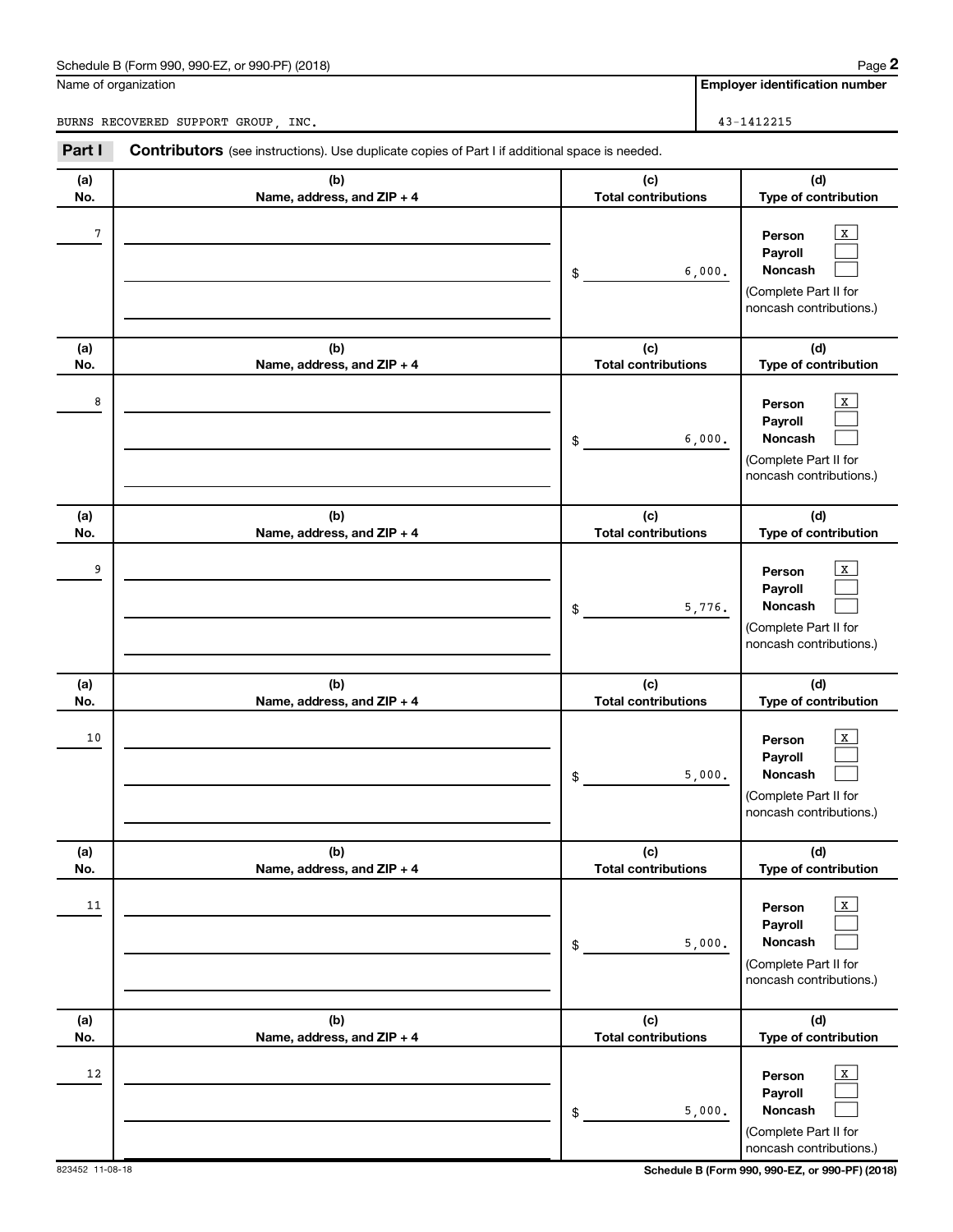#### Schedule B (Form 990, 990-EZ, or 990-PF) (2018)

Name of organization

**Employer identification number**

BURNS RECOVERED SUPPORT GROUP, INC. 43-1412215

| Part I     | <b>Contributors</b> (see instructions). Use duplicate copies of Part I if additional space is needed. |                                            |                                                                                                                                 |
|------------|-------------------------------------------------------------------------------------------------------|--------------------------------------------|---------------------------------------------------------------------------------------------------------------------------------|
| (a)<br>No. | (b)<br>Name, address, and ZIP + 4                                                                     | (c)<br><b>Total contributions</b>          | (d)<br>Type of contribution                                                                                                     |
| 13         |                                                                                                       | 5,000.<br>\$                               | $\mathbf{x}$<br>Person<br>Payroll<br><b>Noncash</b><br>(Complete Part II for<br>noncash contributions.)                         |
| (a)<br>No. | (b)<br>Name, address, and ZIP + 4                                                                     | (c)<br><b>Total contributions</b>          | (d)<br>Type of contribution                                                                                                     |
| 14         |                                                                                                       | 5,000.<br>\$                               | $\mathbf{x}$<br>Person<br>Payroll<br><b>Noncash</b><br>(Complete Part II for<br>noncash contributions.)                         |
| (a)<br>No. | (b)<br>Name, address, and ZIP + 4                                                                     | (c)<br><b>Total contributions</b>          | (d)<br>Type of contribution                                                                                                     |
| 15         |                                                                                                       | 5,000.<br>\$                               | $\mathbf{X}$<br>Person<br>Payroll<br><b>Noncash</b><br>(Complete Part II for<br>noncash contributions.)                         |
| (a)        | (b)                                                                                                   | (c)                                        | (d)                                                                                                                             |
| No.<br>16  | Name, address, and ZIP + 4                                                                            | <b>Total contributions</b><br>5,000.<br>\$ | Type of contribution<br>$\mathbf{X}$<br>Person<br>Payroll<br><b>Noncash</b><br>(Complete Part II for<br>noncash contributions.) |
| (a)<br>No. | (b)<br>Name, address, and ZIP + 4                                                                     | (c)<br><b>Total contributions</b>          | (d)<br>Type of contribution                                                                                                     |
| 17         |                                                                                                       | 5,000.<br>\$                               | $\mathbf{x}$<br>Person<br>Payroll<br>Noncash<br>(Complete Part II for<br>noncash contributions.)                                |
| (a)<br>No. | (b)<br>Name, address, and ZIP + 4                                                                     | (c)<br><b>Total contributions</b>          | (d)<br>Type of contribution                                                                                                     |
|            |                                                                                                       | \$                                         | Person<br>Payroll<br><b>Noncash</b><br>(Complete Part II for<br>noncash contributions.)                                         |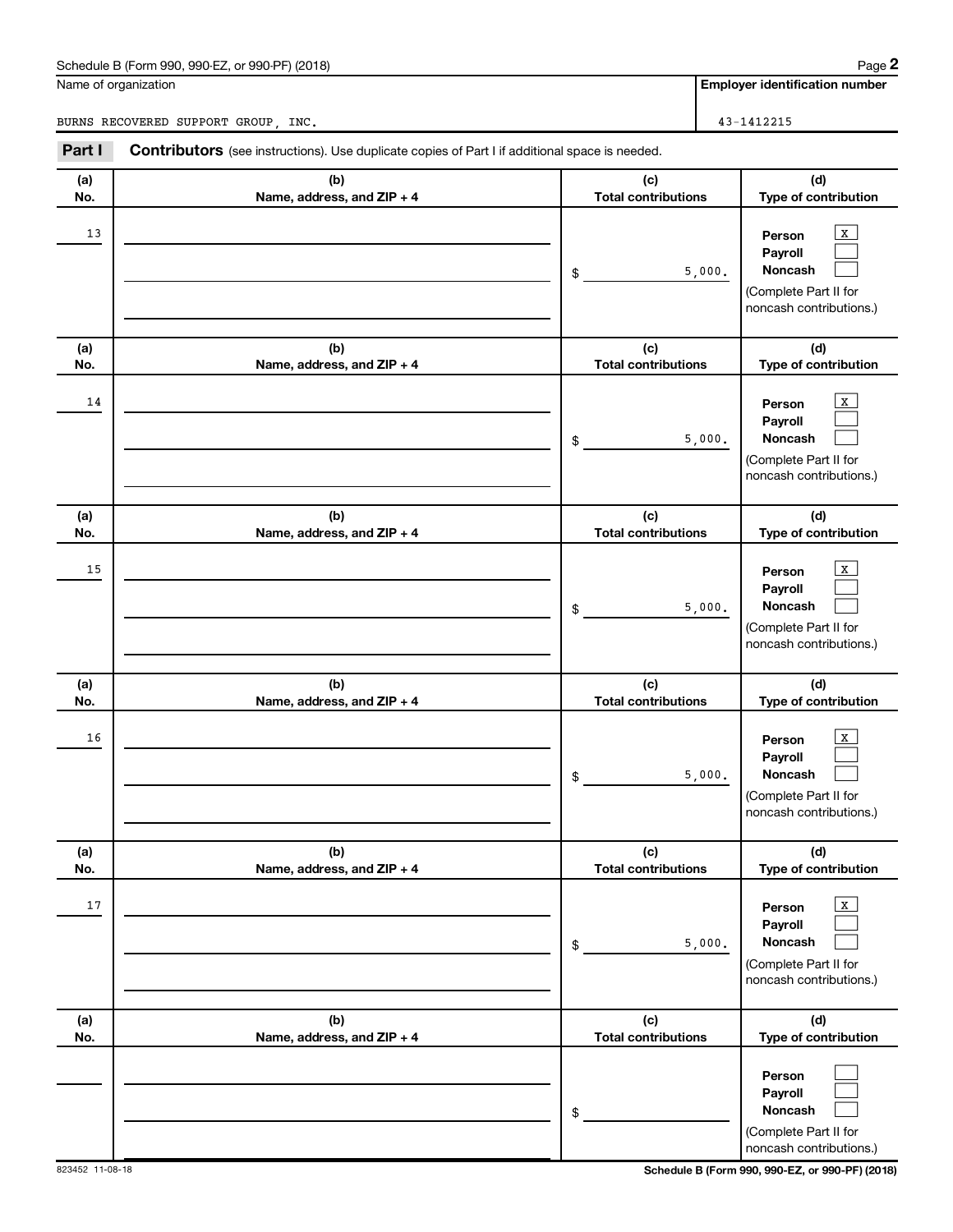| Schedule B (Form 990, 990-EZ, or 990-PF) (2018) | Paɑe |
|-------------------------------------------------|------|
|-------------------------------------------------|------|

Name of organization

**Employer identification number**

BURNS RECOVERED SUPPORT GROUP, INC. 43-1412215

Part II Noncash Property (see instructions). Use duplicate copies of Part II if additional space is needed.

| (a)<br>No.<br>from<br>Part I | (b)<br>Description of noncash property given | (c)<br>FMV (or estimate)<br>(See instructions.) | (d)<br>Date received |
|------------------------------|----------------------------------------------|-------------------------------------------------|----------------------|
|                              |                                              |                                                 |                      |
|                              |                                              |                                                 |                      |
|                              |                                              | $$\tilde{\phantom{a}}$$                         |                      |
| (a)<br>No.<br>from<br>Part I | (b)<br>Description of noncash property given | (c)<br>FMV (or estimate)<br>(See instructions.) | (d)<br>Date received |
|                              |                                              |                                                 |                      |
|                              |                                              |                                                 |                      |
|                              |                                              | \$                                              |                      |
| (a)<br>No.<br>from<br>Part I | (b)<br>Description of noncash property given | (c)<br>FMV (or estimate)<br>(See instructions.) | (d)<br>Date received |
|                              |                                              |                                                 |                      |
|                              |                                              |                                                 |                      |
|                              |                                              | $\$$                                            |                      |
| (a)<br>No.<br>from<br>Part I | (b)<br>Description of noncash property given | (c)<br>FMV (or estimate)<br>(See instructions.) | (d)<br>Date received |
|                              |                                              |                                                 |                      |
|                              |                                              |                                                 |                      |
|                              |                                              | \$                                              |                      |
| (a)<br>No.<br>from<br>Part I | (b)<br>Description of noncash property given | (c)<br>FMV (or estimate)<br>(See instructions.) | (d)<br>Date received |
|                              |                                              |                                                 |                      |
|                              |                                              |                                                 |                      |
|                              |                                              | \$                                              |                      |
| (a)<br>No.<br>from<br>Part I | (b)<br>Description of noncash property given | (c)<br>FMV (or estimate)<br>(See instructions.) | (d)<br>Date received |
|                              |                                              |                                                 |                      |
|                              |                                              | \$                                              |                      |
|                              |                                              |                                                 |                      |

823453 11-08-18 **Schedule B (Form 990, 990-EZ, or 990-PF) (2018)**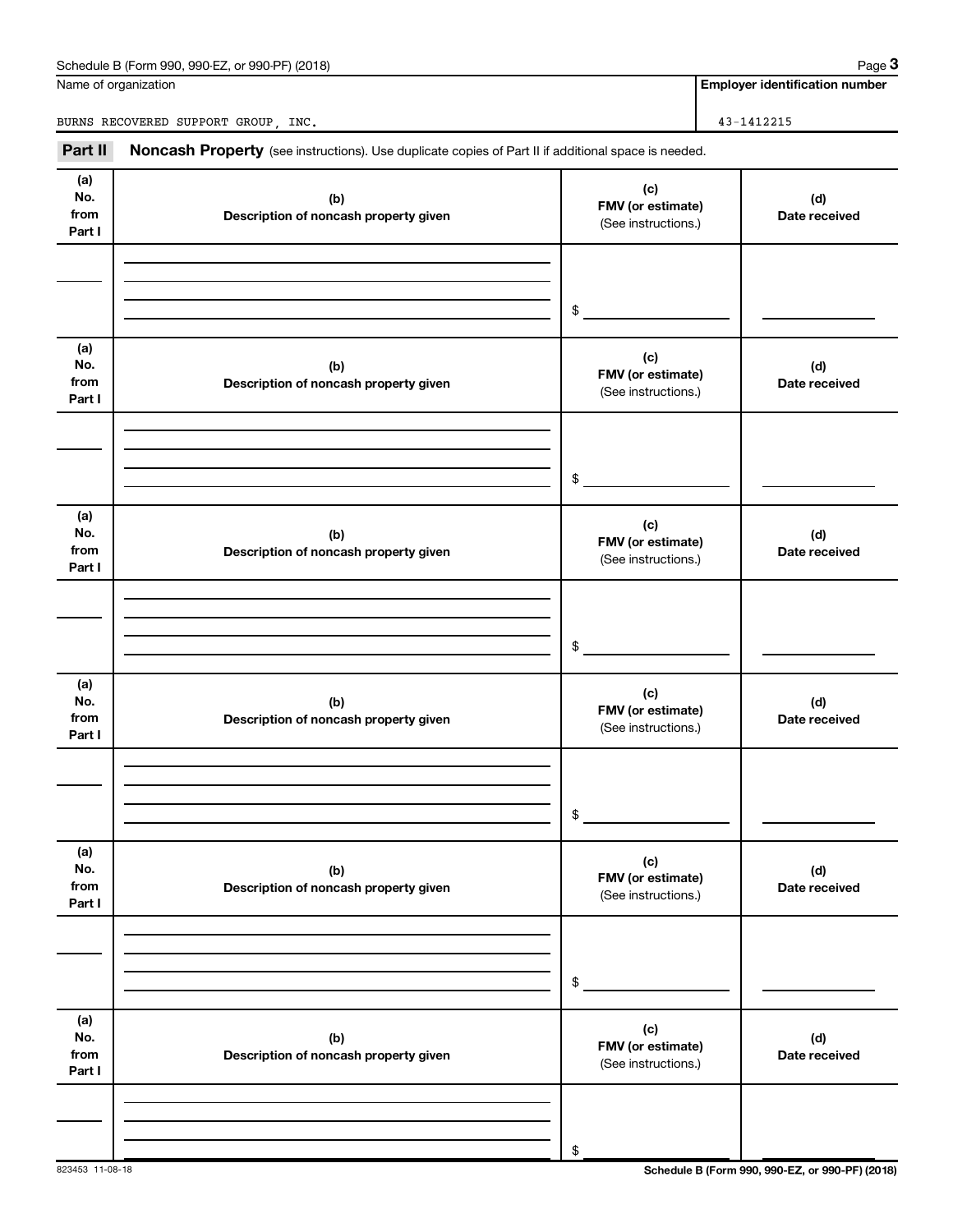| Schedule B (Form 990,<br>(2018)<br>or 990-PF)<br>990-EZ<br>Page |
|-----------------------------------------------------------------|
|-----------------------------------------------------------------|

**4**

| Name of organization      |                                                                                                                                                                                                                                                                                                                                                                    |                      | <b>Employer identification number</b>                                                                                                                          |  |  |  |
|---------------------------|--------------------------------------------------------------------------------------------------------------------------------------------------------------------------------------------------------------------------------------------------------------------------------------------------------------------------------------------------------------------|----------------------|----------------------------------------------------------------------------------------------------------------------------------------------------------------|--|--|--|
|                           | BURNS RECOVERED SUPPORT GROUP . INC.                                                                                                                                                                                                                                                                                                                               |                      | 43-1412215                                                                                                                                                     |  |  |  |
| Part III                  | from any one contributor. Complete columns (a) through (e) and the following line entry. For organizations<br>completing Part III, enter the total of exclusively religious, charitable, etc., contributions of \$1,000 or less for the year. (Enter this info. once.) $\blacktriangleright$ \$<br>Use duplicate copies of Part III if additional space is needed. |                      | Exclusively religious, charitable, etc., contributions to organizations described in section 501(c)(7), (8), or (10) that total more than \$1,000 for the year |  |  |  |
| (a) No.<br>from<br>Part I | (b) Purpose of gift                                                                                                                                                                                                                                                                                                                                                | (c) Use of gift      | (d) Description of how gift is held                                                                                                                            |  |  |  |
|                           |                                                                                                                                                                                                                                                                                                                                                                    |                      |                                                                                                                                                                |  |  |  |
|                           |                                                                                                                                                                                                                                                                                                                                                                    | (e) Transfer of gift |                                                                                                                                                                |  |  |  |
|                           | Transferee's name, address, and ZIP + 4                                                                                                                                                                                                                                                                                                                            |                      | Relationship of transferor to transferee                                                                                                                       |  |  |  |
| (a) No.<br>from<br>Part I | (b) Purpose of gift                                                                                                                                                                                                                                                                                                                                                | (c) Use of gift      | (d) Description of how gift is held                                                                                                                            |  |  |  |
|                           |                                                                                                                                                                                                                                                                                                                                                                    |                      |                                                                                                                                                                |  |  |  |
|                           |                                                                                                                                                                                                                                                                                                                                                                    | (e) Transfer of gift |                                                                                                                                                                |  |  |  |
|                           | Transferee's name, address, and ZIP + 4                                                                                                                                                                                                                                                                                                                            |                      | Relationship of transferor to transferee                                                                                                                       |  |  |  |
|                           |                                                                                                                                                                                                                                                                                                                                                                    |                      |                                                                                                                                                                |  |  |  |
| (a) No.<br>from<br>Part I | (b) Purpose of gift                                                                                                                                                                                                                                                                                                                                                | (c) Use of gift      | (d) Description of how gift is held                                                                                                                            |  |  |  |
|                           |                                                                                                                                                                                                                                                                                                                                                                    |                      |                                                                                                                                                                |  |  |  |
|                           | Transferee's name, address, and ZIP + 4                                                                                                                                                                                                                                                                                                                            | (e) Transfer of gift | Relationship of transferor to transferee                                                                                                                       |  |  |  |
|                           |                                                                                                                                                                                                                                                                                                                                                                    |                      |                                                                                                                                                                |  |  |  |
| (a) No.<br>from<br>Part I | (b) Purpose of gift                                                                                                                                                                                                                                                                                                                                                | (c) Use of gift      | (d) Description of how gift is held                                                                                                                            |  |  |  |
|                           |                                                                                                                                                                                                                                                                                                                                                                    |                      |                                                                                                                                                                |  |  |  |
|                           | (e) Transfer of gift                                                                                                                                                                                                                                                                                                                                               |                      |                                                                                                                                                                |  |  |  |
|                           | Transferee's name, address, and ZIP + 4                                                                                                                                                                                                                                                                                                                            |                      | Relationship of transferor to transferee                                                                                                                       |  |  |  |
|                           |                                                                                                                                                                                                                                                                                                                                                                    |                      |                                                                                                                                                                |  |  |  |
|                           |                                                                                                                                                                                                                                                                                                                                                                    |                      |                                                                                                                                                                |  |  |  |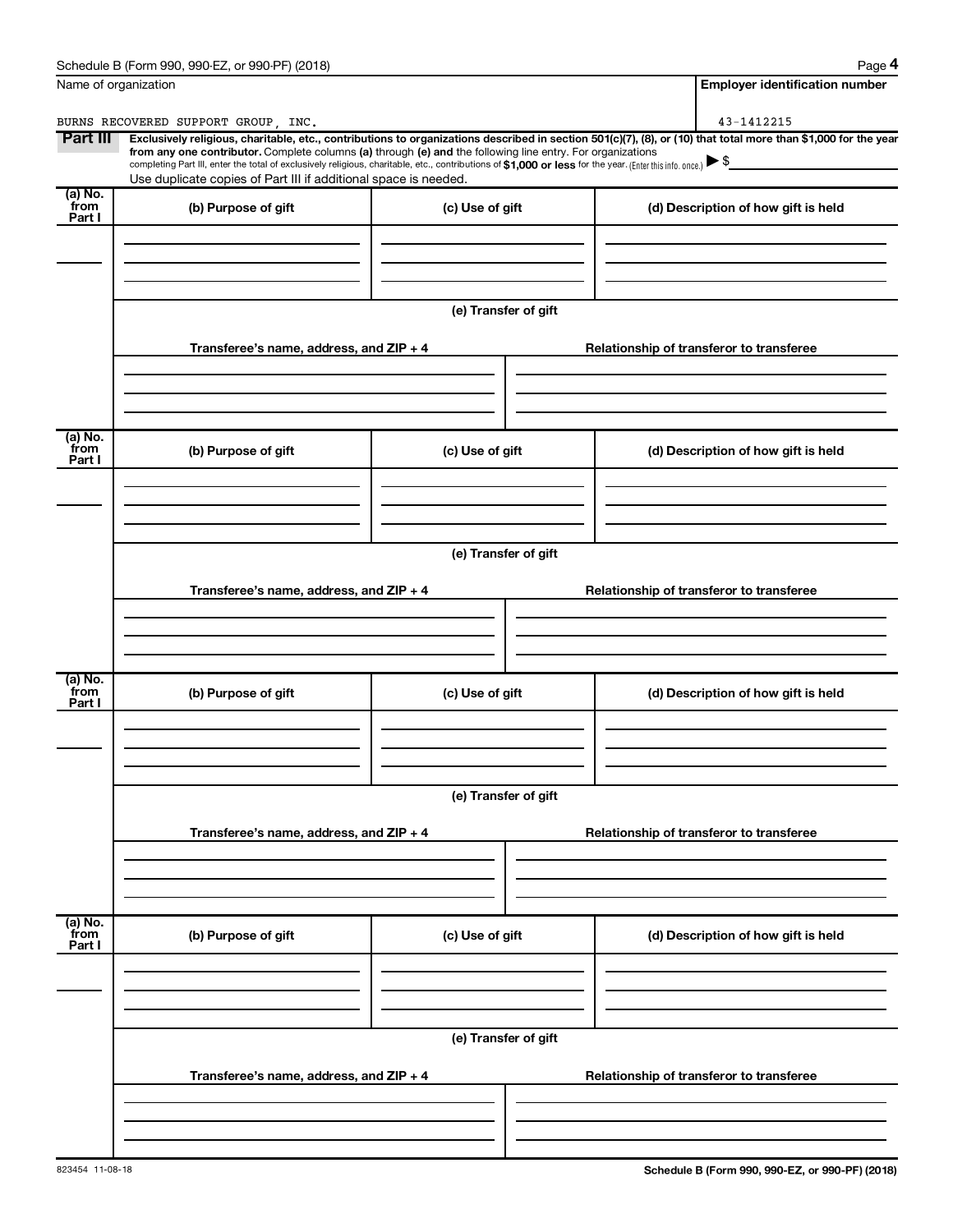| (Form 990) |
|------------|
|------------|

## **SCHEDULE D Supplemental Financial Statements**<br> **Form 990 2018**<br> **Part IV** line 6.7.8.9.10, 11a, 11b, 11d, 11d, 11d, 11d, 11d, 12a, 0r, 12b

**(Form 990) | Complete if the organization answered "Yes" on Form 990, Part IV, line 6, 7, 8, 9, 10, 11a, 11b, 11c, 11d, 11e, 11f, 12a, or 12b.**

**| Attach to Form 990. |Go to www.irs.gov/Form990 for instructions and the latest information.**



| Name of the organization   |
|----------------------------|
| Internal Revenue Service   |
| Department of the Treasury |

**Name of the orientification is exampled to the orientification of the orientification number**<br>BURNS RECOVERED SUPPORT GROUP, INC. **A** A<sup>1</sup>-1412215 BURNS RECOVERED SUPPORT GROUP, INC.

| Part I          | Organizations Maintaining Donor Advised Funds or Other Similar Funds or Accounts. Complete if the                                                         |                         |                                                    |
|-----------------|-----------------------------------------------------------------------------------------------------------------------------------------------------------|-------------------------|----------------------------------------------------|
|                 | organization answered "Yes" on Form 990, Part IV, line 6.                                                                                                 |                         |                                                    |
|                 |                                                                                                                                                           | (a) Donor advised funds | (b) Funds and other accounts                       |
| 1.              |                                                                                                                                                           |                         |                                                    |
| 2               | Aggregate value of contributions to (during year)                                                                                                         |                         |                                                    |
| з               | Aggregate value of grants from (during year)                                                                                                              |                         |                                                    |
| 4               |                                                                                                                                                           |                         |                                                    |
| 5               | Did the organization inform all donors and donor advisors in writing that the assets held in donor advised funds                                          |                         |                                                    |
|                 |                                                                                                                                                           |                         | Yes<br>No                                          |
| 6               | Did the organization inform all grantees, donors, and donor advisors in writing that grant funds can be used only                                         |                         |                                                    |
|                 | for charitable purposes and not for the benefit of the donor or donor advisor, or for any other purpose conferring                                        |                         |                                                    |
|                 | impermissible private benefit?                                                                                                                            |                         | Yes<br>No                                          |
| <b>Part II</b>  | Conservation Easements. Complete if the organization answered "Yes" on Form 990, Part IV, line 7.                                                         |                         |                                                    |
| 1               | Purpose(s) of conservation easements held by the organization (check all that apply).                                                                     |                         |                                                    |
|                 | Preservation of land for public use (e.g., recreation or education)                                                                                       |                         | Preservation of a historically important land area |
|                 | Protection of natural habitat                                                                                                                             |                         | Preservation of a certified historic structure     |
|                 | Preservation of open space                                                                                                                                |                         |                                                    |
| 2               | Complete lines 2a through 2d if the organization held a qualified conservation contribution in the form of a conservation easement on the last            |                         |                                                    |
|                 | day of the tax year.                                                                                                                                      |                         | Held at the End of the Tax Year                    |
| а               |                                                                                                                                                           |                         | 2a                                                 |
| b               | Total acreage restricted by conservation easements                                                                                                        |                         | 2b                                                 |
| с               | Number of conservation easements on a certified historic structure included in (a) manufacture included in (a)                                            |                         | 2c                                                 |
| d               | Number of conservation easements included in (c) acquired after 7/25/06, and not on a historic structure                                                  |                         |                                                    |
|                 | listed in the National Register [111] [12] https://www.mail.com/mail.com/mail.com/mail.com/mail.com/mail.com/m                                            |                         | 2d                                                 |
| з               | Number of conservation easements modified, transferred, released, extinguished, or terminated by the organization during the tax                          |                         |                                                    |
|                 | year                                                                                                                                                      |                         |                                                    |
| 4               | Number of states where property subject to conservation easement is located >                                                                             |                         |                                                    |
| 5               | Does the organization have a written policy regarding the periodic monitoring, inspection, handling of                                                    |                         |                                                    |
|                 | violations, and enforcement of the conservation easements it holds?                                                                                       |                         | Yes<br><b>No</b>                                   |
| 6               | Staff and volunteer hours devoted to monitoring, inspecting, handling of violations, and enforcing conservation easements during the year                 |                         |                                                    |
| 7               | Amount of expenses incurred in monitoring, inspecting, handling of violations, and enforcing conservation easements during the year                       |                         |                                                    |
|                 | $\blacktriangleright$ \$                                                                                                                                  |                         |                                                    |
| 8               | Does each conservation easement reported on line 2(d) above satisfy the requirements of section 170(h)(4)(B)(i)                                           |                         |                                                    |
|                 |                                                                                                                                                           |                         | <b>No</b><br>Yes                                   |
| 9               | In Part XIII, describe how the organization reports conservation easements in its revenue and expense statement, and balance sheet, and                   |                         |                                                    |
|                 | include, if applicable, the text of the footnote to the organization's financial statements that describes the organization's accounting for              |                         |                                                    |
|                 | conservation easements.                                                                                                                                   |                         |                                                    |
| <b>Part III</b> | Organizations Maintaining Collections of Art, Historical Treasures, or Other Similar Assets.                                                              |                         |                                                    |
|                 | Complete if the organization answered "Yes" on Form 990, Part IV, line 8.                                                                                 |                         |                                                    |
|                 | 1a If the organization elected, as permitted under SFAS 116 (ASC 958), not to report in its revenue statement and balance sheet works of art,             |                         |                                                    |
|                 | historical treasures, or other similar assets held for public exhibition, education, or research in furtherance of public service, provide, in Part XIII, |                         |                                                    |
|                 | the text of the footnote to its financial statements that describes these items.                                                                          |                         |                                                    |
|                 | b If the organization elected, as permitted under SFAS 116 (ASC 958), to report in its revenue statement and balance sheet works of art, historical       |                         |                                                    |
|                 | treasures, or other similar assets held for public exhibition, education, or research in furtherance of public service, provide the following amounts     |                         |                                                    |
|                 | relating to these items:                                                                                                                                  |                         |                                                    |
|                 | (i)                                                                                                                                                       |                         | $\triangleright$ \$                                |
|                 | (ii) Assets included in Form 990, Part X                                                                                                                  |                         | $\blacktriangleright$ \$                           |
| 2               | If the organization received or held works of art, historical treasures, or other similar assets for financial gain, provide                              |                         |                                                    |
|                 | the following amounts required to be reported under SFAS 116 (ASC 958) relating to these items:                                                           |                         |                                                    |
| а               |                                                                                                                                                           |                         | $\blacktriangleright$ s                            |
|                 |                                                                                                                                                           |                         |                                                    |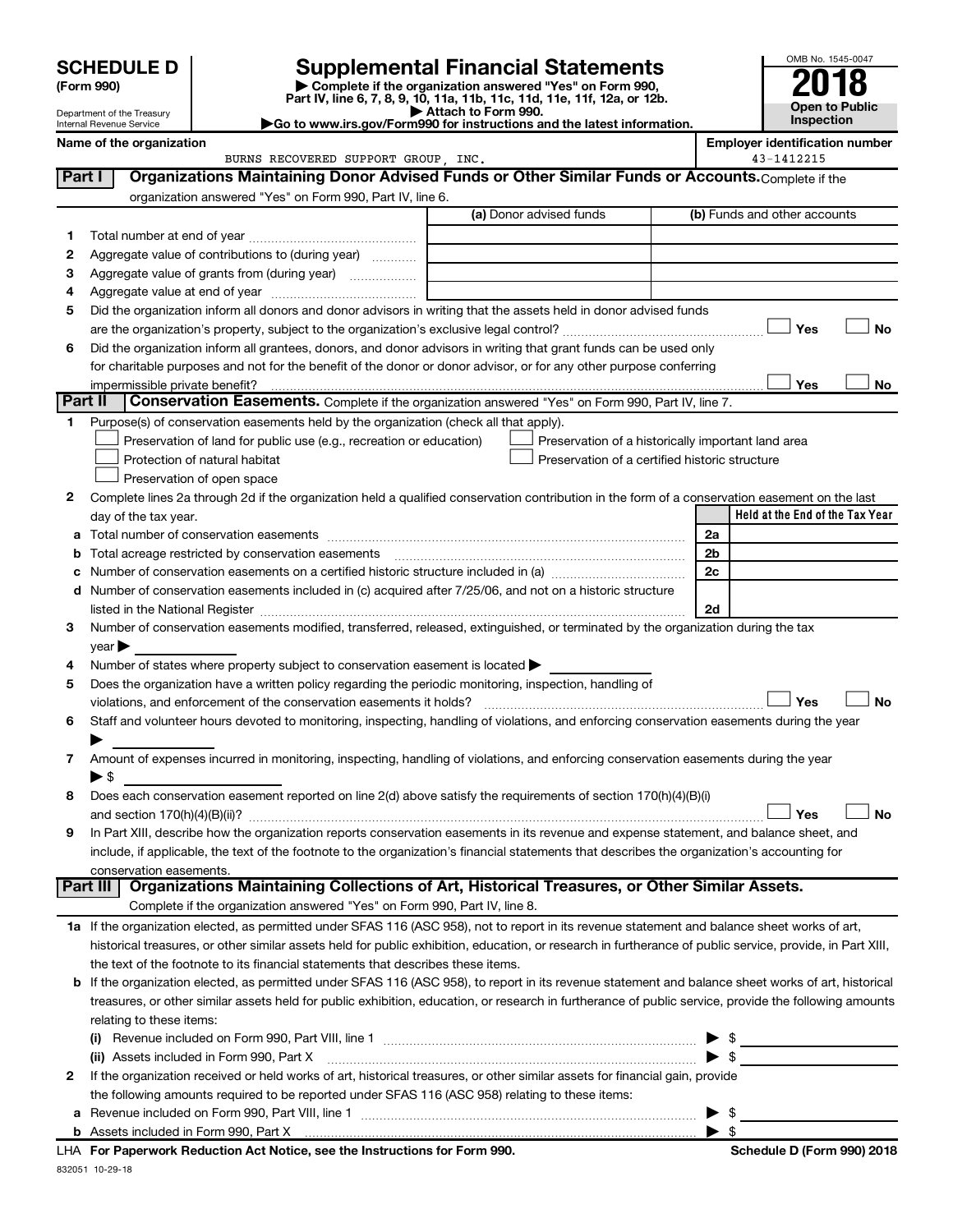|        | Schedule D (Form 990) 2018                                                                                                                                                                                                     | BURNS RECOVERED SUPPORT GROUP, INC.     |   |                                    |                                                                                                                                                                                                                               |                                                   | 43-1412215 |                |     | Page 2    |
|--------|--------------------------------------------------------------------------------------------------------------------------------------------------------------------------------------------------------------------------------|-----------------------------------------|---|------------------------------------|-------------------------------------------------------------------------------------------------------------------------------------------------------------------------------------------------------------------------------|---------------------------------------------------|------------|----------------|-----|-----------|
|        | Part III<br>Organizations Maintaining Collections of Art, Historical Treasures, or Other Similar Assets continued)                                                                                                             |                                         |   |                                    |                                                                                                                                                                                                                               |                                                   |            |                |     |           |
| з      | Using the organization's acquisition, accession, and other records, check any of the following that are a significant use of its collection items                                                                              |                                         |   |                                    |                                                                                                                                                                                                                               |                                                   |            |                |     |           |
|        | (check all that apply):                                                                                                                                                                                                        |                                         |   |                                    |                                                                                                                                                                                                                               |                                                   |            |                |     |           |
| a      | Public exhibition                                                                                                                                                                                                              | d                                       |   |                                    | Loan or exchange programs                                                                                                                                                                                                     |                                                   |            |                |     |           |
| b      | Scholarly research                                                                                                                                                                                                             | е                                       |   |                                    | Other and the contract of the contract of the contract of the contract of the contract of the contract of the contract of the contract of the contract of the contract of the contract of the contract of the contract of the |                                                   |            |                |     |           |
| c      | Preservation for future generations                                                                                                                                                                                            |                                         |   |                                    |                                                                                                                                                                                                                               |                                                   |            |                |     |           |
| 4      | Provide a description of the organization's collections and explain how they further the organization's exempt purpose in Part XIII.                                                                                           |                                         |   |                                    |                                                                                                                                                                                                                               |                                                   |            |                |     |           |
| 5      | During the year, did the organization solicit or receive donations of art, historical treasures, or other similar assets                                                                                                       |                                         |   |                                    |                                                                                                                                                                                                                               |                                                   |            |                |     |           |
|        |                                                                                                                                                                                                                                |                                         |   |                                    |                                                                                                                                                                                                                               |                                                   |            | Yes            |     | No        |
|        | <b>Part IV</b><br>Escrow and Custodial Arrangements. Complete if the organization answered "Yes" on Form 990, Part IV, line 9, or                                                                                              |                                         |   |                                    |                                                                                                                                                                                                                               |                                                   |            |                |     |           |
|        | reported an amount on Form 990, Part X, line 21.                                                                                                                                                                               |                                         |   |                                    |                                                                                                                                                                                                                               |                                                   |            |                |     |           |
|        | 1a Is the organization an agent, trustee, custodian or other intermediary for contributions or other assets not included                                                                                                       |                                         |   |                                    |                                                                                                                                                                                                                               |                                                   |            |                |     |           |
|        |                                                                                                                                                                                                                                |                                         |   |                                    |                                                                                                                                                                                                                               |                                                   |            | Yes            |     | <b>No</b> |
|        | <b>b</b> If "Yes," explain the arrangement in Part XIII and complete the following table:                                                                                                                                      |                                         |   |                                    |                                                                                                                                                                                                                               |                                                   |            |                |     |           |
|        |                                                                                                                                                                                                                                |                                         |   |                                    |                                                                                                                                                                                                                               |                                                   |            | Amount         |     |           |
| С      | Beginning balance measurements and the contract of the contract of the contract of the contract of the contract of the contract of the contract of the contract of the contract of the contract of the contract of the contrac |                                         |   |                                    |                                                                                                                                                                                                                               | 1c                                                |            |                |     |           |
|        | Additions during the year manufactured and an account of the state of the state of the state of the state of the state of the state of the state of the state of the state of the state of the state of the state of the state |                                         |   |                                    |                                                                                                                                                                                                                               | 1d                                                |            |                |     |           |
|        | Distributions during the year manufactured and an account of the year manufactured and the year manufactured and the year manufactured and the year manufactured and the year manufactured and the year manufactured and the y |                                         |   |                                    |                                                                                                                                                                                                                               | 1e                                                |            |                |     |           |
|        |                                                                                                                                                                                                                                |                                         |   |                                    |                                                                                                                                                                                                                               | 1f                                                |            |                |     |           |
|        | 2a Did the organization include an amount on Form 990, Part X, line 21, for escrow or custodial account liability?                                                                                                             |                                         |   |                                    |                                                                                                                                                                                                                               |                                                   |            | Yes            |     | No        |
|        | <b>b</b> If "Yes," explain the arrangement in Part XIII. Check here if the explanation has been provided on Part XIII                                                                                                          |                                         |   |                                    |                                                                                                                                                                                                                               |                                                   |            |                |     |           |
| Part V | Endowment Funds. Complete if the organization answered "Yes" on Form 990, Part IV, line 10.                                                                                                                                    |                                         |   |                                    |                                                                                                                                                                                                                               |                                                   |            |                |     |           |
|        |                                                                                                                                                                                                                                | (a) Current year                        |   | (b) Prior year                     | (c) Two years back                                                                                                                                                                                                            | $(d)$ Three years back $\mid$ (e) Four years back |            |                |     |           |
| 1a     | Beginning of year balance                                                                                                                                                                                                      |                                         |   |                                    |                                                                                                                                                                                                                               |                                                   |            |                |     |           |
|        |                                                                                                                                                                                                                                |                                         |   |                                    |                                                                                                                                                                                                                               |                                                   |            |                |     |           |
|        | Net investment earnings, gains, and losses                                                                                                                                                                                     |                                         |   |                                    |                                                                                                                                                                                                                               |                                                   |            |                |     |           |
|        |                                                                                                                                                                                                                                |                                         |   |                                    |                                                                                                                                                                                                                               |                                                   |            |                |     |           |
|        | e Other expenditures for facilities                                                                                                                                                                                            |                                         |   |                                    |                                                                                                                                                                                                                               |                                                   |            |                |     |           |
|        | and programs                                                                                                                                                                                                                   |                                         |   |                                    |                                                                                                                                                                                                                               |                                                   |            |                |     |           |
|        |                                                                                                                                                                                                                                |                                         |   |                                    |                                                                                                                                                                                                                               |                                                   |            |                |     |           |
| g      | End of year balance                                                                                                                                                                                                            |                                         |   |                                    |                                                                                                                                                                                                                               |                                                   |            |                |     |           |
| 2      | Provide the estimated percentage of the current year end balance (line 1g, column (a)) held as:                                                                                                                                |                                         |   |                                    |                                                                                                                                                                                                                               |                                                   |            |                |     |           |
|        | Board designated or quasi-endowment >                                                                                                                                                                                          |                                         | ℅ |                                    |                                                                                                                                                                                                                               |                                                   |            |                |     |           |
| b      | Permanent endowment                                                                                                                                                                                                            | %                                       |   |                                    |                                                                                                                                                                                                                               |                                                   |            |                |     |           |
| c      | Temporarily restricted endowment                                                                                                                                                                                               | ℅                                       |   |                                    |                                                                                                                                                                                                                               |                                                   |            |                |     |           |
|        | The percentages on lines 2a, 2b, and 2c should equal 100%.                                                                                                                                                                     |                                         |   |                                    |                                                                                                                                                                                                                               |                                                   |            |                |     |           |
|        | ${\bf 3a}$ Are there endowment funds not in the possession of the organization that are held and administered for the organization                                                                                             |                                         |   |                                    |                                                                                                                                                                                                                               |                                                   |            |                |     |           |
|        | by:                                                                                                                                                                                                                            |                                         |   |                                    |                                                                                                                                                                                                                               |                                                   |            |                | Yes | No        |
|        | (i)                                                                                                                                                                                                                            |                                         |   |                                    |                                                                                                                                                                                                                               |                                                   |            | 3a(i)          |     |           |
|        |                                                                                                                                                                                                                                |                                         |   |                                    |                                                                                                                                                                                                                               |                                                   |            | 3a(ii)         |     |           |
|        |                                                                                                                                                                                                                                |                                         |   |                                    |                                                                                                                                                                                                                               |                                                   |            | 3b             |     |           |
| 4      | Describe in Part XIII the intended uses of the organization's endowment funds.<br>Land, Buildings, and Equipment.<br><b>Part VI</b>                                                                                            |                                         |   |                                    |                                                                                                                                                                                                                               |                                                   |            |                |     |           |
|        |                                                                                                                                                                                                                                |                                         |   |                                    |                                                                                                                                                                                                                               |                                                   |            |                |     |           |
|        | Complete if the organization answered "Yes" on Form 990, Part IV, line 11a. See Form 990, Part X, line 10.                                                                                                                     |                                         |   |                                    |                                                                                                                                                                                                                               |                                                   |            |                |     |           |
|        | Description of property                                                                                                                                                                                                        | (a) Cost or other<br>basis (investment) |   | (b) Cost or other<br>basis (other) |                                                                                                                                                                                                                               | (c) Accumulated<br>depreciation                   |            | (d) Book value |     |           |
|        |                                                                                                                                                                                                                                |                                         |   |                                    |                                                                                                                                                                                                                               |                                                   |            |                |     |           |
|        |                                                                                                                                                                                                                                |                                         |   |                                    |                                                                                                                                                                                                                               |                                                   |            |                |     |           |
|        |                                                                                                                                                                                                                                |                                         |   |                                    |                                                                                                                                                                                                                               |                                                   |            |                |     |           |
|        |                                                                                                                                                                                                                                |                                         |   |                                    | 12,677.                                                                                                                                                                                                                       | 12,282                                            |            |                |     | 395.      |
|        |                                                                                                                                                                                                                                |                                         |   |                                    |                                                                                                                                                                                                                               |                                                   |            |                |     |           |
|        | Total. Add lines 1a through 1e. (Column (d) must equal Form 990, Part X, column (B), line 10c.)                                                                                                                                |                                         |   |                                    |                                                                                                                                                                                                                               |                                                   |            |                |     | 395.      |
|        |                                                                                                                                                                                                                                |                                         |   |                                    |                                                                                                                                                                                                                               |                                                   |            |                |     |           |

**Schedule D (Form 990) 2018**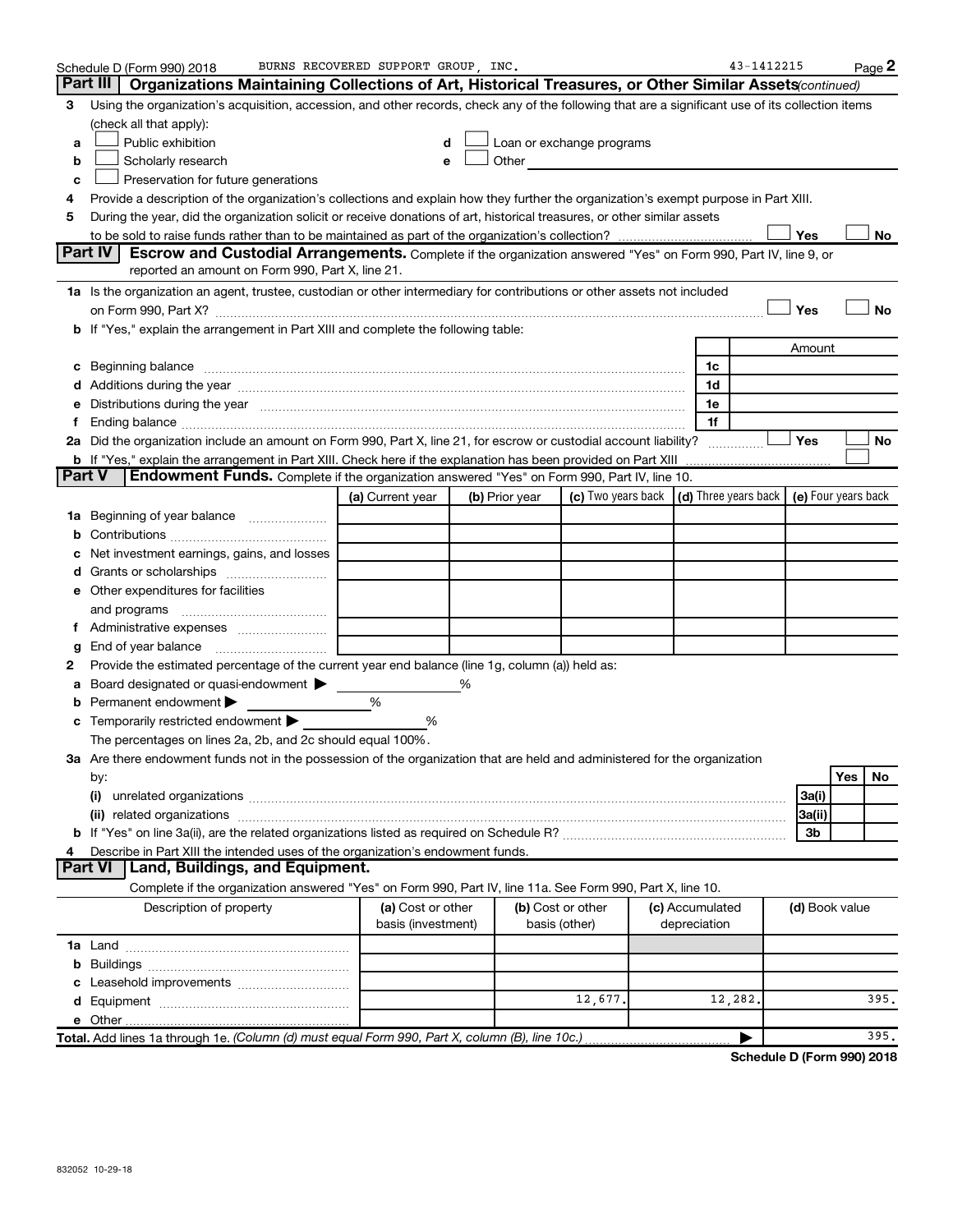**Total.** (Col. (b) must equal Form 990, Part X, col. (B) line  $13$ .)

**Part IX Other Assets.**

**Part X Other Liabilities.**

**Total.**  *(Column (b) must equal Form 990, Part X, col. (B) line 15.)*

#### (a) Description of security or category (including name of security)  $\vert$  (b) Book value  $\vert$  (c) **Total.** (Col. (b) must equal Form 990, Part X, col. (B) line 12.)  $\blacktriangleright$ **(1)** Financial derivatives ~~~~~~~~~~~~~~~ **(2)** Closely-held equity interests ~~~~~~~~~~~ **(3)** Other (a) Description of investment **b (b)** Book value **(1) (2) (3) (4) (5) (6) (7)** Complete if the organization answered "Yes" on Form 990, Part IV, line 11b. See Form 990, Part X, line 12.  $(b)$  Book value  $\vert$  (c) Method of valuation: Cost or end-of-year market value (A) (B) (C) (D) (E) (F) (G) (H) Complete if the organization answered "Yes" on Form 990, Part IV, line 11c. See Form 990, Part X, line 13. (c) Method of valuation: Cost or end-of-year market value **Part VII Investments - Other Securities. Part VIII Investments - Program Related.**

**(8) (9)**

**(1) (2) (3) (4) (5) (6) (7) (8) (9)**

**1. (a)** Description of liability **Constructed by Construction (b)** Book value Complete if the organization answered "Yes" on Form 990, Part IV, line 11e or 11f. See Form 990, Part X, line 25.

|

(a) Description

Complete if the organization answered "Yes" on Form 990, Part IV, line 11d. See Form 990, Part X, line 15.

| Federal income taxes                                               |  |
|--------------------------------------------------------------------|--|
| (2)                                                                |  |
| (3)                                                                |  |
| (4)                                                                |  |
| (5)                                                                |  |
| (6)                                                                |  |
|                                                                    |  |
| (8)                                                                |  |
| (9)                                                                |  |
| Total. (Column (b) must equal Form 990, Part X, col. (B) line 25.) |  |

**2.** Liability for uncertain tax positions. In Part XIII, provide the text of the footnote to the organization's financial statements that reports the organization's liability for uncertain tax positions under FIN 48 (ASC 740). Check here if the text of the footnote has been provided in Part XIII  $\boxed{\mathrm{x}}$ 

(b) Book value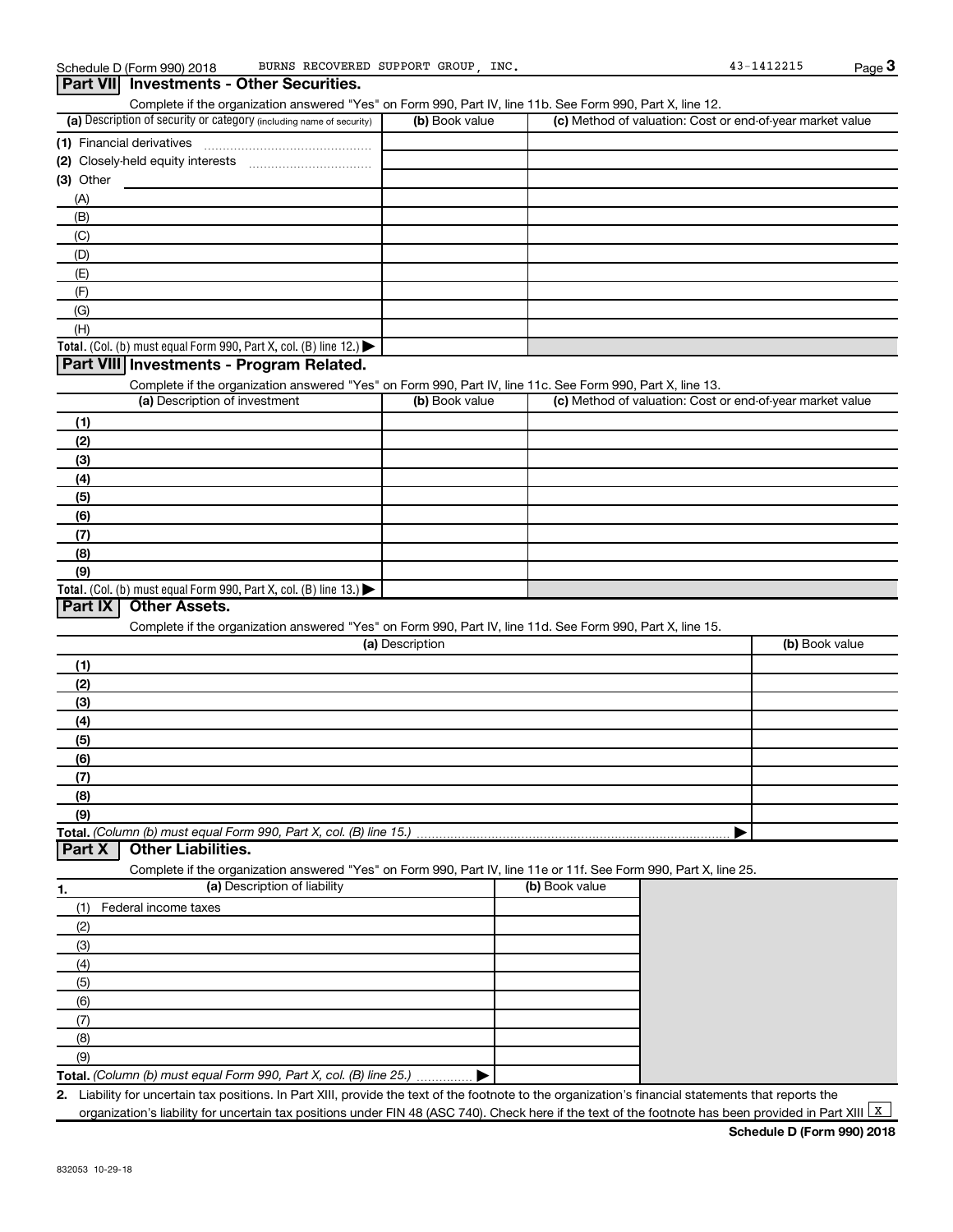|   | BURNS RECOVERED SUPPORT GROUP, INC.<br>Schedule D (Form 990) 2018                                                                                                                                                              |                |            | 43-1412215   | Page 4     |
|---|--------------------------------------------------------------------------------------------------------------------------------------------------------------------------------------------------------------------------------|----------------|------------|--------------|------------|
|   | Reconciliation of Revenue per Audited Financial Statements With Revenue per Return.<br><b>Part XI</b>                                                                                                                          |                |            |              |            |
|   | Complete if the organization answered "Yes" on Form 990, Part IV, line 12a.                                                                                                                                                    |                |            |              |            |
| 1 | Total revenue, gains, and other support per audited financial statements [111] [11] Total revenue, gains, and other support per audited financial statements                                                                   |                |            | $\mathbf{1}$ | 273, 287.  |
| 2 | Amounts included on line 1 but not on Form 990, Part VIII, line 12:                                                                                                                                                            |                |            |              |            |
|   | a Net unrealized gains (losses) on investments [111] [12] Net unrealized gains (losses) on investments [11] [1                                                                                                                 | 2a             | $-79,131.$ |              |            |
|   |                                                                                                                                                                                                                                | 2 <sub>b</sub> |            |              |            |
| c |                                                                                                                                                                                                                                | 2 <sub>c</sub> |            |              |            |
|   |                                                                                                                                                                                                                                | 2d             | 9,356.     |              |            |
|   | e Add lines 2a through 2d                                                                                                                                                                                                      |                |            | <b>2e</b>    | $-69,775.$ |
| 3 |                                                                                                                                                                                                                                |                |            | 3            | 343,062.   |
| 4 | Amounts included on Form 990, Part VIII, line 12, but not on line 1:                                                                                                                                                           |                |            |              |            |
|   | a Investment expenses not included on Form 990, Part VIII, line 7b [11, 11, 11, 11]                                                                                                                                            | 4a l           | 6,070.     |              |            |
|   |                                                                                                                                                                                                                                | 4b             |            |              |            |
|   | c Add lines 4a and 4b                                                                                                                                                                                                          |                |            | 4c           | 6,070.     |
|   |                                                                                                                                                                                                                                |                |            | 5            | 349,132.   |
|   | Part XII   Reconciliation of Expenses per Audited Financial Statements With Expenses per Return.                                                                                                                               |                |            |              |            |
|   | Complete if the organization answered "Yes" on Form 990, Part IV, line 12a.                                                                                                                                                    |                |            |              |            |
| 1 |                                                                                                                                                                                                                                |                |            | $\mathbf{1}$ | 402,432.   |
| 2 | Amounts included on line 1 but not on Form 990, Part IX, line 25:                                                                                                                                                              |                |            |              |            |
| а |                                                                                                                                                                                                                                | 2a             |            |              |            |
| b |                                                                                                                                                                                                                                | 2 <sub>b</sub> |            |              |            |
|   |                                                                                                                                                                                                                                | 2 <sub>c</sub> |            |              |            |
|   |                                                                                                                                                                                                                                | 2d             | 9.356.     |              |            |
|   | e Add lines 2a through 2d [11] manufactured and all the Add lines 2a through 2d [11] manufactured and all through 2d [11] manufactured and all through 2d [11] manufactured and all through 2d [11] manufactured and all throu |                |            | <b>2e</b>    | 9,356.     |
| 3 |                                                                                                                                                                                                                                |                |            | 3            | 393,076.   |
| 4 | Amounts included on Form 990, Part IX, line 25, but not on line 1:                                                                                                                                                             |                |            |              |            |
|   | a Investment expenses not included on Form 990, Part VIII, line 7b [11, 11, 11, 11]                                                                                                                                            | 4a l           | 6,070.     |              |            |
|   |                                                                                                                                                                                                                                | 4b             |            |              |            |
|   | c Add lines 4a and 4b                                                                                                                                                                                                          |                |            | 4с           | 6,070.     |
| 5 | Total expenses. Add lines 3 and 4c. (This must equal Form 990, Part I, line 18.) manu-contract manu-contract m                                                                                                                 |                |            | 5            | 399,146.   |
|   | Part XIII Supplemental Information.                                                                                                                                                                                            |                |            |              |            |
|   | Provide the descriptions required for Part II, lines 3, 5, and 9; Part III, lines 1a and 4; Part IV, lines 1b and 2b; Part V, line 4; Part X, line 2; Part XI,                                                                 |                |            |              |            |
|   | lines 2d and 4b; and Part XII, lines 2d and 4b. Also complete this part to provide any additional information.                                                                                                                 |                |            |              |            |
|   |                                                                                                                                                                                                                                |                |            |              |            |
|   |                                                                                                                                                                                                                                |                |            |              |            |
|   | PART X, LINE 2:                                                                                                                                                                                                                |                |            |              |            |
|   |                                                                                                                                                                                                                                |                |            |              |            |
|   | THE ORGANIZATION CONSTITUTES A QUALIFIED NOT-FOR-PROFIT ORGANIZATION AND                                                                                                                                                       |                |            |              |            |
|   |                                                                                                                                                                                                                                |                |            |              |            |
|   | IS, THEREFORE, EXEMPT FROM FEDERAL INCOME TAXES ON RELATED, EXEMPT INCOME                                                                                                                                                      |                |            |              |            |
|   |                                                                                                                                                                                                                                |                |            |              |            |
|   | UNDER SECTION 501(C)(3) OF THE INTERNAL REVENUE CODE. THE ORGANIZATION'S                                                                                                                                                       |                |            |              |            |
|   |                                                                                                                                                                                                                                |                |            |              |            |
|   | FEDERAL TAX RETURNS FOR TAX YEARS 2015 AND LATER REMAIN SUBJECT TO                                                                                                                                                             |                |            |              |            |

EXAMINATION BY TAXING AUTHORITIES.

PART XI, LINE 2D - OTHER ADJUSTMENTS:

FUNRAISING EVENT EXPENSES NETTED AGAINST REVENUE 6 0,356.

PART XII, LINE 2D - OTHER ADJUSTMENTS:

FUNRAISING EVENT EXPENSES NETTED AGAINST REVENUE 9,356.

**Schedule D (Form 990) 2018**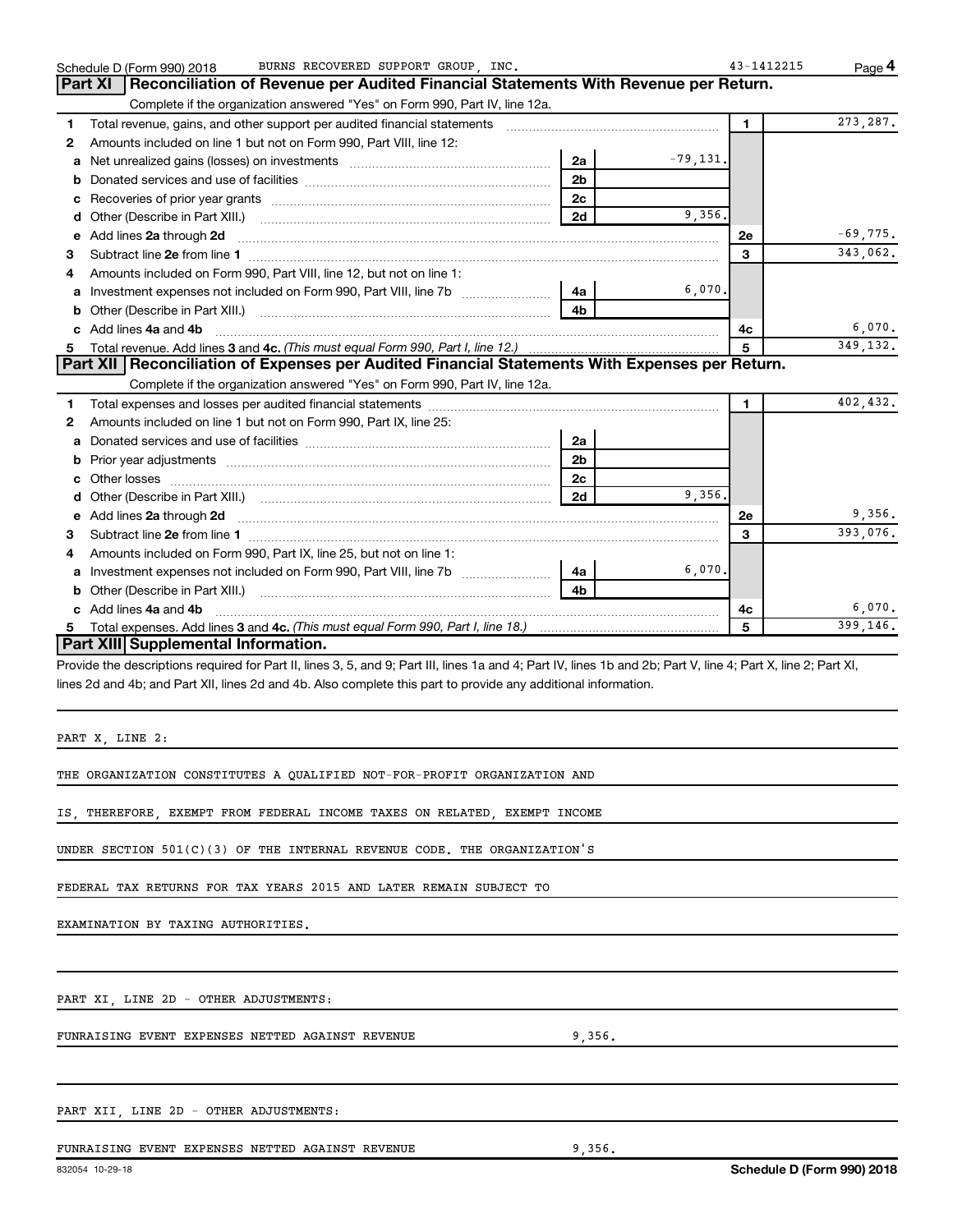| Schedule D (Form 990) 2018 |
|----------------------------|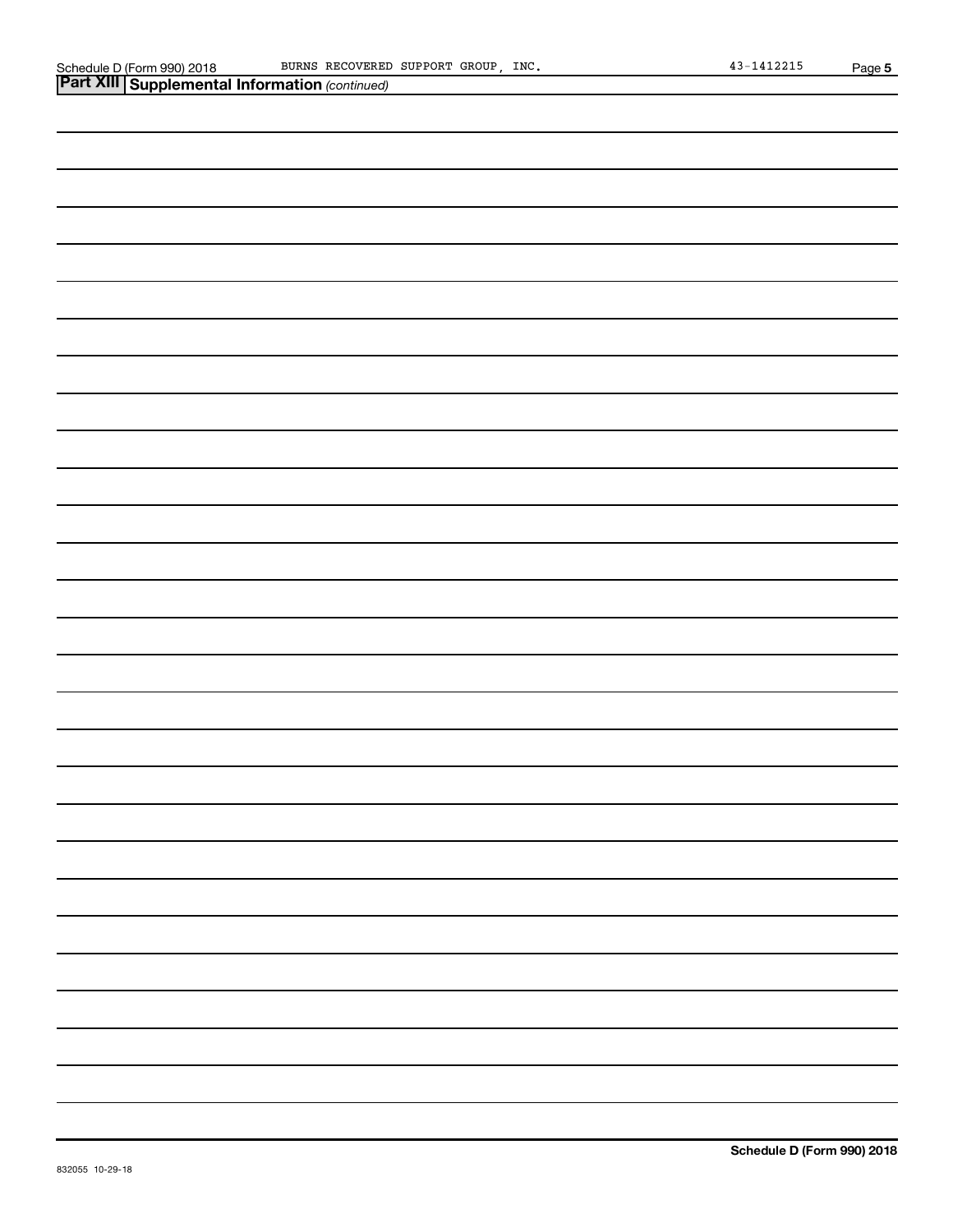| <b>SCHEDULE G</b>                                                                                                                                                                                                                                                                                                                                                                                                                                                                                                                                                                                                                                                                                                                                                                      | Supplemental Information Regarding Fundraising or Gaming Activities                                                                                 |                                                                                                                                                                     |               |                                      |  |                                                                            | OMB No. 1545-0047                                       |
|----------------------------------------------------------------------------------------------------------------------------------------------------------------------------------------------------------------------------------------------------------------------------------------------------------------------------------------------------------------------------------------------------------------------------------------------------------------------------------------------------------------------------------------------------------------------------------------------------------------------------------------------------------------------------------------------------------------------------------------------------------------------------------------|-----------------------------------------------------------------------------------------------------------------------------------------------------|---------------------------------------------------------------------------------------------------------------------------------------------------------------------|---------------|--------------------------------------|--|----------------------------------------------------------------------------|---------------------------------------------------------|
| (Form 990 or 990-EZ)                                                                                                                                                                                                                                                                                                                                                                                                                                                                                                                                                                                                                                                                                                                                                                   |                                                                                                                                                     | Complete if the organization answered "Yes" on Form 990, Part IV, line 17, 18, or 19, or if the<br>organization entered more than \$15,000 on Form 990-EZ, line 6a. |               |                                      |  |                                                                            |                                                         |
| Department of the Treasury<br>Internal Revenue Service                                                                                                                                                                                                                                                                                                                                                                                                                                                                                                                                                                                                                                                                                                                                 | Attach to Form 990 or Form 990-EZ.<br><b>Open to Public</b><br>Inspection<br>Go to www.irs.gov/Form990 for instructions and the latest information. |                                                                                                                                                                     |               |                                      |  |                                                                            |                                                         |
| Name of the organization                                                                                                                                                                                                                                                                                                                                                                                                                                                                                                                                                                                                                                                                                                                                                               |                                                                                                                                                     |                                                                                                                                                                     |               |                                      |  |                                                                            | <b>Employer identification number</b>                   |
|                                                                                                                                                                                                                                                                                                                                                                                                                                                                                                                                                                                                                                                                                                                                                                                        | BURNS RECOVERED SUPPORT GROUP, INC.                                                                                                                 |                                                                                                                                                                     |               |                                      |  | 43-1412215                                                                 |                                                         |
| Part I<br>required to complete this part.                                                                                                                                                                                                                                                                                                                                                                                                                                                                                                                                                                                                                                                                                                                                              | Fundraising Activities. Complete if the organization answered "Yes" on Form 990, Part IV, line 17. Form 990-EZ filers are not                       |                                                                                                                                                                     |               |                                      |  |                                                                            |                                                         |
| 1 Indicate whether the organization raised funds through any of the following activities. Check all that apply.<br>Mail solicitations<br>Solicitation of non-government grants<br>a<br>e<br>Solicitation of government grants<br>Internet and email solicitations<br>b<br>Phone solicitations<br>Special fundraising events<br>g<br>c<br>In-person solicitations<br>d<br>2 a Did the organization have a written or oral agreement with any individual (including officers, directors, trustees, or<br>Yes<br><b>No</b><br>key employees listed in Form 990, Part VII) or entity in connection with professional fundraising services?<br><b>b</b> If "Yes," list the 10 highest paid individuals or entities (fundraisers) pursuant to agreements under which the fundraiser is to be |                                                                                                                                                     |                                                                                                                                                                     |               |                                      |  |                                                                            |                                                         |
| compensated at least \$5,000 by the organization.<br>(i) Name and address of individual<br>or entity (fundraiser)                                                                                                                                                                                                                                                                                                                                                                                                                                                                                                                                                                                                                                                                      | (ii) Activity                                                                                                                                       | (iii) Did<br>fundraiser<br>have custody<br>contributions?                                                                                                           | or control of | (iv) Gross receipts<br>from activity |  | (v) Amount paid<br>to (or retained by)<br>fundraiser<br>listed in col. (i) | (vi) Amount paid<br>to (or retained by)<br>organization |
|                                                                                                                                                                                                                                                                                                                                                                                                                                                                                                                                                                                                                                                                                                                                                                                        |                                                                                                                                                     | Yes                                                                                                                                                                 | No            |                                      |  |                                                                            |                                                         |
|                                                                                                                                                                                                                                                                                                                                                                                                                                                                                                                                                                                                                                                                                                                                                                                        |                                                                                                                                                     |                                                                                                                                                                     |               |                                      |  |                                                                            |                                                         |
|                                                                                                                                                                                                                                                                                                                                                                                                                                                                                                                                                                                                                                                                                                                                                                                        |                                                                                                                                                     |                                                                                                                                                                     |               |                                      |  |                                                                            |                                                         |
|                                                                                                                                                                                                                                                                                                                                                                                                                                                                                                                                                                                                                                                                                                                                                                                        |                                                                                                                                                     |                                                                                                                                                                     |               |                                      |  |                                                                            |                                                         |
|                                                                                                                                                                                                                                                                                                                                                                                                                                                                                                                                                                                                                                                                                                                                                                                        |                                                                                                                                                     |                                                                                                                                                                     |               |                                      |  |                                                                            |                                                         |
|                                                                                                                                                                                                                                                                                                                                                                                                                                                                                                                                                                                                                                                                                                                                                                                        |                                                                                                                                                     |                                                                                                                                                                     |               |                                      |  |                                                                            |                                                         |
|                                                                                                                                                                                                                                                                                                                                                                                                                                                                                                                                                                                                                                                                                                                                                                                        |                                                                                                                                                     |                                                                                                                                                                     |               |                                      |  |                                                                            |                                                         |
|                                                                                                                                                                                                                                                                                                                                                                                                                                                                                                                                                                                                                                                                                                                                                                                        |                                                                                                                                                     |                                                                                                                                                                     |               |                                      |  |                                                                            |                                                         |
|                                                                                                                                                                                                                                                                                                                                                                                                                                                                                                                                                                                                                                                                                                                                                                                        |                                                                                                                                                     |                                                                                                                                                                     |               |                                      |  |                                                                            |                                                         |
|                                                                                                                                                                                                                                                                                                                                                                                                                                                                                                                                                                                                                                                                                                                                                                                        |                                                                                                                                                     |                                                                                                                                                                     |               |                                      |  |                                                                            |                                                         |
| Total<br>3 List all states in which the organization is registered or licensed to solicit contributions or has been notified it is exempt from registration<br>or licensing.                                                                                                                                                                                                                                                                                                                                                                                                                                                                                                                                                                                                           |                                                                                                                                                     |                                                                                                                                                                     |               |                                      |  |                                                                            |                                                         |
|                                                                                                                                                                                                                                                                                                                                                                                                                                                                                                                                                                                                                                                                                                                                                                                        |                                                                                                                                                     |                                                                                                                                                                     |               |                                      |  |                                                                            |                                                         |

**For Paperwork Reduction Act Notice, see the Instructions for Form 990 or 990-EZ. Schedule G (Form 990 or 990-EZ) 2018** LHA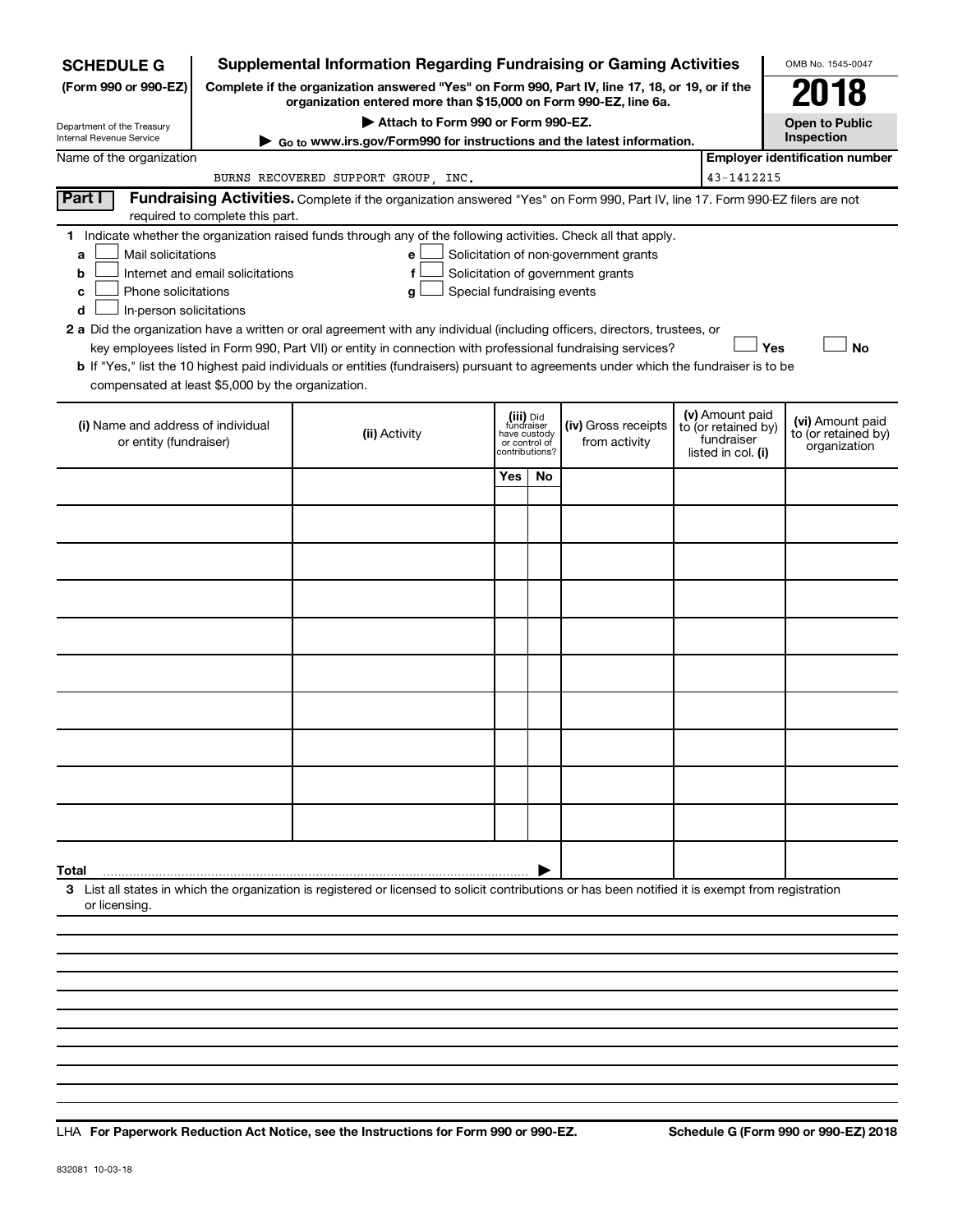**2**

Part II | Fundraising Events. Complete if the organization answered "Yes" on Form 990, Part IV, line 18, or reported more than \$15,000 of fundraising event contributions and gross income on Form 990-EZ, lines 1 and 6b. List events with gross receipts greater than \$5,000.

|                 |          |                                                                                                          | (a) Event #1<br>$(b)$ Event #2<br><b>FASHION SHOW</b><br>TRIVIA NIGHT |              | (c) Other events<br><b>NONE</b> | (d) Total events<br>(add col. (a) through |  |
|-----------------|----------|----------------------------------------------------------------------------------------------------------|-----------------------------------------------------------------------|--------------|---------------------------------|-------------------------------------------|--|
|                 |          |                                                                                                          | (event type)                                                          | (event type) | (total number)                  | col. (c)                                  |  |
| Revenue         |          |                                                                                                          |                                                                       |              |                                 |                                           |  |
|                 |          |                                                                                                          | 30, 213.                                                              | 26,459.      |                                 | 56,672.                                   |  |
|                 | 2        |                                                                                                          | 12,479.                                                               | 17,657.      |                                 | 30, 136.                                  |  |
|                 | 3        | Gross income (line 1 minus line 2)                                                                       | 17,734.                                                               | 8,802.       |                                 | 26,536.                                   |  |
|                 |          |                                                                                                          |                                                                       |              |                                 |                                           |  |
|                 | 5        |                                                                                                          |                                                                       | 2,727.       |                                 | 2,727.                                    |  |
|                 | 6        |                                                                                                          | 1,275.                                                                | 510          |                                 | 1,785.                                    |  |
| Direct Expenses |          | Food and beverages                                                                                       |                                                                       | 739          |                                 | 739.                                      |  |
|                 | 8        |                                                                                                          |                                                                       | 275.         |                                 | 275.                                      |  |
|                 | 9        |                                                                                                          | 7,759.                                                                | 8,441.       |                                 | 16, 200.                                  |  |
|                 | 10       | Direct expense summary. Add lines 4 through 9 in column (d)                                              |                                                                       |              |                                 | 21,726.                                   |  |
|                 | 11       |                                                                                                          |                                                                       |              |                                 | 4,810.                                    |  |
|                 | Part III | Gaming. Complete if the organization answered "Yes" on Form 990, Part IV, line 19, or reported more than |                                                                       |              |                                 |                                           |  |

\$15,000 on Form 990-EZ, line 6a.

| Revenue         |                                                                                                                                                     | (a) Bingo             | (b) Pull tabs/instant<br>bingo/progressive bingo | (c) Other gaming      | (d) Total gaming (add<br>col. (a) through col. (c)) |  |  |  |
|-----------------|-----------------------------------------------------------------------------------------------------------------------------------------------------|-----------------------|--------------------------------------------------|-----------------------|-----------------------------------------------------|--|--|--|
|                 | 1                                                                                                                                                   |                       |                                                  |                       |                                                     |  |  |  |
|                 | 2                                                                                                                                                   |                       |                                                  |                       |                                                     |  |  |  |
|                 | З                                                                                                                                                   |                       |                                                  |                       |                                                     |  |  |  |
| Direct Expenses | 4                                                                                                                                                   |                       |                                                  |                       |                                                     |  |  |  |
|                 | 5                                                                                                                                                   |                       |                                                  |                       |                                                     |  |  |  |
|                 | 6                                                                                                                                                   | Yes<br>%<br><b>No</b> | Yes<br>%<br><b>No</b>                            | Yes<br>%<br><b>No</b> |                                                     |  |  |  |
|                 | 7                                                                                                                                                   |                       |                                                  |                       |                                                     |  |  |  |
|                 | 8                                                                                                                                                   |                       |                                                  |                       |                                                     |  |  |  |
| 9               |                                                                                                                                                     |                       |                                                  |                       |                                                     |  |  |  |
|                 | <b>b</b> If "No," explain:<br><u> 1989 - Johann Harry Harry Harry Harry Harry Harry Harry Harry Harry Harry Harry Harry Harry Harry Harry Harry</u> |                       |                                                  |                       | Yes<br><b>No</b>                                    |  |  |  |
|                 |                                                                                                                                                     |                       |                                                  |                       |                                                     |  |  |  |
|                 | 10a Were any of the organization's gaming licenses revoked, suspended, or terminated during the tax year?                                           |                       |                                                  |                       | <b>No</b><br>Yes                                    |  |  |  |
|                 |                                                                                                                                                     |                       |                                                  |                       |                                                     |  |  |  |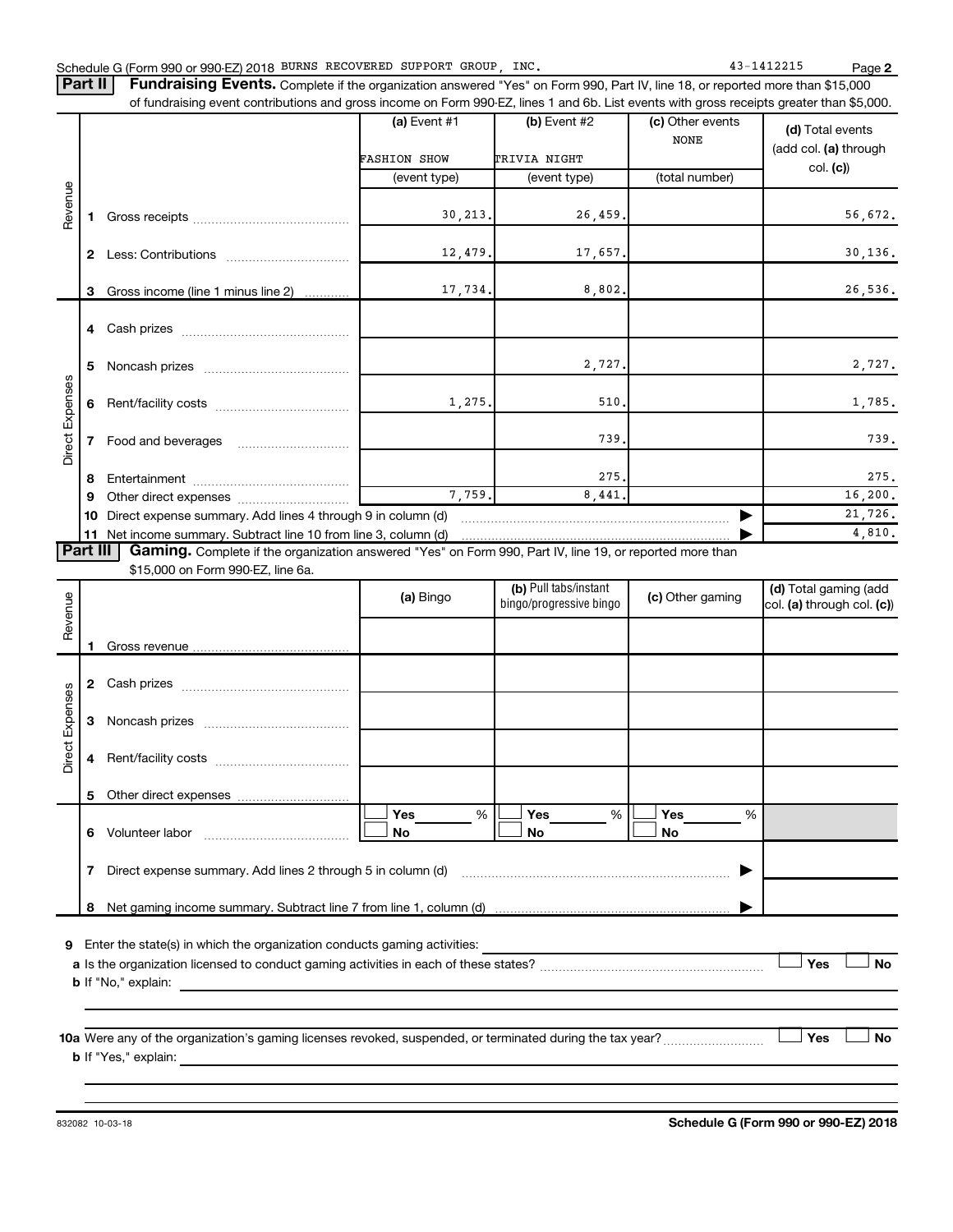|    | Schedule G (Form 990 or 990-EZ) 2018 BURNS RECOVERED SUPPORT GROUP, INC.                                                                                                                                                                                                                                                                                                                                                   | 43-1412215 |                     | Page 3    |
|----|----------------------------------------------------------------------------------------------------------------------------------------------------------------------------------------------------------------------------------------------------------------------------------------------------------------------------------------------------------------------------------------------------------------------------|------------|---------------------|-----------|
|    |                                                                                                                                                                                                                                                                                                                                                                                                                            |            | Yes                 | <b>No</b> |
|    | 12 Is the organization a grantor, beneficiary or trustee of a trust, or a member of a partnership or other entity formed                                                                                                                                                                                                                                                                                                   |            |                     |           |
|    |                                                                                                                                                                                                                                                                                                                                                                                                                            |            | Yes                 | <b>No</b> |
|    | 13 Indicate the percentage of gaming activity conducted in:                                                                                                                                                                                                                                                                                                                                                                |            |                     |           |
|    |                                                                                                                                                                                                                                                                                                                                                                                                                            |            | 1За                 | %         |
|    | <b>b</b> An outside facility <i>www.communicality www.communicality.communicality www.communicality www.communicality.communicality www.communicality.com</i>                                                                                                                                                                                                                                                              |            | 13 <sub>b</sub>     | %         |
|    | 14 Enter the name and address of the person who prepares the organization's gaming/special events books and records:                                                                                                                                                                                                                                                                                                       |            |                     |           |
|    | Name $\blacktriangleright$<br><u>and the control of the control of the control of the control of the control of the control of the control of</u><br>Address $\blacktriangleright$<br><u>and the state of the state of the state of the state of the state of the state of the state of the state of the state of the state of the state of the state of the state of the state of the state of the state of the state</u> |            |                     |           |
|    | <b>15a</b> Does the organization have a contract with a third party from whom the organization receives gaming revenue? $\ldots$                                                                                                                                                                                                                                                                                           |            |                     | <b>No</b> |
|    |                                                                                                                                                                                                                                                                                                                                                                                                                            |            |                     |           |
|    |                                                                                                                                                                                                                                                                                                                                                                                                                            |            |                     |           |
|    | c If "Yes," enter name and address of the third party:                                                                                                                                                                                                                                                                                                                                                                     |            |                     |           |
|    |                                                                                                                                                                                                                                                                                                                                                                                                                            |            |                     |           |
|    | Name $\blacktriangleright$<br><u>and the state of the state of the state of the state of the state of the state of the state of the state of the state of the state of the state of the state of the state of the state of the state of the state of the state</u>                                                                                                                                                         |            |                     |           |
|    | Address $\blacktriangleright$<br><u>and the contract of the contract of the contract of the contract of the contract of the contract of the contract of</u>                                                                                                                                                                                                                                                                |            |                     |           |
| 16 | Gaming manager information:                                                                                                                                                                                                                                                                                                                                                                                                |            |                     |           |
|    | <u> 1989 - Johann Barbara, martin amerikan basal dan berasal dan berasal dalam basal dalam basal dan berasal dala</u><br>Name $\blacktriangleright$                                                                                                                                                                                                                                                                        |            |                     |           |
|    |                                                                                                                                                                                                                                                                                                                                                                                                                            |            |                     |           |
|    | Gaming manager compensation > \$                                                                                                                                                                                                                                                                                                                                                                                           |            |                     |           |
|    |                                                                                                                                                                                                                                                                                                                                                                                                                            |            |                     |           |
|    | Director/officer<br>Employee<br>Independent contractor                                                                                                                                                                                                                                                                                                                                                                     |            |                     |           |
| 17 | Mandatory distributions:                                                                                                                                                                                                                                                                                                                                                                                                   |            |                     |           |
|    | a Is the organization required under state law to make charitable distributions from the gaming proceeds to                                                                                                                                                                                                                                                                                                                |            |                     |           |
|    | retain the state gaming license?                                                                                                                                                                                                                                                                                                                                                                                           |            | $\Box$ Yes $\ \bot$ |           |
|    | b Enter the amount of distributions required under state law to be distributed to other exempt organizations or spent in the                                                                                                                                                                                                                                                                                               |            |                     |           |
|    | organization's own exempt activities during the tax year $\triangleright$ \$                                                                                                                                                                                                                                                                                                                                               |            |                     |           |
|    | Part IV<br>Supplemental Information. Provide the explanations required by Part I, line 2b, columns (iii) and (v); and Part III, lines 9, 9b, 10b,                                                                                                                                                                                                                                                                          |            |                     |           |
|    | 15b, 15c, 16, and 17b, as applicable. Also provide any additional information. See instructions.                                                                                                                                                                                                                                                                                                                           |            |                     |           |
|    |                                                                                                                                                                                                                                                                                                                                                                                                                            |            |                     |           |
|    |                                                                                                                                                                                                                                                                                                                                                                                                                            |            |                     |           |
|    |                                                                                                                                                                                                                                                                                                                                                                                                                            |            |                     |           |
|    |                                                                                                                                                                                                                                                                                                                                                                                                                            |            |                     |           |
|    |                                                                                                                                                                                                                                                                                                                                                                                                                            |            |                     |           |
|    |                                                                                                                                                                                                                                                                                                                                                                                                                            |            |                     |           |
|    |                                                                                                                                                                                                                                                                                                                                                                                                                            |            |                     |           |
|    |                                                                                                                                                                                                                                                                                                                                                                                                                            |            |                     |           |
|    |                                                                                                                                                                                                                                                                                                                                                                                                                            |            |                     |           |
|    |                                                                                                                                                                                                                                                                                                                                                                                                                            |            |                     |           |
|    |                                                                                                                                                                                                                                                                                                                                                                                                                            |            |                     |           |
|    |                                                                                                                                                                                                                                                                                                                                                                                                                            |            |                     |           |
|    |                                                                                                                                                                                                                                                                                                                                                                                                                            |            |                     |           |
|    |                                                                                                                                                                                                                                                                                                                                                                                                                            |            |                     |           |
|    |                                                                                                                                                                                                                                                                                                                                                                                                                            |            |                     |           |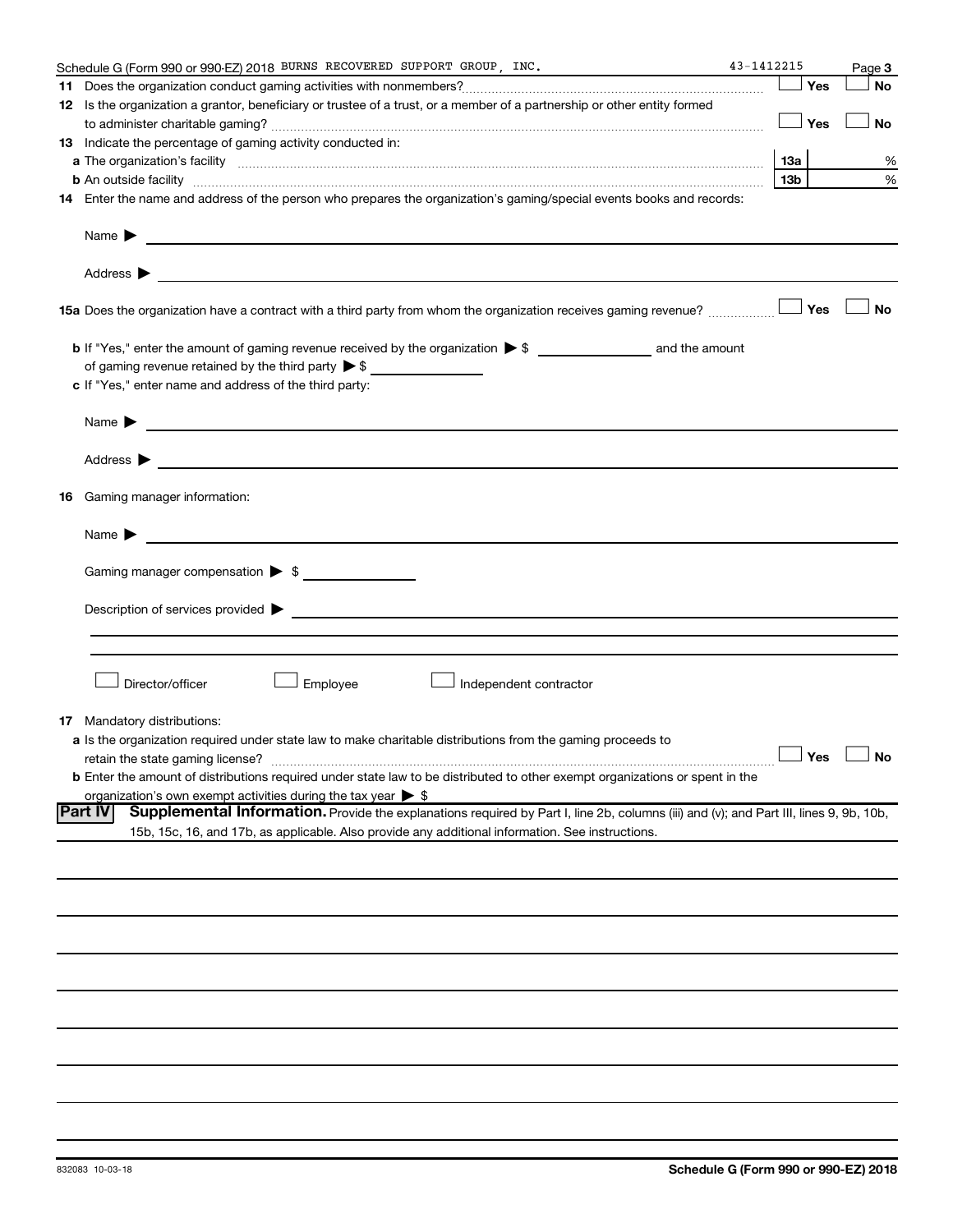| <b>Part IV   Supplemental Information (continued)</b> |
|-------------------------------------------------------|
|                                                       |
|                                                       |
|                                                       |
|                                                       |
|                                                       |
|                                                       |
|                                                       |
|                                                       |
|                                                       |
|                                                       |
|                                                       |
|                                                       |
|                                                       |
|                                                       |
|                                                       |
|                                                       |
|                                                       |
|                                                       |
|                                                       |
|                                                       |
|                                                       |
|                                                       |
|                                                       |
|                                                       |
|                                                       |
|                                                       |
|                                                       |
|                                                       |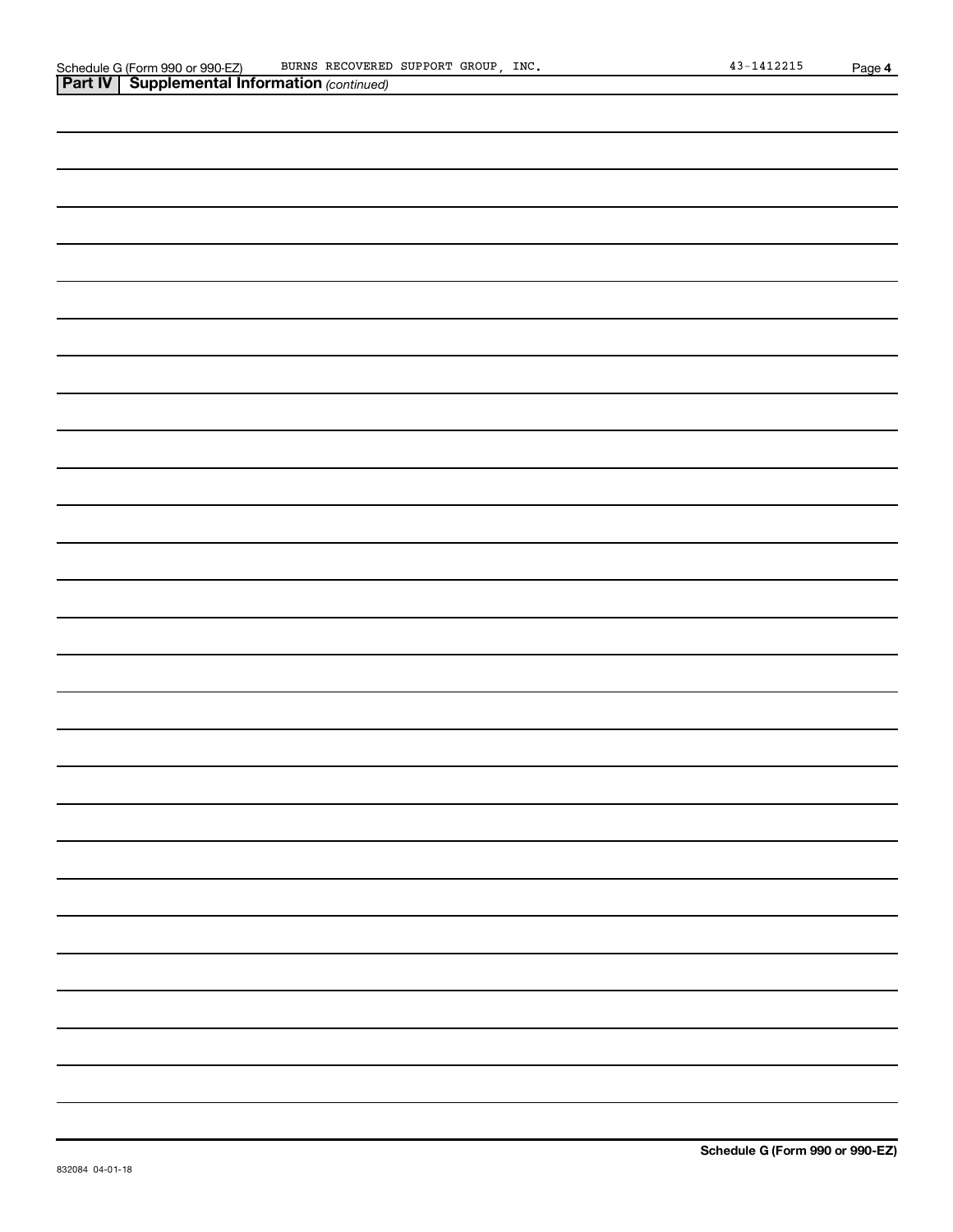| <b>SCHEDULE I</b><br>(Form 990)<br>Department of the Treasury<br>Internal Revenue Service | Grants and Other Assistance to Organizations,<br>Governments, and Individuals in the United States<br>Complete if the organization answered "Yes" on Form 990, Part IV, line 21 or 22.<br>Attach to Form 990.<br>Go to www.irs.gov/Form990 for the latest information.                    |           |                                    |                             |                                         |                                                                |                                          | OMB No. 1545-0047<br>2018<br><b>Open to Public</b><br>Inspection |
|-------------------------------------------------------------------------------------------|-------------------------------------------------------------------------------------------------------------------------------------------------------------------------------------------------------------------------------------------------------------------------------------------|-----------|------------------------------------|-----------------------------|-----------------------------------------|----------------------------------------------------------------|------------------------------------------|------------------------------------------------------------------|
|                                                                                           |                                                                                                                                                                                                                                                                                           |           |                                    |                             |                                         |                                                                |                                          | <b>Employer identification number</b>                            |
| Name of the organization<br>BURNS RECOVERED SUPPORT GROUP, INC.                           |                                                                                                                                                                                                                                                                                           |           |                                    |                             |                                         |                                                                | 43-1412215                               |                                                                  |
| Part I                                                                                    | <b>General Information on Grants and Assistance</b>                                                                                                                                                                                                                                       |           |                                    |                             |                                         |                                                                |                                          |                                                                  |
| $\mathbf 1$<br>$\mathbf{2}$                                                               | Does the organization maintain records to substantiate the amount of the grants or assistance, the grantees' eligibility for the grants or assistance, and the selection<br>Describe in Part IV the organization's procedures for monitoring the use of grant funds in the United States. |           |                                    |                             |                                         |                                                                |                                          | $X$ Yes<br>l No                                                  |
| Part II                                                                                   | Grants and Other Assistance to Domestic Organizations and Domestic Governments. Complete if the organization answered "Yes" on Form 990, Part IV, line 21, for any                                                                                                                        |           |                                    |                             |                                         |                                                                |                                          |                                                                  |
|                                                                                           | recipient that received more than \$5,000. Part II can be duplicated if additional space is needed.                                                                                                                                                                                       |           |                                    |                             |                                         |                                                                |                                          |                                                                  |
|                                                                                           | 1 (a) Name and address of organization<br>or government                                                                                                                                                                                                                                   | $(b)$ EIN | (c) IRC section<br>(if applicable) | (d) Amount of<br>cash grant | (e) Amount of<br>non-cash<br>assistance | (f) Method of<br>valuation (book,<br>FMV, appraisal,<br>other) | (g) Description of<br>noncash assistance | (h) Purpose of grant<br>or assistance                            |
|                                                                                           |                                                                                                                                                                                                                                                                                           |           |                                    |                             |                                         |                                                                |                                          |                                                                  |
|                                                                                           |                                                                                                                                                                                                                                                                                           |           |                                    |                             |                                         |                                                                |                                          |                                                                  |
|                                                                                           |                                                                                                                                                                                                                                                                                           |           |                                    |                             |                                         |                                                                |                                          |                                                                  |
|                                                                                           |                                                                                                                                                                                                                                                                                           |           |                                    |                             |                                         |                                                                |                                          |                                                                  |
|                                                                                           |                                                                                                                                                                                                                                                                                           |           |                                    |                             |                                         |                                                                |                                          |                                                                  |
|                                                                                           |                                                                                                                                                                                                                                                                                           |           |                                    |                             |                                         |                                                                |                                          |                                                                  |
| 2                                                                                         |                                                                                                                                                                                                                                                                                           |           |                                    |                             |                                         |                                                                |                                          | ▶                                                                |
| 3                                                                                         |                                                                                                                                                                                                                                                                                           |           |                                    |                             |                                         |                                                                |                                          |                                                                  |
|                                                                                           | LHA For Paperwork Reduction Act Notice, see the Instructions for Form 990.                                                                                                                                                                                                                |           |                                    |                             |                                         |                                                                |                                          | Schedule I (Form 990) (2018)                                     |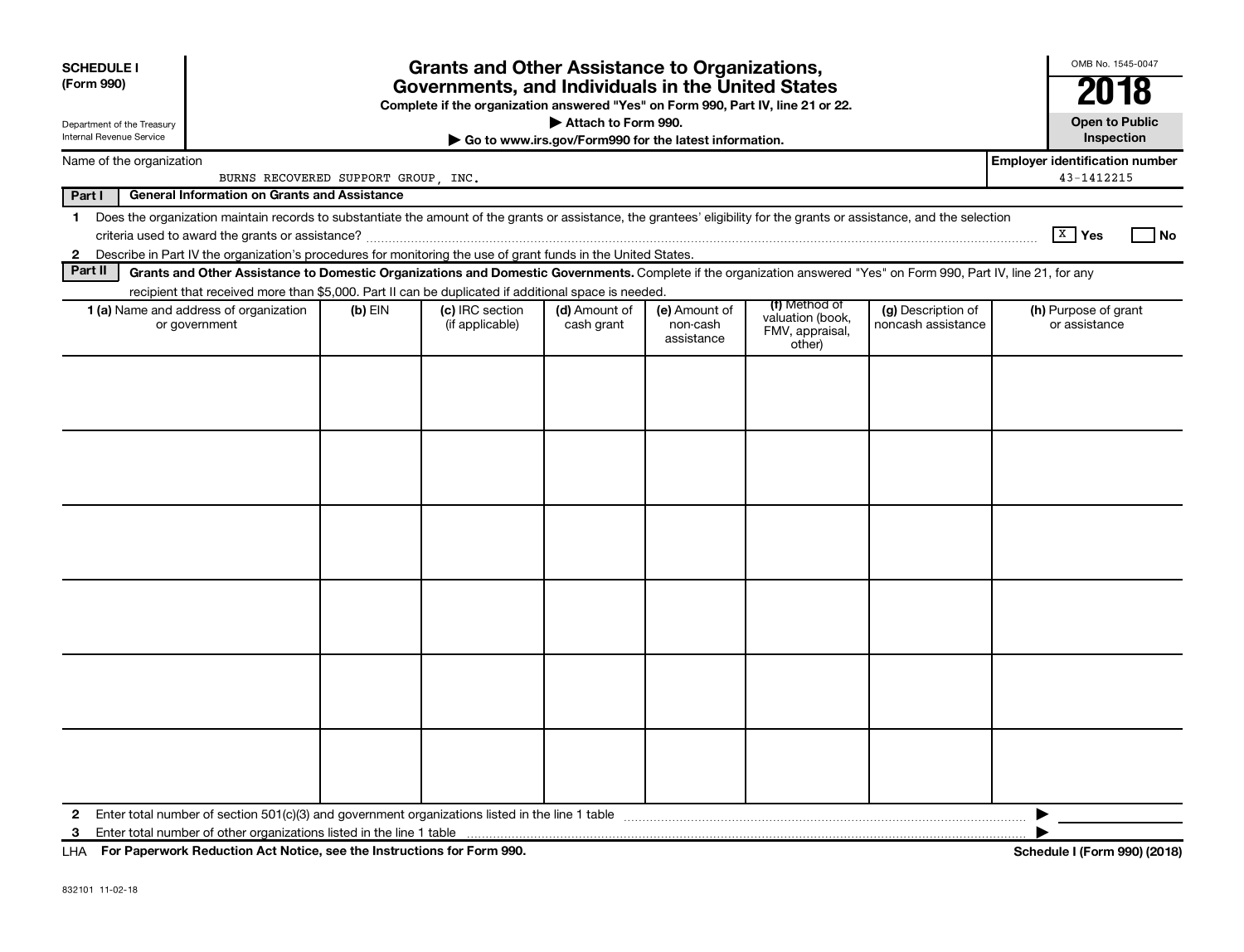**2**

Part III | Grants and Other Assistance to Domestic Individuals. Complete if the organization answered "Yes" on Form 990, Part IV, line 22. Part III can be duplicated if additional space is needed.

| (a) Type of grant or assistance | (b) Number of<br>recipients | (c) Amount of<br>cash grant | (d) Amount of non-<br>cash assistance | (e) Method of valuation<br>(book, FMV, appraisal, other) | (f) Description of noncash assistance |
|---------------------------------|-----------------------------|-----------------------------|---------------------------------------|----------------------------------------------------------|---------------------------------------|
|                                 |                             |                             |                                       |                                                          |                                       |
| SCHOLARSHIP                     |                             | 5,625.                      | 0.                                    |                                                          |                                       |
|                                 |                             |                             |                                       |                                                          |                                       |
| MEDICAL ASSISTANCE              |                             | 6,869.                      | $0$ .                                 |                                                          |                                       |
|                                 |                             |                             |                                       |                                                          |                                       |
| CLOTHING                        | 59                          | $\mathbf{0}$ .              | 495.FMV                               |                                                          | SWEATSHIRTS & T-SHIRTS                |
|                                 |                             |                             |                                       |                                                          |                                       |
|                                 |                             |                             |                                       |                                                          |                                       |
|                                 |                             |                             |                                       |                                                          |                                       |
|                                 |                             |                             |                                       |                                                          |                                       |

Part IV | Supplemental Information. Provide the information required in Part I, line 2; Part III, column (b); and any other additional information.

PART I, LINE 2:

DISBURSEMENTS ARE MADE DIRECTLY TO THE SCHOOL/TRAINING FACILITY AND MEDICAL

FACILITY ON BEHALF OF THE SUCCESSFUL APPLICANT. BURNS RECOVERED SUPPORT

GROUP DOES NOT DISTRIBUTE FUNDS DIRECTLY TO INDIVIDUALS REQUESTING

ASSISTANCE.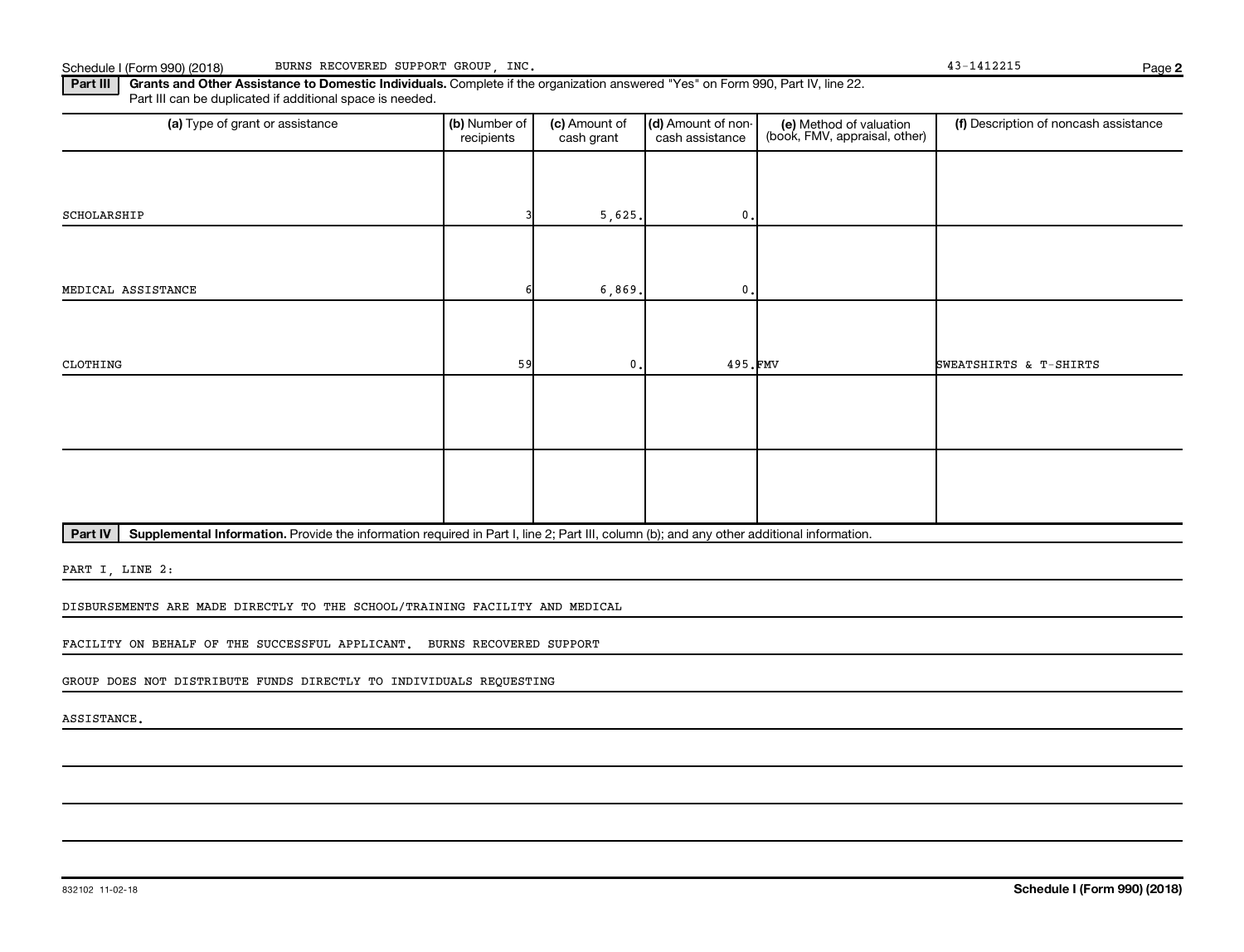**(Form 990 or 990-EZ)**

Department of the Treasury Internal Revenue Service Name of the organization

**COMPOULE O** Supplemental Information to Form 990 or 990-EZ  $\frac{60\text{dB Na} \cdot 1545-004}{2018}$ <br>
Form 990 or 990-EZ or to provide any additional information.

**Form 990 or 990-EZ or to provide any additional information. | Attach to Form 990 or 990-EZ. | Go to www.irs.gov/Form990 for the latest information.**



**Employer identification number** BURNS RECOVERED SUPPORT GROUP, INC. 43-1412215

FORM 990, PART III, LINE 4B, PROGRAM SERVICE ACCOMPLISHMENTS:

WORK AND SCHOOL RE-ENTRY - RETURNING TO SCHOOL OR WORK IS OFTEN A BIG

ADJUSTMENT FOR A BURN SURVIVOR. BRSG STAFF WORK IN PARTNERSHIP WITH THE

BURN SURVIVOR TO EASE THE TRANSITION BACK TO SCHOOL OR WORK BY

EDUCATING CLASSMATES, TEACHERS AND CO-WORKERS ABOUT THE ISSUES BURN

SURVIVORS FACE.

INDIVIDUAL AND GROUP PEER SUPPORT - VOLUNTEERS MEET INDIVIDUALLY WITH

BURN PATIENTS AND THEIR FAMILY MEMBERS IN THE BURN UNIT AT MERCY

HOSPITAL IN ST. LOUIS AND UNIVERSITY HOSPITAL IN COLUMBIA.

INDIVIDUALIZED PEER SUPPORT PROVIDES BURN PATIENTS WITH PRACTICAL

SOLUTIONS TO ADJUST AND COPE WITH THEIR INJURIES, EMOTIONAL SUPPORT, AS

WELL AS EASING THE TRANSITION FROM THE HOSPITAL TO HOME AND EVENTUALLY

BACK TO WORK OR SCHOOL. GROUP PEER SUPPORT IS ALSO AVAILABLE THROUGH

MONTHLY SUPPORT GROUP MEETINGS HELD IN ST. LOUIS AND COLUMBIA,

MISSOURI. PEER SUPPORT STAFF AND VOLUNTEERS PROVIDED A TOTAL OF 906

VISITS/IMPRESSIONS AND APPROXIMATELY 350 HOURS OF SERVICE AT THE

HOSPITAL FACILITIES. ADDITIONALLY, 125 PEOPLE (52 UNIQUE INDIVIDUALS)

ATTENDED SUPPORT GROUPS IN 2018.

\* EDUCATION - SAFETY AND PREVENTION EDUCATION PROGRAMMING PROVIDES

INFORMATION, STRATEGIES AND SKILLS TO IDENTIFY AND AVOID HIGH RISK

SITUATIONS, SO INDIVIDUALS CAN PREVENT BURN AND FIRE INJURIES. IN 2018,

214 COMMUNITY PRESENTATIONS FOCUSED ON PREVENTION AND EDUCATION WERE

PROVIDED FOR THE PUBLIC. THESE SESSIONS REACHED 6,039 ATTENDEES.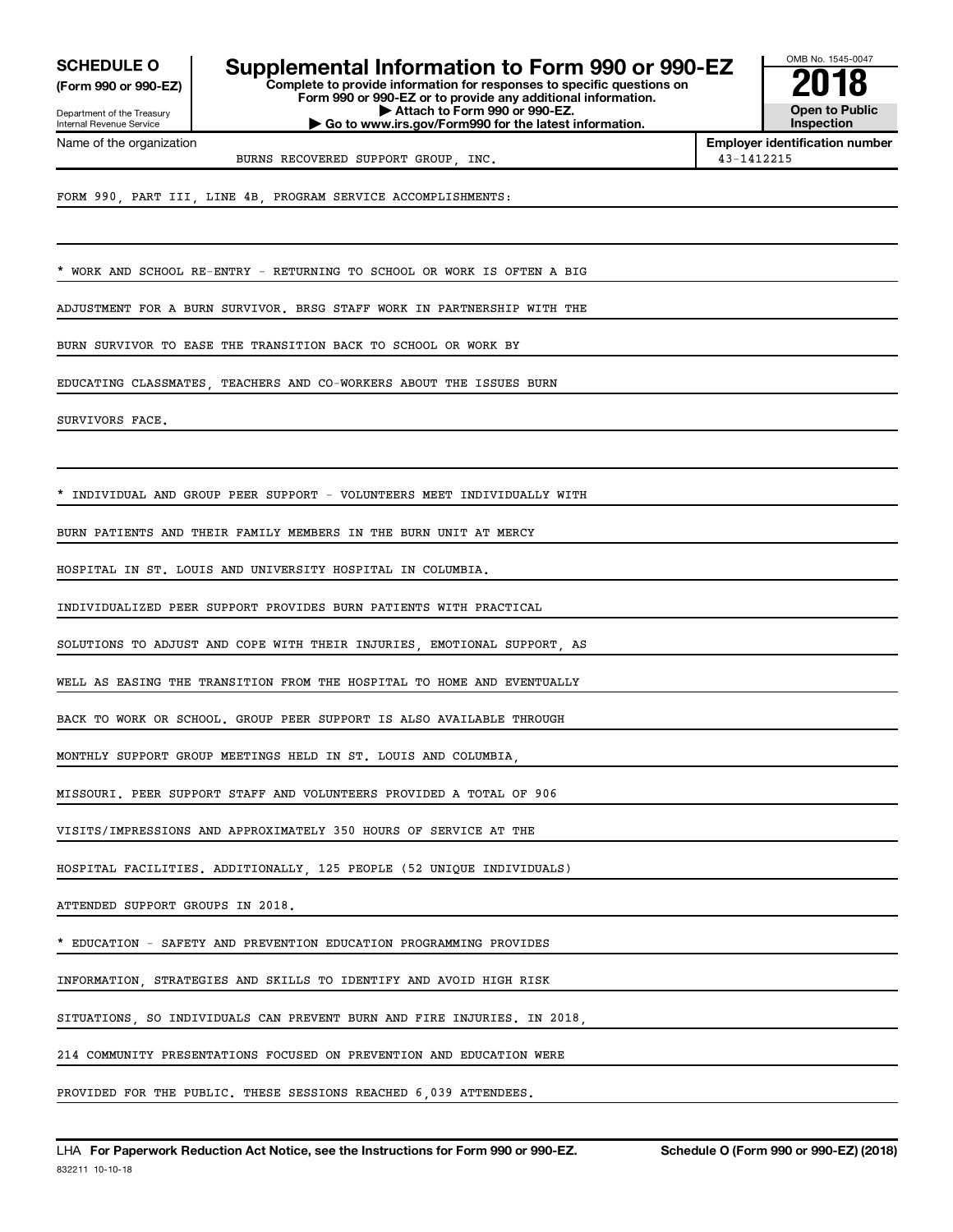| Schedule O (Form 990 or 990-EZ) (2018)<br>Page 2 |                                       |  |  |  |
|--------------------------------------------------|---------------------------------------|--|--|--|
| Name of the organization                         | <b>Employer identification number</b> |  |  |  |
| BURNS RECOVERED SUPPORT GROUP.<br>INC.           | 43-1412215                            |  |  |  |
| FORM 990, PART VI, SECTION B, LINE 11B:          |                                       |  |  |  |

THE 990 IS PREPARED BY THE OUTSIDE ACCOUNTING FIRM FOR THE EXECUTIVE

DIRECTOR TO REVIEW. CHANGES, IF ANY, ARE COMMUNICATED AND MADE. THE 990

IS THEN MADE AVAILABLE TO THE PRESIDENT TO REVIEW AND IS AVAILABLE TO

PROVIDE TO THE BOARD OF DIRECTORS PRIOR TO FILING WITH IRS.

FORM 990, PART VI, SECTION B, LINE 12C:

THE ORGANIZATION REGULARLY AND CONSISTENTLY MONITORS AND ENFORCES

COMPLIANCE WITH THE ORGANIZATION'S CONFLICT OF INTEREST POLICY AND BOARD

MEMBERS WILL DISCLOSE IF THERE ARE ANY POTENTIAL CONFLICTS.

FORM 990, PART VI, SECTION B, LINE 15A:

THE BOARD OF DIRECTORS MEETS TO DETERMINE THE COMPENSATION FOR THE

EXECUTIVE DIRECTOR. COMPARABILITY DATA IS UTILIZED IN DETERMININING

APPROPRIATE AND REASONABLE COMPENSATION.

FORM 990, PART VI, SECTION C, LINE 19:

THE ORGANIZATION'S GOVERNING DOCUMENTS, CONFLICT OF INTEREST POLICY, AND

FINANCIAL STATEMENTS ARE AVAILABLE UPON REQUEST.

FORM 990, PART XII, LINE 2C:

THE ORGANIZATION'S BOARD OF DIRECTORS HAS ASSUMED RESPONSIBILITY FOR

THE OVERSIGHT OF THE AUDIT OF ITS FINANCIAL STATEMENTS AND SELECTION OF

AN INDEPENDENT ACCOUNTANT.

CALENDAR YEAR 2017, WAS THE FIRST YEAR FOR THE ORGANIZATION TO OBTAIN

AN AUDIT OF THEIR FINANCIAL STATEMENTS. THE PROCESS HAS NOT CHANGED

#### FROM THE PRIOR YEAR.